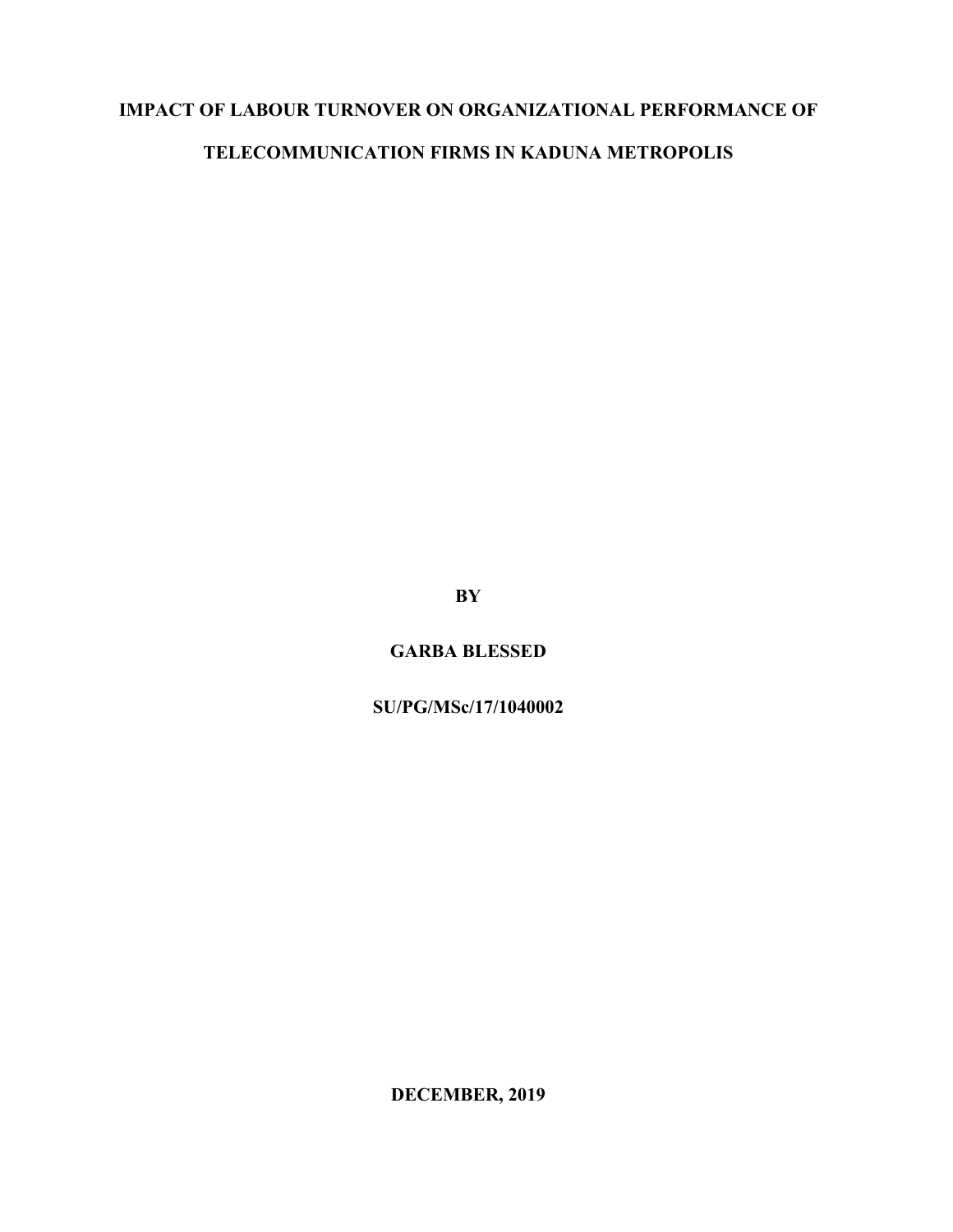## **IMPACT OF LABOUR TURNOVER ON ORGANIZATIONAL PERFORMANCE OF**

## **TELECOMMUNICATION FIRMS IN KADUNA METROPOLIS**

**BY**

**GARBA, BLESSED**

**SU/PG/MSc/17/1040002**

# **A THESIS PROPOSAL SUBMITTED TO THE DEPARTMENT OF BUSINESS ADMINISTRATION, COLLEGE OF MANAGEMENT AND SOCIAL SCIENCES, SALEM UNIVERSITY, LOKOJA, KOGI STATE IN PARTIAL FULFILMENT OF THE REQUIREMENT FOR THE AWARD OF MASTER OF SCIENCE (MSc) DEGREE IN BUSINESS ADMINISTRATION**

**DECEMBER, 2019**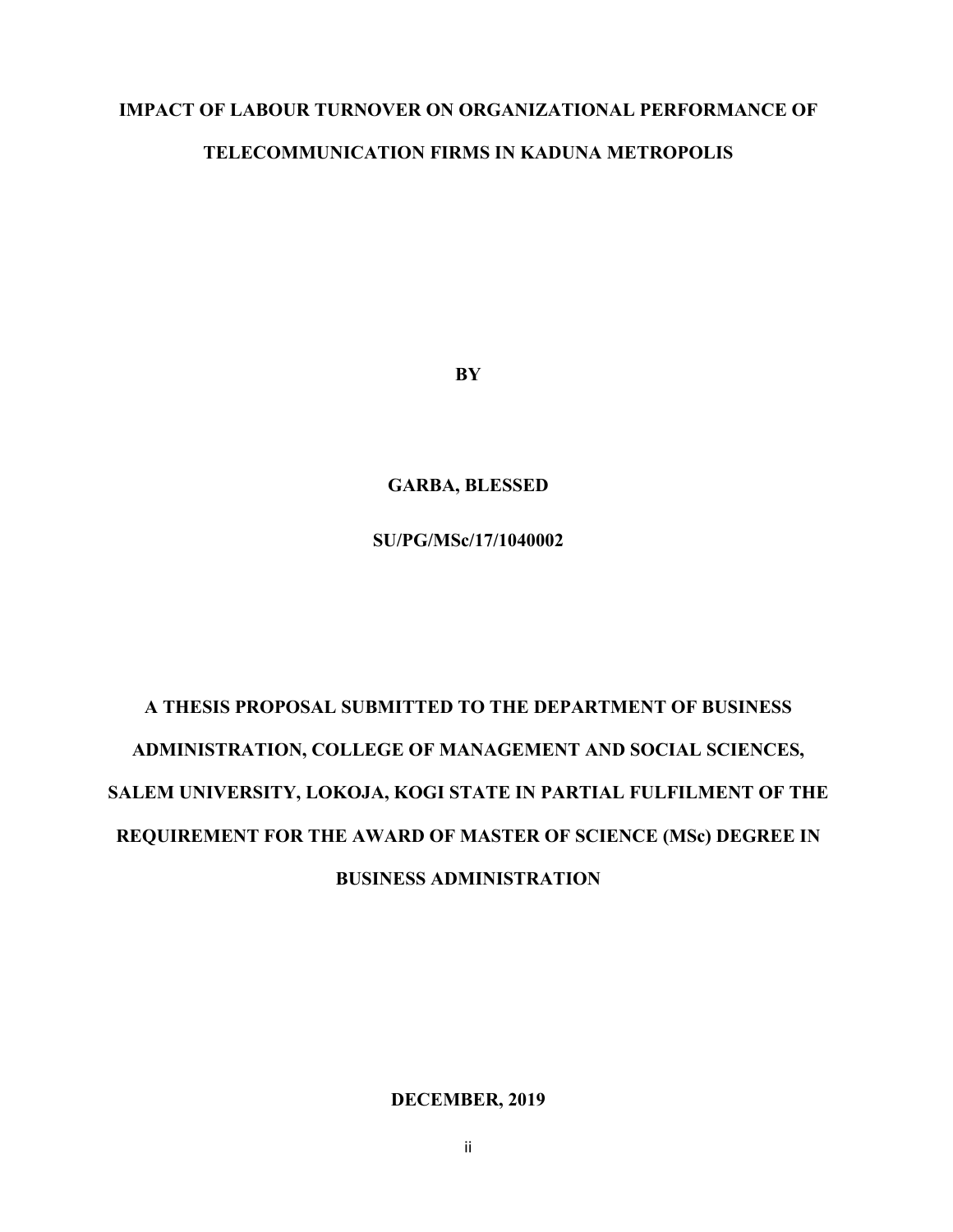#### **DECLARATION**

I hereby declare that this thesis was written by me and it is a record of my research work. It has not been presented in any previous application for a higher degree. References made to published literature have been duly acknowledged.

**Garba Blessed**

The above declaration is confirmed.

\_\_\_\_\_\_\_\_\_\_\_\_\_\_\_\_\_\_\_\_\_\_\_\_\_\_ Date \_\_\_\_\_\_\_\_\_\_\_\_\_\_\_\_\_\_\_\_\_\_\_\_\_\_

\_\_\_\_\_\_\_\_\_\_\_\_\_\_\_\_\_\_\_\_\_\_\_\_ Date \_\_\_\_\_\_\_\_\_\_\_\_\_\_\_\_\_\_\_\_\_\_\_\_\_

**Prof. (Mrs) Oluwade D. O**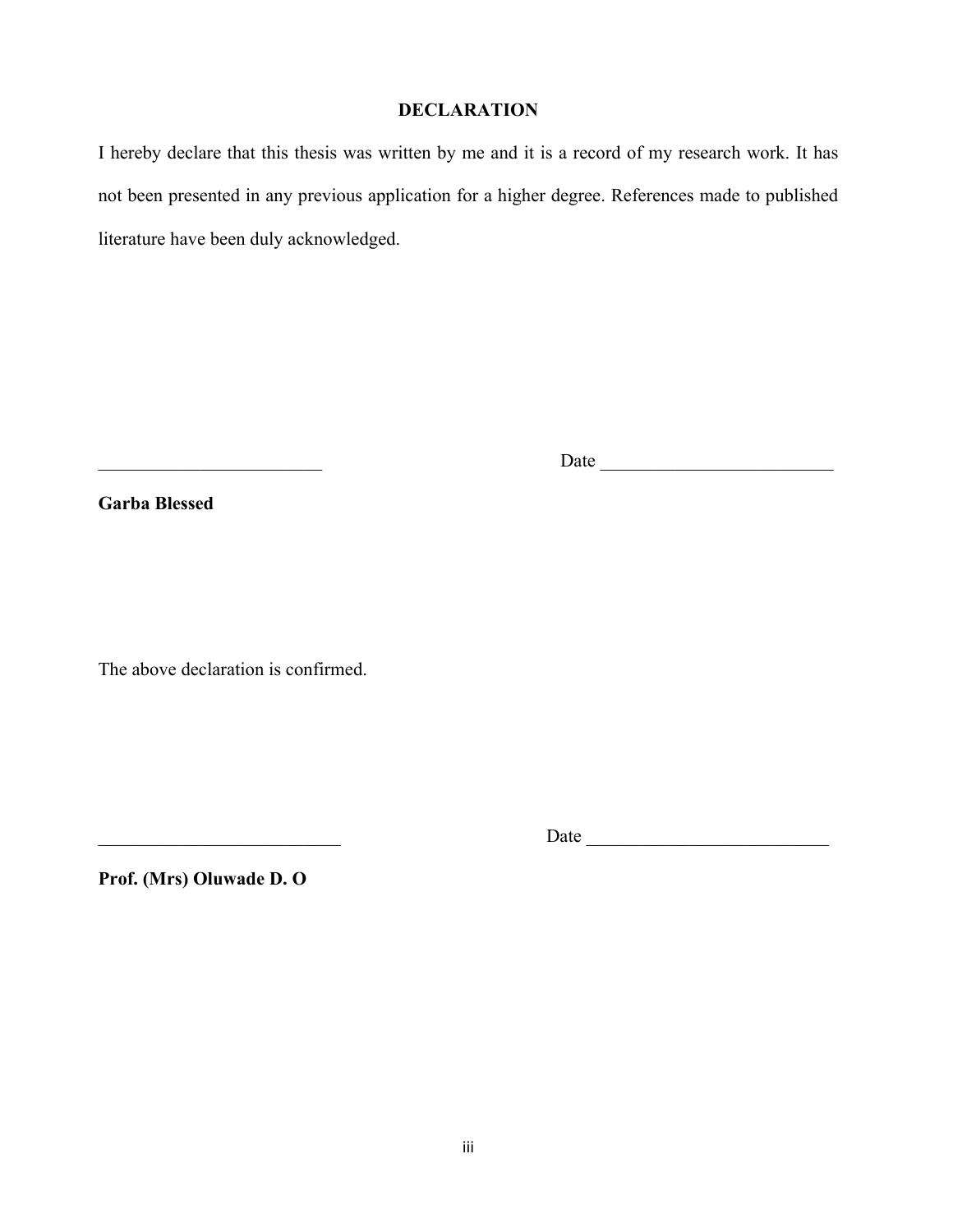# $91092020$

Signature and Date

# iv

## **CERTIFICATION**

This thesis entitled "Impact of Labour Turnover on Organizational Performance of Telecommunication Firms in Kaduna Metropolis" by Garba Blessed meets the regulations governing the award of Master of Science (M.Sc) Degree of Salem University Lokoja, and is approved for its contribution to knowledge and literary presentation.

**\_\_\_\_\_\_\_\_\_\_\_\_\_\_\_\_\_\_\_\_\_\_\_ \_\_\_\_\_\_\_\_\_\_\_\_\_\_\_\_\_\_\_**

**\_\_\_\_\_\_\_\_\_\_\_\_\_\_\_\_\_\_\_\_\_\_\_ \_\_\_\_\_\_\_\_\_\_\_\_\_\_\_\_\_\_\_**

**Prof. (Mrs) Oluwade D.O Supervisor**

**Assoc. Prof. Hassana O. Ali** Date **PG Coordinator**

**Dr. Innocent Otache Date** Date Date Date **H.O.D Management Sciences**

**\_\_\_\_\_\_\_\_\_\_\_\_\_\_\_\_\_\_\_\_\_\_\_ \_\_\_\_\_\_\_\_\_\_\_\_\_\_\_\_\_\_\_ Dr. Akubo Johnson Alewo** Date **Dean of CMSS**

**\_\_\_\_\_\_\_\_\_\_\_\_\_\_\_\_\_\_\_\_\_\_\_ \_\_\_\_\_\_\_\_\_\_\_\_\_\_\_\_\_\_\_ Prof.** (Mrs). Oluwade D.O **Date Dean Post Graduate School** 

**\_\_\_\_\_\_\_\_\_\_\_\_\_\_\_\_\_\_\_\_\_\_\_ \_\_\_\_\_\_\_\_\_\_\_\_\_\_\_\_\_\_\_**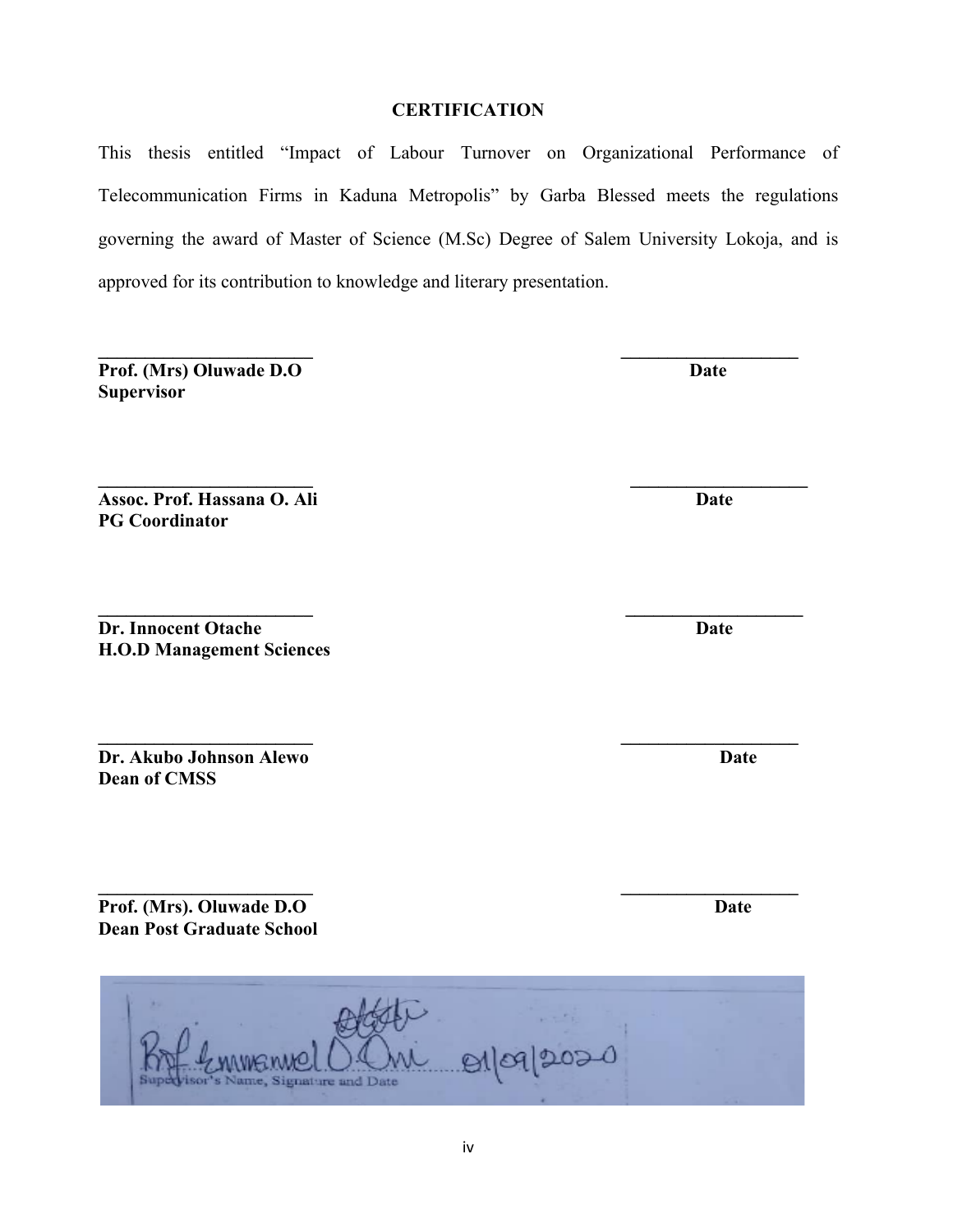## **DEDICATION**

This research work is dedicated to God Almighty, the solid rock on whom I stand, to my beloved husband Engr. Sir James Garba (KSM,JP), my adorable children Dr. Anita Garba, Barr. Amanda Garba, Engr. AssumptaGarba, AlbertinaGarba, Alexander Garba and AthanasuisGarba and the loving memory of my late parents, Hon. Sir & Lady Christopher Okoh (KSM/LSM).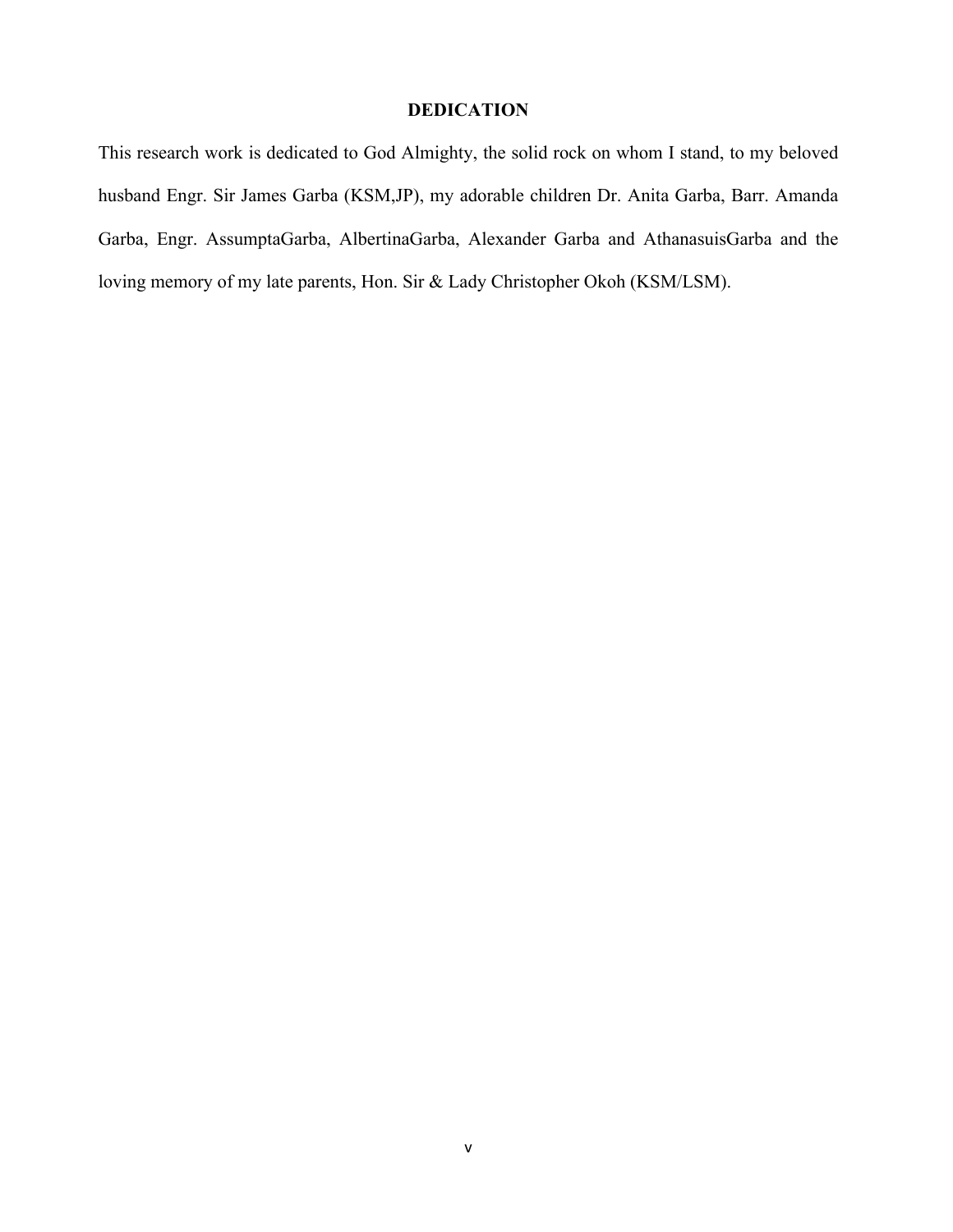#### **ACKNOWLEDGEMENT**

A project of this nature is usually the product of many hands. I have benefitted from the contributions and support of many great minds which I am indebted to. I am most grateful to God Almighty for the grace to have undergone this program.

I would like to pay my special regards to all the people whose assistance was a milestone in the completion of this project. Firstly my indefatigable supervisor Prof. Mrs. Oluwade D.O for offering her superior input and guidance in the course of this work, may God Almighty reward you Ma.

I also wish to thank in a special way the Project Coordinator, Dr. Mrs H. Ali for assigning supervisees to their supervisors in good time, it encouraged us to get to the drawing board at once and work acidulously for effective result. Special mention must be made of the Coordinator Bus. Admin. DrOtache Innocent for his intellectual contribution, thank you Sir.

My gratitude also goes to Prof. Dangana, Prof. Okolie, Prof. Anaele, Dr. Molokwu, Dr. Adebayo, Dr. Solomon, Dr. Akubo, Dr. Knight, Dr. Ituah, MrsBosun, MrsAbuh for the tutelage and support during my course of study at SALEM University, Lokoja..

To my husband and kids I say a very big thanks for your love and concern especially my daughter Barr. Amanda Garba for the computer works, my siblings for always wishing me well, it has all ended in praise. Worthy of mention is my brother in-law, Mr John Garba for your assistance, I truly appreciate. Sincere appreciation also goes to Mrs Alkali, MrAmaga, Mall Jere, MrMeseko, Mall Haruna, Mr Monday and Solomon of SALEM University, Lokojaguest house, it was nice encountering you all.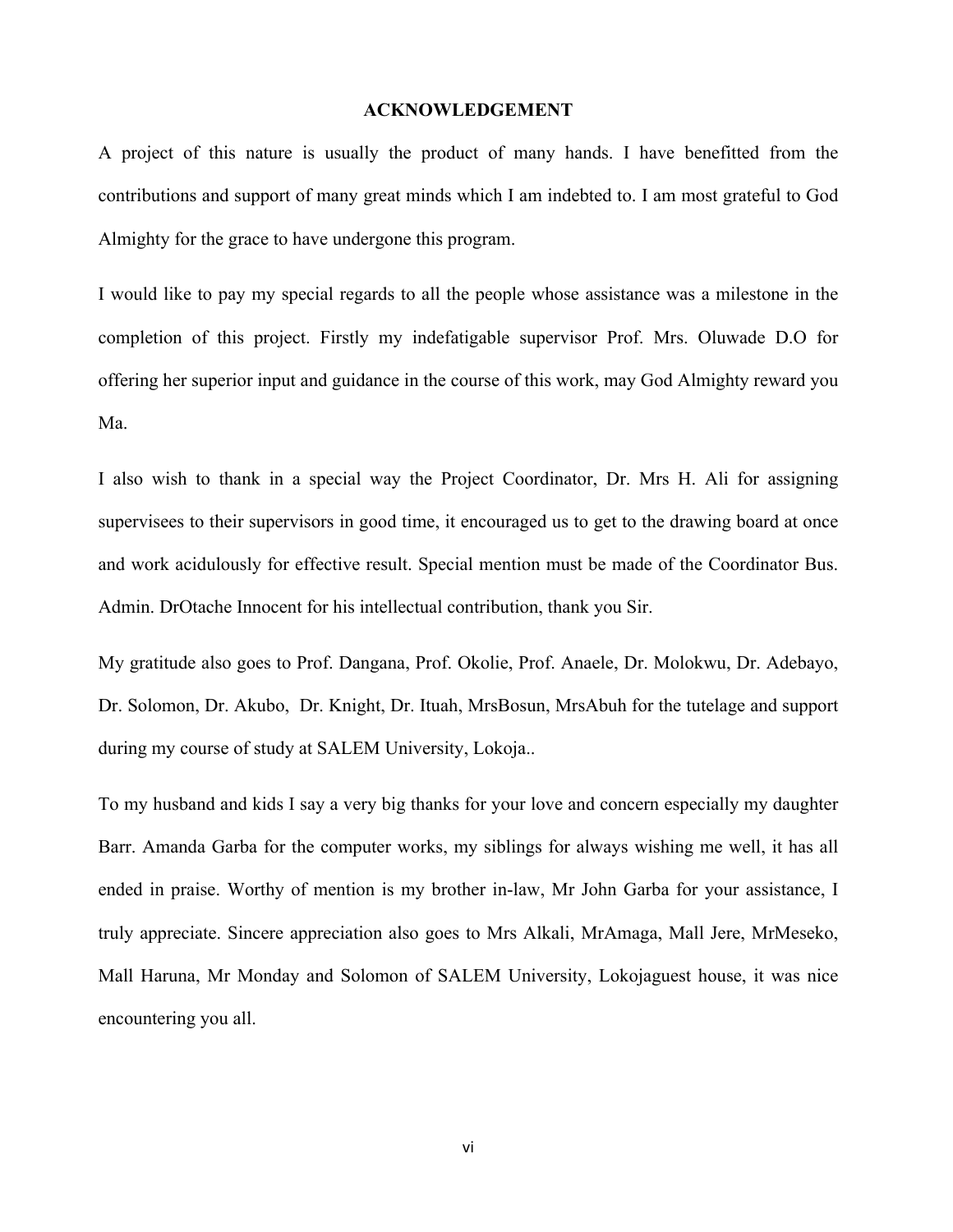# **TABLE OF CONTENTS**

| Title page         |                |   |  | $-i$   |
|--------------------|----------------|---|--|--------|
| Declaration        |                |   |  | $-i$   |
| Certification      |                | ۳ |  | $-iii$ |
| Dedication         |                |   |  | $-iv$  |
| Acknowledgment-    |                |   |  | $-V$   |
| Table of contents- | $\blacksquare$ |   |  | $-vi$  |
| Abstract           |                |   |  | $-ix$  |

# **CHAPTER ONE: INTRODUCTION**

| 1.1 Background to the Study -                           |  |  | and the company of the company | $-1$ |
|---------------------------------------------------------|--|--|--------------------------------|------|
| 1.2 Statement of the Problem -                          |  |  |                                |      |
| 1.3 Research Questions - - - - - - - - - - - - - - 5    |  |  |                                |      |
|                                                         |  |  |                                | $-6$ |
| 1.5 Hypotheses of the Study- -                          |  |  |                                |      |
|                                                         |  |  |                                |      |
| 1.7 Significance of the Study--                         |  |  |                                |      |
| 1.8 Limitations of the Study- - - - - - - - - - - - 9   |  |  |                                |      |
| 1.9 Operational Definition of Terms - - - - - - - - - - |  |  |                                | 9    |

# **CHAPTER TWO: REVIEW OF RELATED LITERATURE**

| 2.1 Introduction - - - - - - - - - - - - - 11        |  |  |  |  |
|------------------------------------------------------|--|--|--|--|
| 2.2 Conceptual Framework- - - - - - - - - - - - - 11 |  |  |  |  |
| 2.3 Theoretical Framework - - - - - - - - - - 19     |  |  |  |  |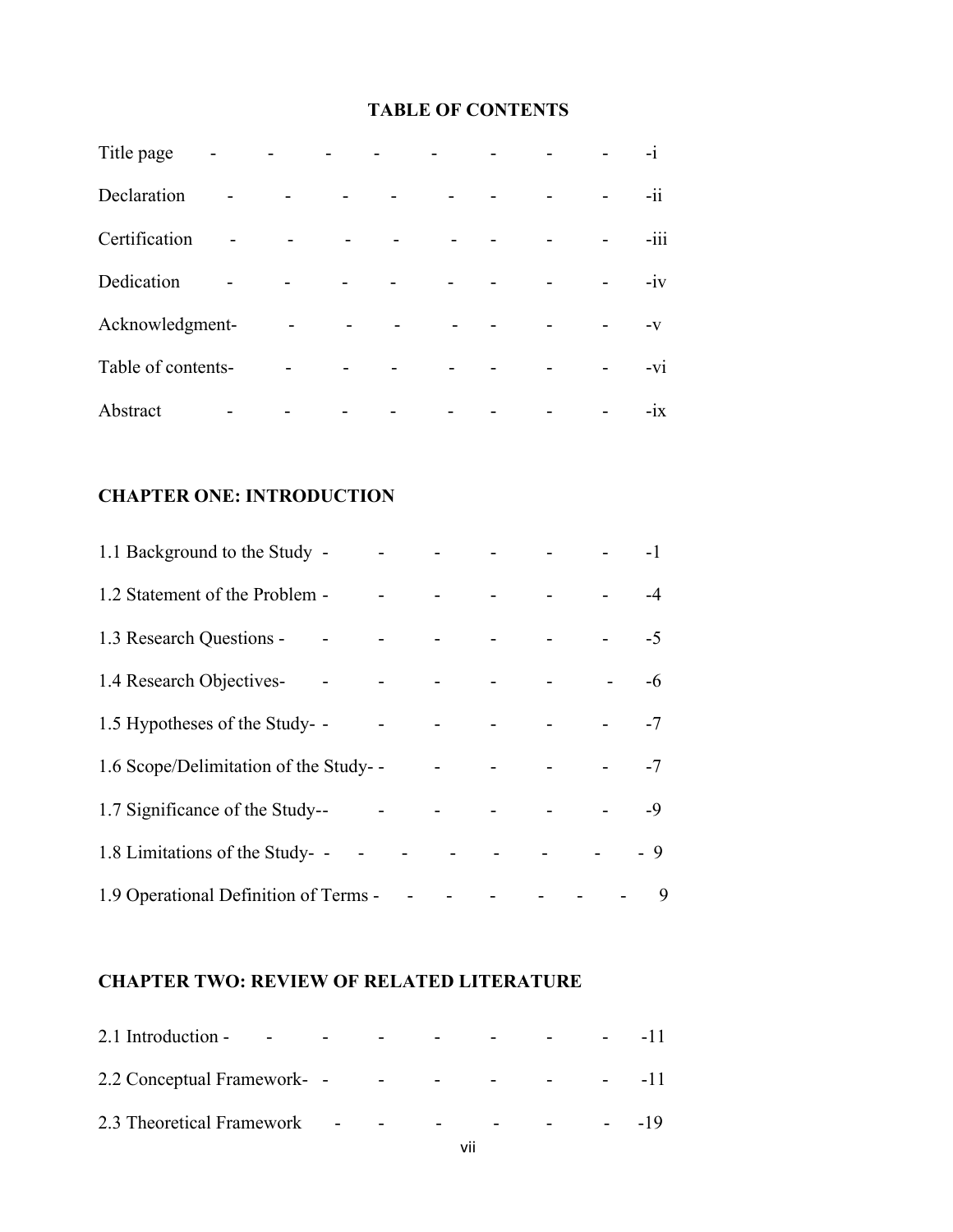| 2.4 Empirical Review |                                                                  |  |  |  | 26    |
|----------------------|------------------------------------------------------------------|--|--|--|-------|
|                      | 2.5 Impact of Firm Instability on Organizational Performance -   |  |  |  | $-27$ |
|                      | 2.6 Impact of Low Pay Level on Organizational Performance-       |  |  |  | 31    |
|                      | 2.7 Impact of Poor Work Situation on Organizational Performance- |  |  |  | 32    |
|                      | 2.8 Impact of Industry on Organizational Performance-            |  |  |  | 36    |
|                      | 2.9 Impact of Training on Organizational Performance-            |  |  |  | $-37$ |
|                      | 2.10 Summary of the Review -                                     |  |  |  | 39    |

# **CHAPTER THREE: RESEARCH METHODOLOGY**

| 3.1 Introduction-                             |  |                               | and the state of the state of the state |                               |       | $-40$ |
|-----------------------------------------------|--|-------------------------------|-----------------------------------------|-------------------------------|-------|-------|
| 3.2 Research Design- -                        |  | the company of the company of |                                         |                               |       | $-40$ |
| 3.3 Population of the Study- -                |  |                               |                                         | and the state of the state of |       | $-41$ |
|                                               |  |                               |                                         |                               |       |       |
| 3.5 Instrument for Data Collection-           |  |                               | <b>Links</b>                            |                               |       |       |
| 3.5.1 Validity and Reliability of Instrument- |  |                               |                                         |                               | $-44$ |       |
|                                               |  |                               |                                         |                               |       |       |
| 3.7 Techniques of Data Analysis-              |  |                               |                                         |                               |       |       |
| 3.8 Variable Measurements and Definition-     |  |                               |                                         |                               |       | -46   |
| 3.9 Model Specification-                      |  | and the state of the state    |                                         |                               |       | -47   |
|                                               |  |                               |                                         |                               |       | $-48$ |

# **CHAPTER FOUR: DATA PRESENTATION AND ANALYSIS**

| 4.1 Introduction - - - - - - - - - - - - 49 |  |  |  |
|---------------------------------------------|--|--|--|
|                                             |  |  |  |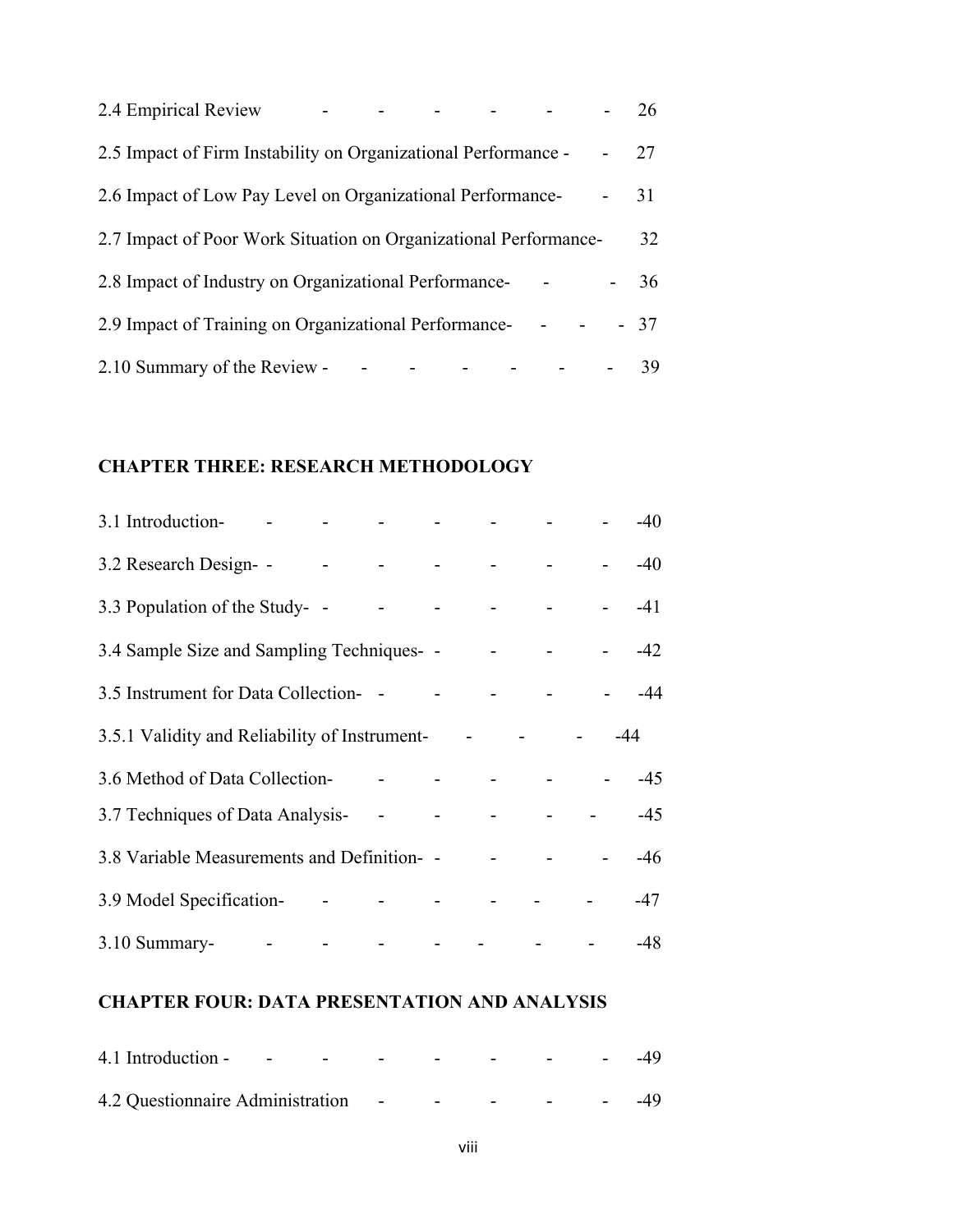|                                                     |  |                         |                                   |                   |                          | $-50^{\circ}$ |
|-----------------------------------------------------|--|-------------------------|-----------------------------------|-------------------|--------------------------|---------------|
| 4.4 Test of Hypothesis -                            |  | $\sim 100$ km s $^{-1}$ | the company's company's company's | $\Delta \sim 100$ | <b>Contract Contract</b> | $-59$         |
| 4.5 Discussion of Results and Summary of Findings - |  |                         |                                   |                   | <b>Contract Contract</b> | -61           |

# **CHAPTER FIVE: SUMMARY OF MAJOR FINDINGS, CONCLUSION AND**

# **RECOMMENDATION**

| 5.1 Introduction -                    |  |  | $-63$ |
|---------------------------------------|--|--|-------|
| 5.2 Summary of Major Findings         |  |  | -64   |
| 5.3 Conclusion of the Study - -       |  |  | -66   |
| 5.3.1 Implication of the Study-       |  |  | -67   |
| 5.4 Recommendation-                   |  |  | $-68$ |
| 5.5 Contribution to Knowledge -       |  |  | -69   |
| 5.6 Suggestion for Further Research - |  |  | $-70$ |
|                                       |  |  |       |

| References - - - - - - - - - - - - 71 |  |  |  |  |  |
|---------------------------------------|--|--|--|--|--|
|                                       |  |  |  |  |  |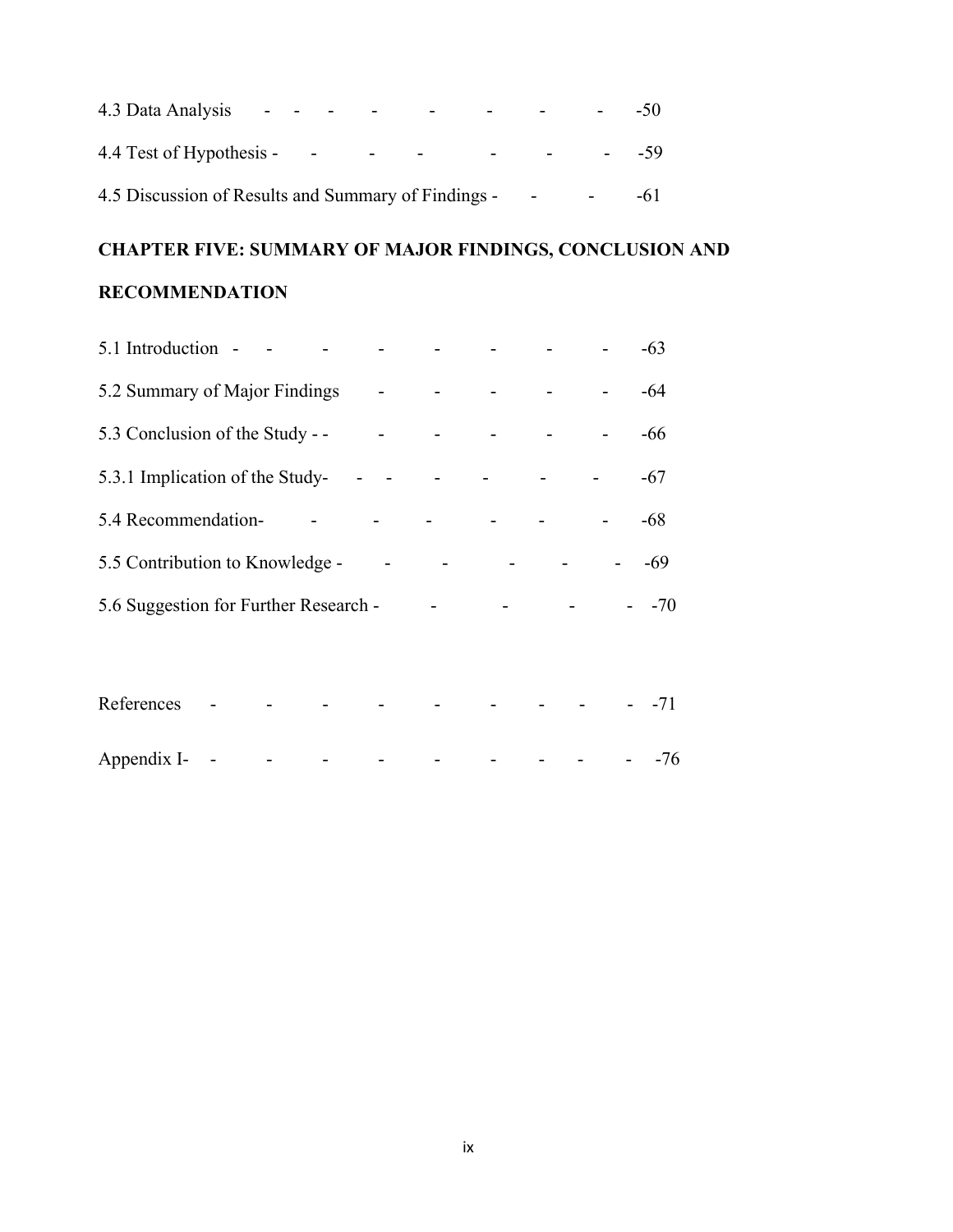#### **Abstract**

*This study examined the impact of labour turnover on organizational performance, with a focus on telecommunication firms in Kaduna. Specifically, the study examined the effects of poor pay level, poor work situation and firm instability on organizational performance. This study employed a descriptive research design. Data were collected from a randomly selected sample of 202 respondents using a structured questionnaire. In order to test the hypotheses formulated, Pearson product moment correlation coefficient (i.e. simple regression analysis) was performed to test the hypotheses formulated. Data analysis revealed that poor work situation, poor pay level and firm instability have a negative and significant relationship with organizational performance. Based on the findings of the study, it can be concluded that labour turnover reduces organizational performance. Thus, it is recommended that the Managements of the telecommunication firms in Kaduna metropolis should introduce policies that would address issues or factors that could cause labour turnover in their organizations.*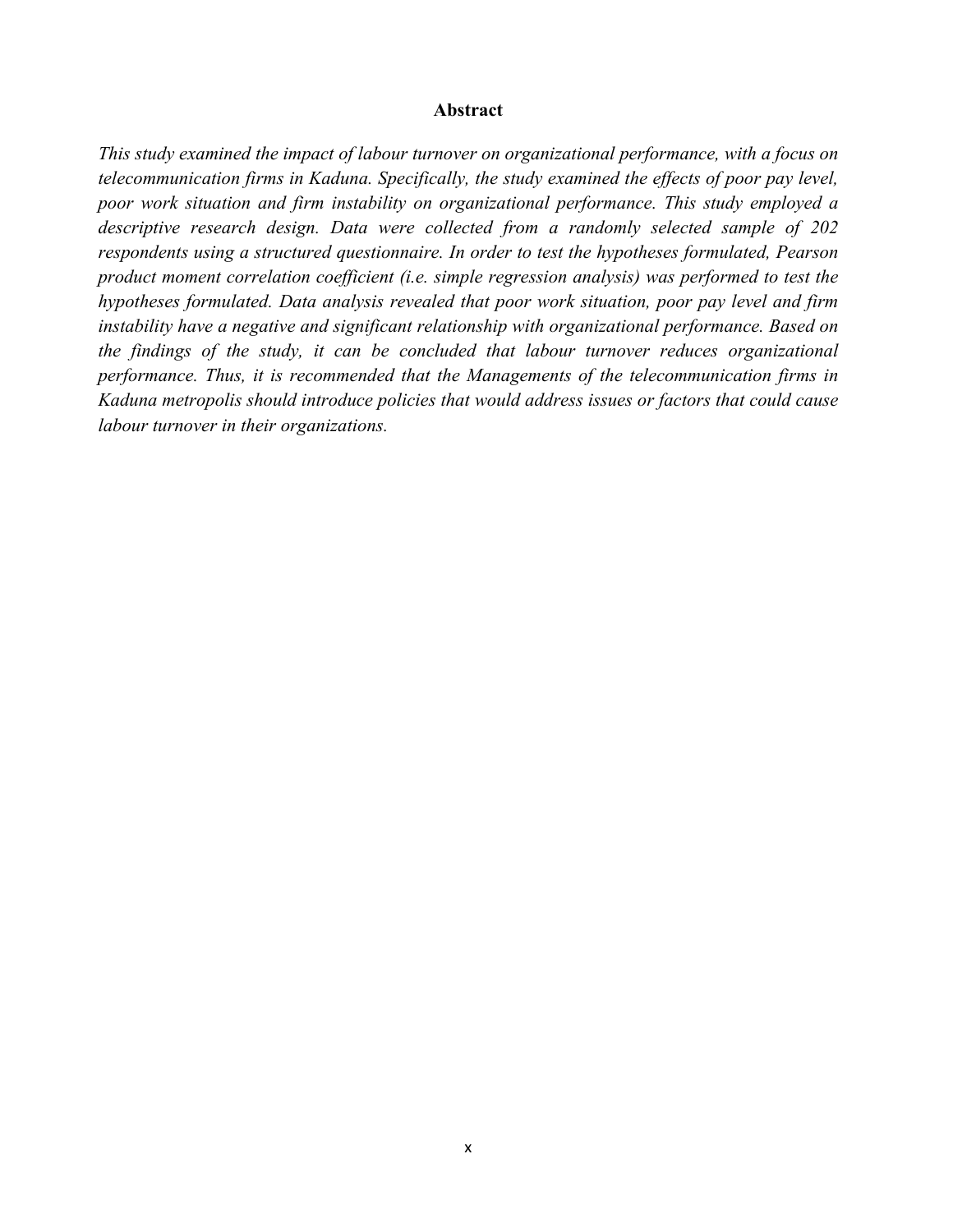#### **CHAPTER ONE**

#### **INTRODUCTION**

#### **1.1 Background to the Study**

The business environment around the globe keeps expanding as businesses search for various ways to gain and remain competitive (Ferriera & Almeida, 2015). Day by day, businesses/organizations keep realizing that the employees make up the vital part of the organization and for the firm to be successful, it will have to consider its employees in terms of its strategy formulation. This means that, labour is very important to the firm in terms of gaining competitive advantage. The organization comprises of various components which makes up the business activities that the firm carries out and labour is one of the vital aspects of the organization because if they are nurtured and supported carefully, they will provide valuable contribution to the enterprise (Aiza & Abdus, 2013). A lot of firms invest resources to make them efficient and effective for improved performance. However retaining the labor in firms are beginning to be challenging and because of certain reasons, employees don't seem to stay back after sometime, and this leave the firm with the stress of undergoing a recruitment process again (Ghulam, Syed, & Zainab, 2012).

Researchers have been looking out for ways to understand the psychological as well as the economic dimensions of labor turnover on organization and its performance. Labour turnover is mainly concerned with the movement of employees from one organization to another; this implies also the hiring of new employees by organizations and dealing with exit of employees. Sometimes a labour turnover advantages organizations positively. This happens only when a poor employee is replaced by a skilled employee and when an older employee is replaced by a talented and younger one. Employee turnover can be costly as it demands different costs to take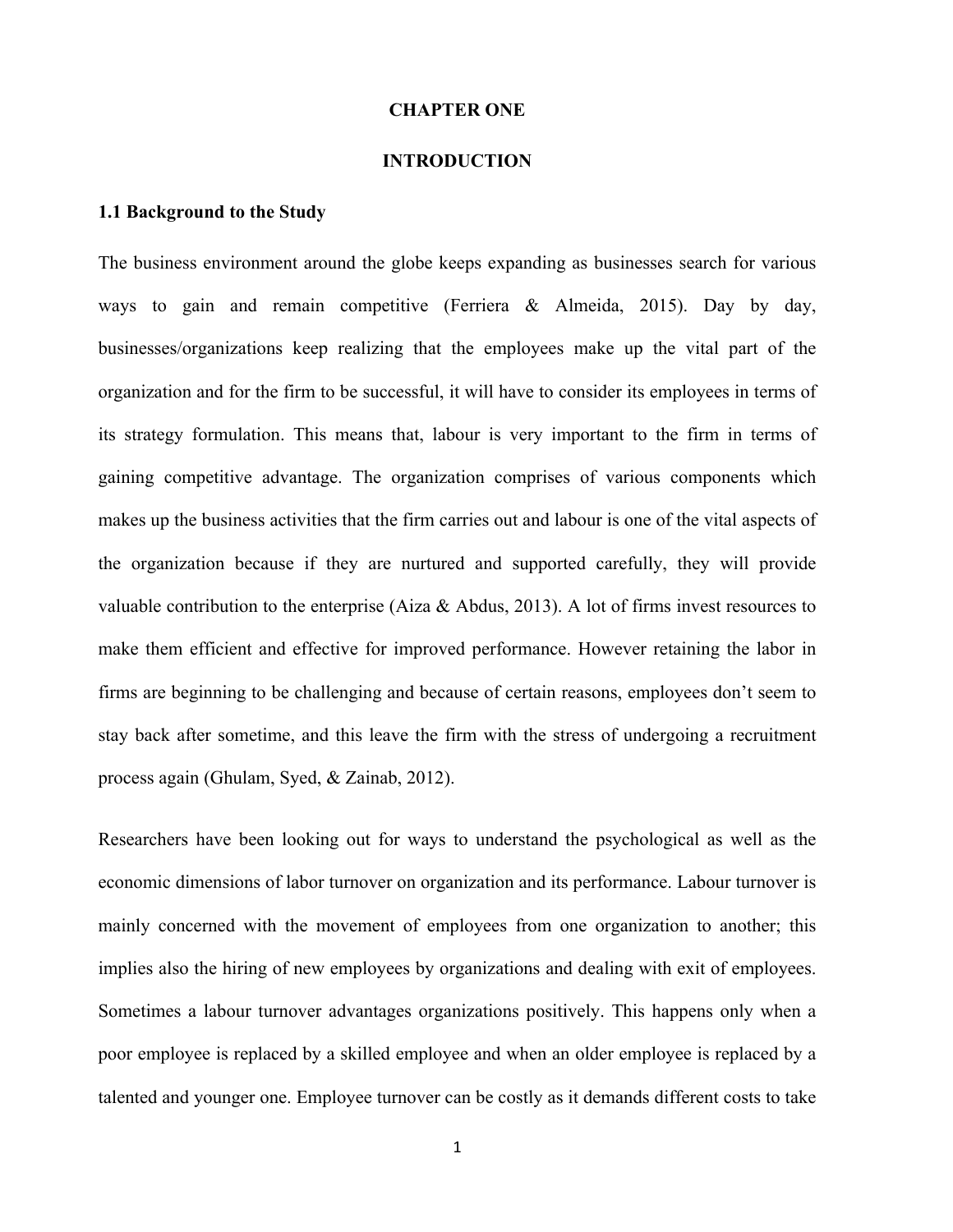account; as recruitment, administrative costs, covering cost in such a period there is an opportunity of job, and new employee training cost (Ibrahim, Usman, & Bagudu, 2013). Labour turnover can however be controlled to a certain extent by the policies as well as the rules of the firm. However, there are certain factors that cause high turnover rate in the firm which can be costly to the firm such as firm instability, low level of pay and poor work situation. Such factors that bring about labour turnover are characterized with suddenness and untimeliness which then does not give the organization the opportunity to prepare for the exit as well as the hiring of new employees. This then becomes a huge cost on the funds of the firm, a reduction in the human asset which can then affect the performance of the firm (Ghulam, Syed, & Zainab, 2012).

Firm instability is one of the major components of labour turnover as it has resulted to making so many employees leave the firm (Asamoah, Doe, & Amegbe, 2014). This is because the instability in the organization puts the employees in chaos and confusion as to what next might happen in the organization. When a firm has a high rate instability, then there is bound to be a high level of turnover, this is because when employees have a feeling of dissatisfaction with the firm or when they have a feeling of fear, they tend to start looking out for an environment that can guarantee them security and stability. This will therefore affect the level of the firm performance because such employees are bound to take an unexpected exit from the firm which will leave the firm with the cost of replacement.

Low pay level is another factor that brings about labour turnover in the organizational setting (Ghulam, Syed, & Zainab, 2012). Organizations that have a high pay budget for their employees tend to have employees loyalty and are characterized with low labour turnover. This is because low pay level reduces the attachment that the employee shares with the organization.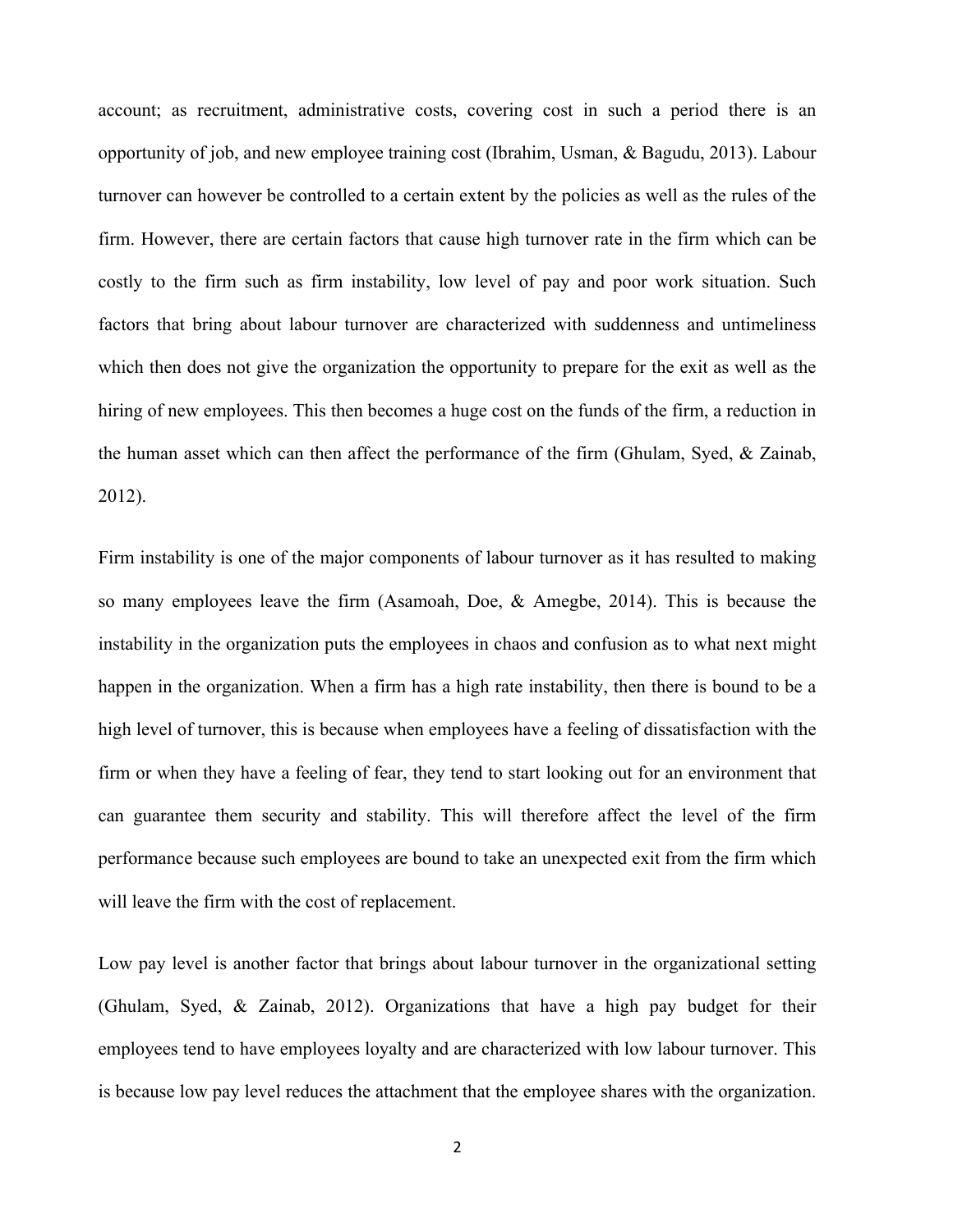This is more serious when the employees compare with the industry and discover that they are paid below the industry provision. Low pay level affects the performance of the employees as they tend to put in little to no efforts on the job, increase absenteeism and keep searching for greener pastures in other organizations. When they finally become successful in finding better opportunities, they leave the firm and with time the number of turnover increases which then makes the performance level of the firm to drop drastically. Employees also have the habit of measuring their income against the pay they get from an organization, in a situation whereby the employees feel that their needs have a higher percentage than the pay they get from the firm, they tend to feel that the pay level is low and this feeling can also trigger the level of labour turnover because the employees will seek for a change to an environment that will be able to cater for their needs.

Poor work situation has also been seen as a major factor that play a role in the increased turnover rate in organizations. This is because when the work environment, and work processes continue to deteriorate, employees are not satisfied and seek to have an unannounced exit. Such exit by the employees which arise as a result of dissatisfaction with the system in the organization becomes a problem for the firm as the firm will then be faced with an increased cost if it wants to perform well. Poor work situation demotivates even the most zealous employees of a firm, as they have a feeling that the firm will not permit them grow and meet their full potential. Employees want to grow and gain experience on the job, as such they tend to look out for jobs that are challenging and innovative so that they can move and grow as quickly as possible. The more the work situation deteriorates, the more probability that the employees are bound to leave to a more befitting environment. This will then reduce the performance level of the firm for some time because sometimes firms lose their best employees due to poor work situations and replacing them takes time which can be costly to the firm. In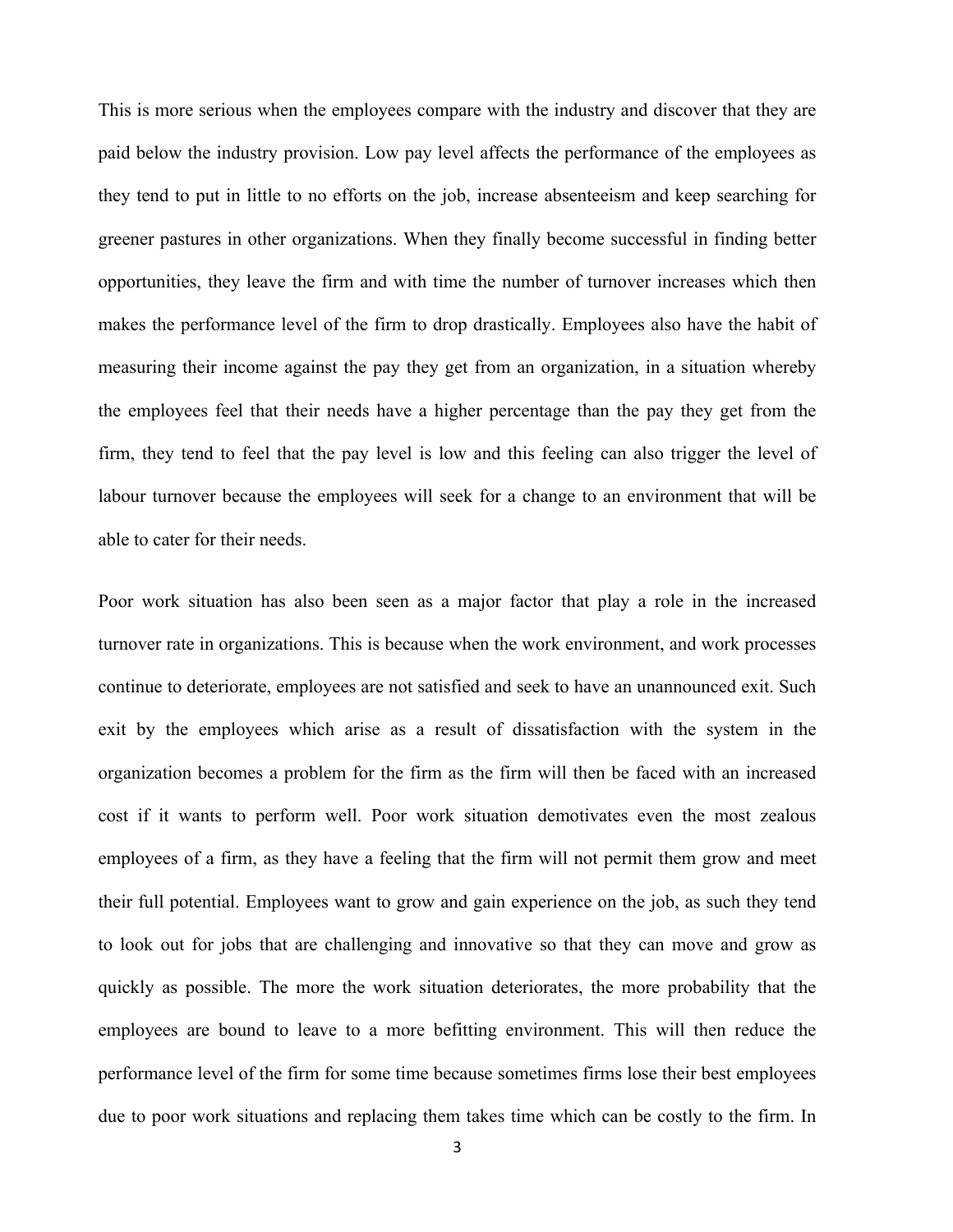some situations, it becomes even harder to get employees that are willing to join the firm due to the poor work situation, hence reduction in the performance level of the firm. The relationship between poor work situation and the performance of the firm has become visible over the years as such managers tend to consider providing meaning work situations to their employees so that they can reduce the labour turnover in the firm (Ghulam, Syed, & Zainab, 2012).

To attain organizational performance, firms understand that so many factors in the firm will have to play major roles. These factors comprise of the human resource of the organization. Organizations try to look out for the best possible ways that make them gain a high level of performance. One of the ways that these firms keep in mind is through understanding the internal and external workings of their labour force. Firms try to connect the way their employees react to the environment of the business and how this reaction and behaviour of the employees relate to the performance of such firms on the long run. Organizational performance is the outcome that is derived through the input of the firm in carrying out activities and when the firm is able to save the cost of recruiting labour and retaining the existing ones it becomes a road mark to attain the required performance.

#### **1.2 Statement of the Problem**

Organizations around the world struggle to satisfy their shareholders and make profit to be able to remain in existence. Drawing on this fact, they tend to engage in different activities that are aimed at increasing profitability through efficient utilization of the firm's resources. The resources of the firm can be broadly categorized into two which are the capital and human resources. Over the years, lots of concentration has been paid to the capital resources of the firm as the best way to improve performance. It has been discovered that when the firm pays close attention to its sources of fund, asset utilization and technological advancement, then the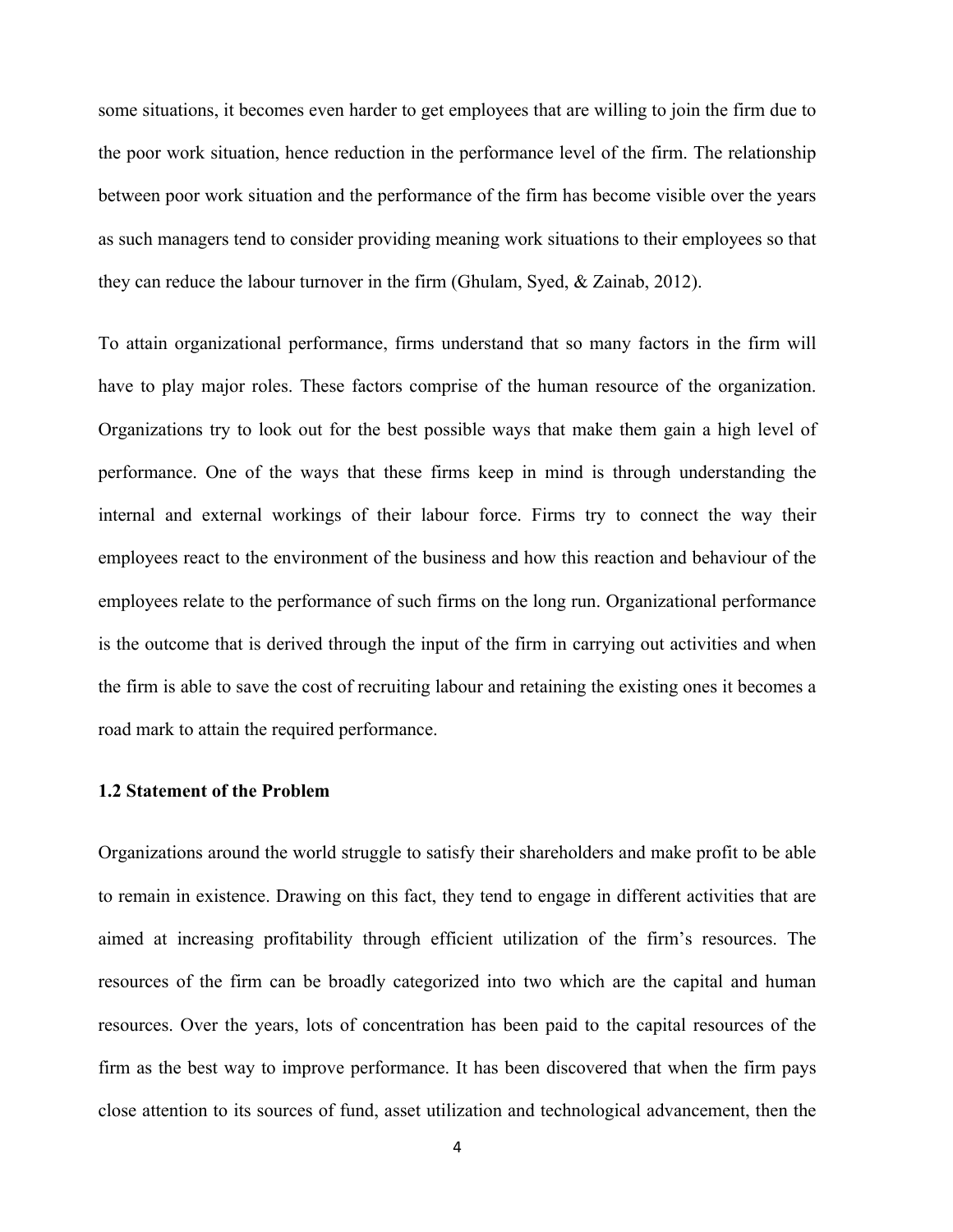firm is bound to have reduced cost which will then bring about the required performance. However, of recent, scholars have come to the understanding that the human resources in the organization are the driving force which could make or mere the activities of the firm. This realization therefore made managers to understand that organizations are bound to incur cost as long as their employees are not satisfied on the job. The dissatisfaction of employees lead to labour turn over, absenteeism and forfeiture of the job which then makes the firm go on a search to replace the employee. Replacement of an employee is not a simple process, and it requires a lot of money and time investment in the firm. Scholars got to realize that high labour turnover negatively affects the firm. As such, management, Government and NGO's have made certain efforts to create a satisfactory work environment for employees in Nigeria. Policies have been developed by the Government and management, and NGOs have made efforts on this resolve also. However, the extent to the success of such policies is still a moot.

This study therefore seeks to understand the impact of labour turnover on organizational performance of telecommunication firms in Kaduna Metropolis.

#### **1.3 Research Questions**

The following research questions have been posed for this study:

- 1. To what extent does poor work situation have a negative relationship with organizational performance?
- 2. To what extent does poor pay level have a negative relationship with organizational performance?
- 3. To what extent does firm instability have a negative relationship with organizational performance?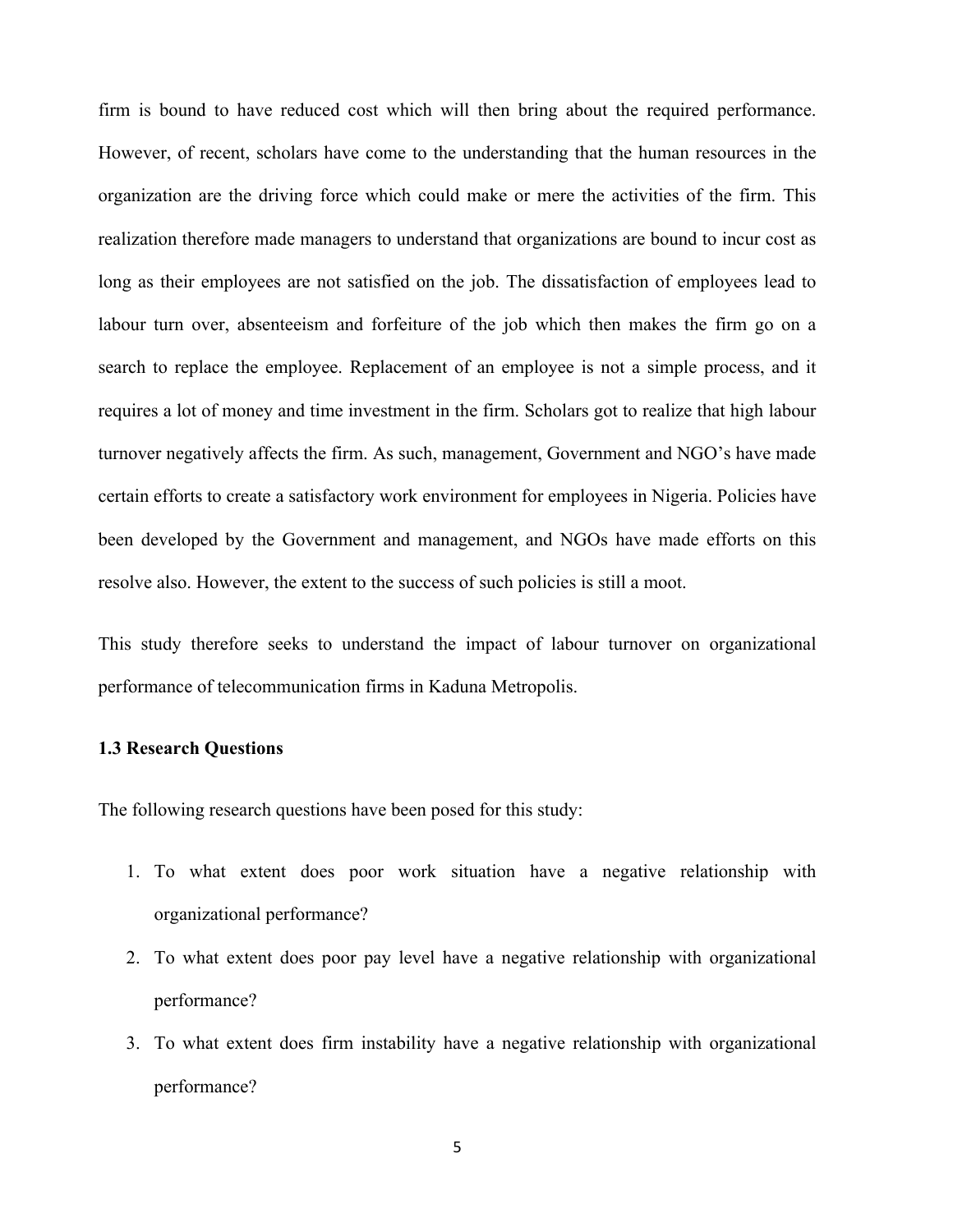#### **1.4 Research Objectives**

The general objectives of this study is examine the impact of labour turnover on organizational performance. The specific objectives are as follows:

- 1. To determine whether poor work situation has a negative relationship with organizational performance.
- 2. To determine whether poor pay level has a negative relationship with organizational performance.
- 3. To determine whether firm instability has a negative relationship with organizational performance.

#### **1.5 Hypotheses of the Study**

The hypotheses of the study are all stated in null forms:

1. Ho1: Poor work situation does not have a negative relationship with organizational performance.

2. Ho1: Poor pay level does not have a negative relationship with organizational performance.

3. Ho1: Firm instability does not have a negative relationship with organizational performance.

#### **1.6 Scope of the Study**

The study is conducted on the impact of labour turnover on organizational performance of telecommunication firms in Kaduna metropolis.. The study has a descriptive and quantitative approach, as such, a primary method of data collection was employed. There are various ways of collecting data using the primary approach however this study used the questionnaire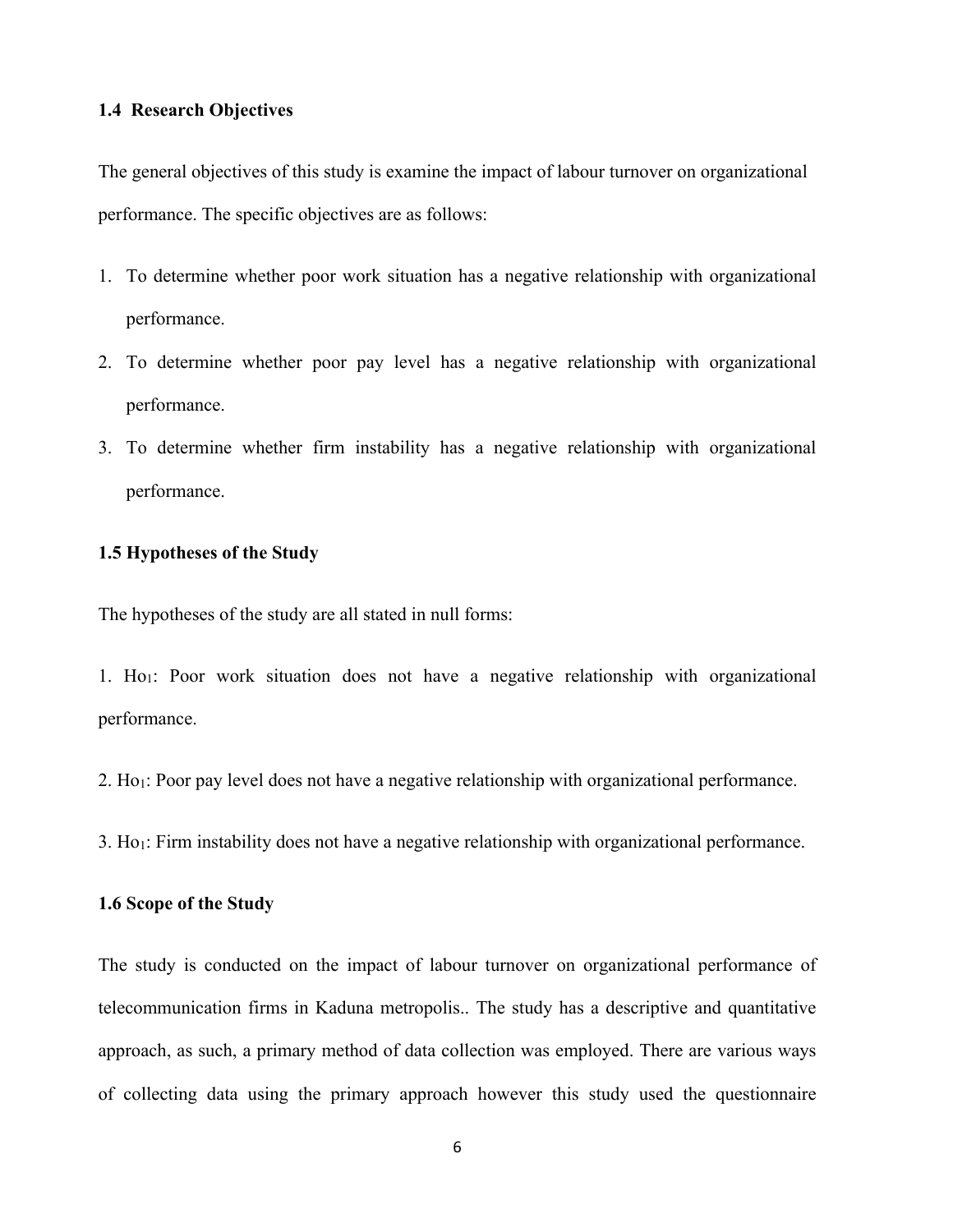collection approach. Various industries are there in Kaduna metropolis such as the manufacturing, financial institutions, and academia to be studied, however, the study was limited to telecommunication industry in Kaduna metropolis. The study covered the period of 2019.

#### **1.7 Significance of the Study**

The study was conducted on the impact of labour turnover on the performance of telecommunications firms in Kaduna metropolis. Since the study was done in an organizational setting, it therefore becomes important to know that the study will be of significance to a number of stakeholders. However, in other to capture the significance level of the study, the significance have been classified into policy significance, theoretical significance and academic significance.

#### **i. Policy Significance:**

The study has various policy significance in the organization and other related agencies that develop policies in the industry. To be specific, the study is of relevance to the management of the telecommunication firms by providing them with the knowledge about the specific factors that contribute to labour turnover in their firms. The study also provide them with the level at which each factor affect the firm performance. This will help them in terms of formulating the policies in the organization as regards to its employees. The study is also of importance to policy makers in the country as they will be able to develop policies that are related to employees.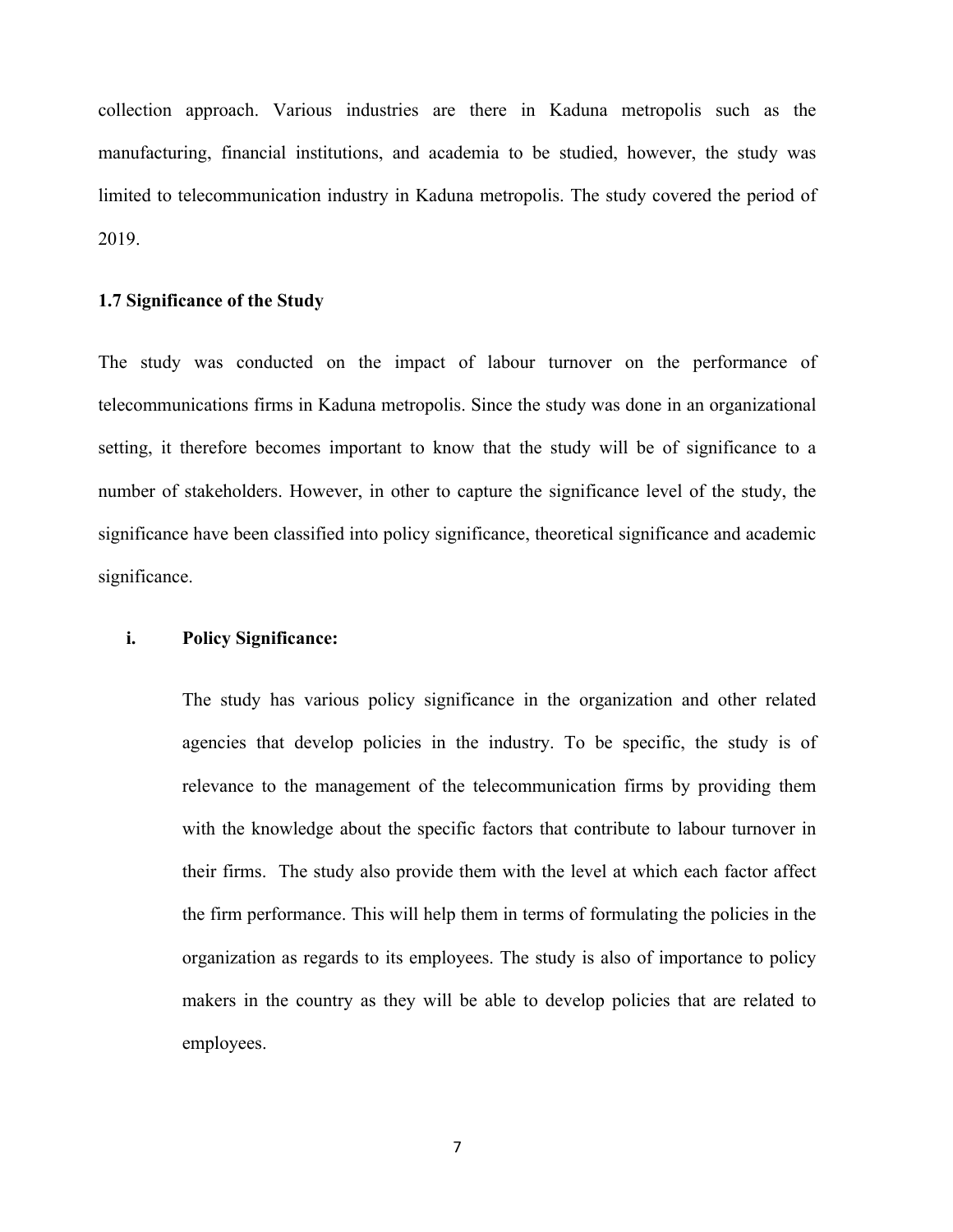#### **ii. Theoretical Significance:**

The study also has a lot of importance to theory as it provides support for the theories that discuss the satisfaction of employees. The study shows how these factors developed in theory have effect on the performance of firms in practice. This can serve as a contribution to knowledge.

#### **iii. Academic Significance:**

Since the study was conducted on the impact of labour turnover on performance of firms, it will add to existing literature on the subject matter. This is of assistance to students and researchers in this area to get a glimpse of the variables used in this study in telecommunication industry and in a country like Nigeria. It will provide room for other related studies to be conducted on the subject matter.

#### **1.8 Limitations of the Study**

As it is with majority of studies, none is devoid of limitations, nonetheless, there are three major challenges the researcher encountered in this study.

#### **i. Financial constraint**

Money is always a challenge at situation like this especially with the economic down town now, the cost of undergoing the program, getting relevant data and the use of statistical software.

8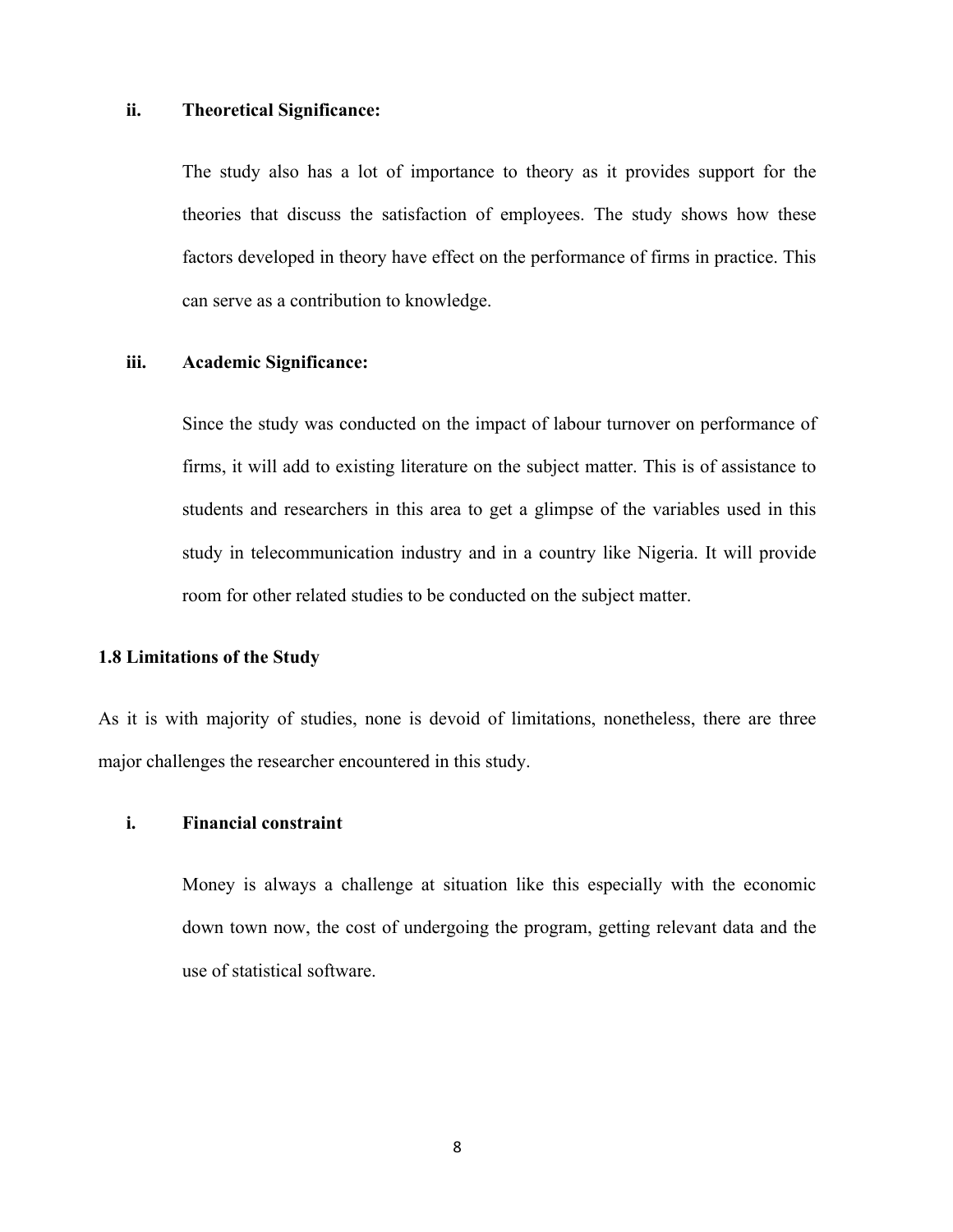#### **ii. Time constraint**

Meeting up with deadline and having to complete this herculean but very rewarding task within a period of time led to the demand for want of more time but it was utilized judiciously between school, work and family.

#### **iii. Uncooperative attitude of the Respondents**

Due to the busy office work, distraction from customers, several going but very slow response caused some form of delay in prompt data collection but this was surmounted

#### **1.9 Operational Definition of Terms**

#### **Labour Turnover:**

Labour turnover as a measure of the extent to which employees leave and new employees enter the service of concern (Gupta, 2003).

#### **Organizational Performance:**

Organization's performance is the degree to which the stated objectives and goals of an organization are met and how well the process was performed (Yankey& McClellan 2007).

#### **Firm Instability:**

Firm instability has also been defined as the unusual or unnatural large fluctuation that may lead to serious damage or system failure if allowed to continue beyond a certain limit (Akinruwa, Ajayi, & Akeke, 2014).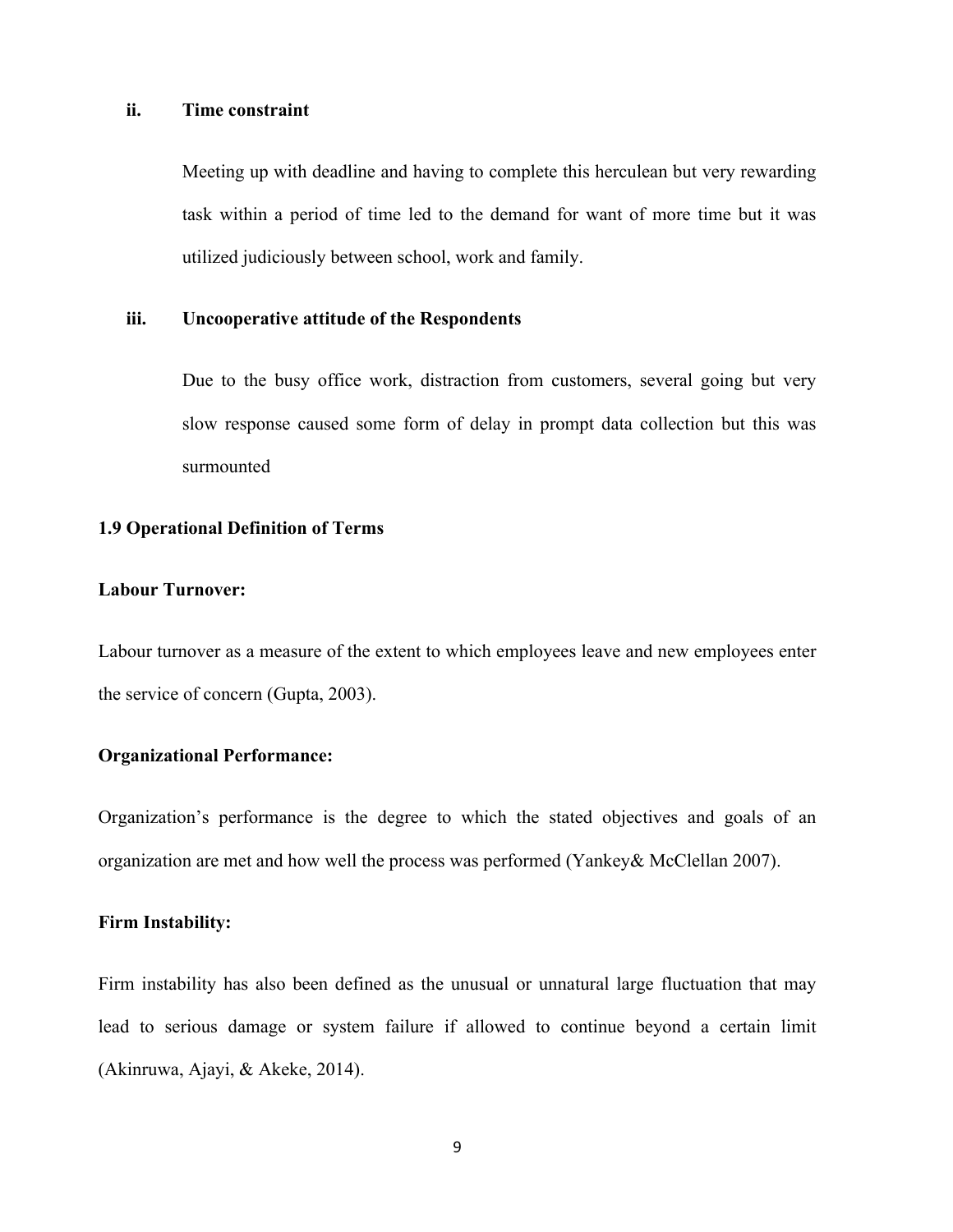#### **Low Pay Level:**

Lewando and Isaacs(2018), low pay level is defined as the ability of the organization to pay its employees lower than the industry benchmark.

## **Poor Work Situation:**

Poor work situation can be defined as a working condition that provides employee with an unfavorable environment that makes work difficult to accomplish (Bilau, Ajagbe, Sholanke, & Sani, 2015).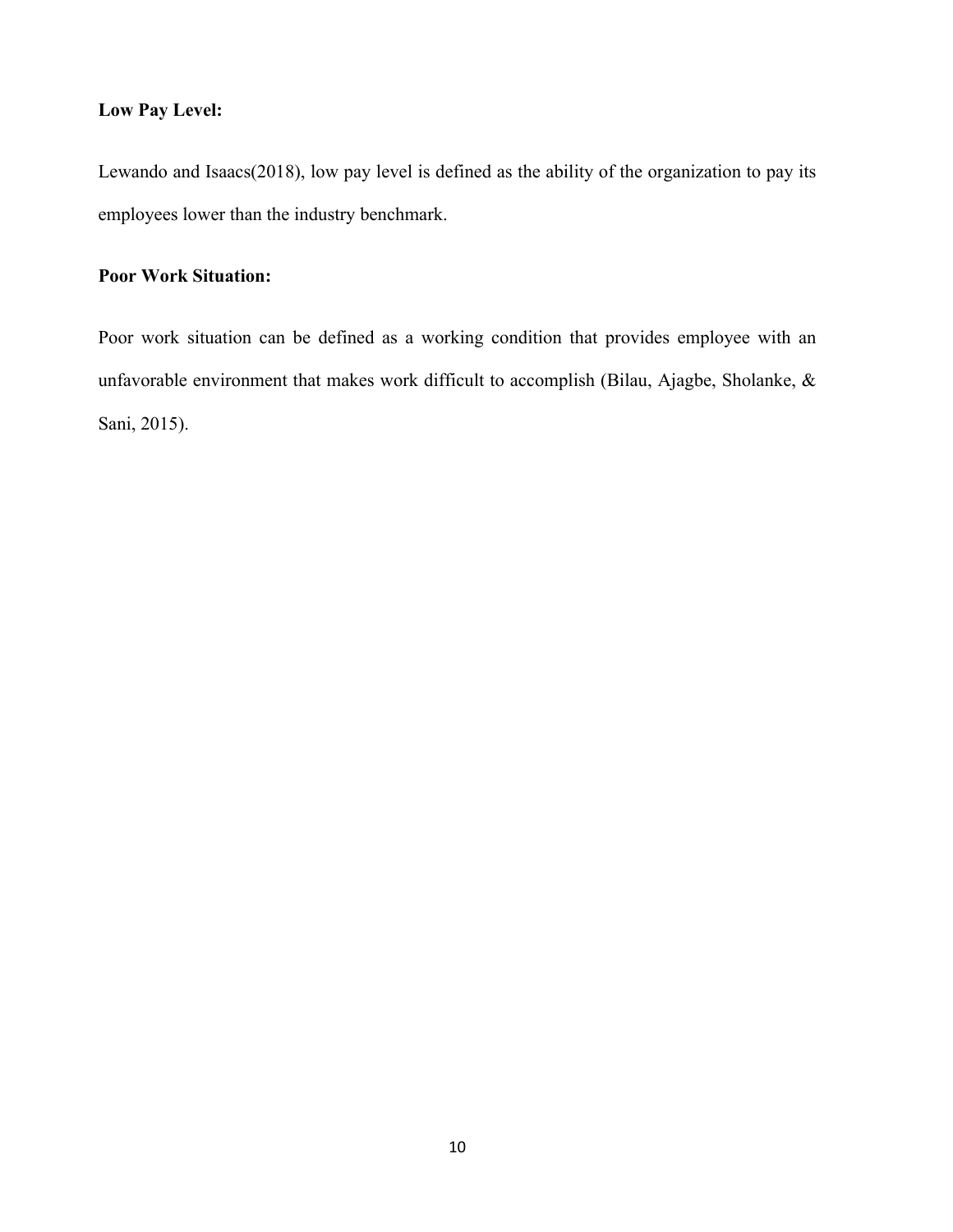#### **CHAPTER TWO**

### **REVIEW OF RELATED LITERATURE**

#### **2.1 Introduction**

This chapter discusses the literature of the study. The chapter begins by discussing the conceptual framework, which then presents the concepts of the variables used in the study. The chapter proceeds by presenting the empirical review, which discusses the related studies, and check their findings from which the study gap is drawn. The chapter proceeds to present the theoretical framework, where related theories are discussed and the ones that are more related are adopted by the study. The chapter then concludes with a summary which summaries the entire discussions of the chapter.

#### **2.2 Conceptual Framework**

The concept of Labour turnover is one of the important concept that will be discussed in this section. According to Mabindisa, (2013) Labor turnover refers to the rate of change in the workforce of an enterprise during a given period. It has been defined as the time-to-time changes in the composition of the workforce that result from hiring, release and replacement of employees (Armstrong, 2006). Gupta (2003) defined Labour turnover as a measure of the extent to which employees leave and new employees enter the service of concern. Brown, Garino, and Martins, (2007) narrates labour job turnover as the access to enter new employees into the organizations and the departure of current employees of the organizations. Departure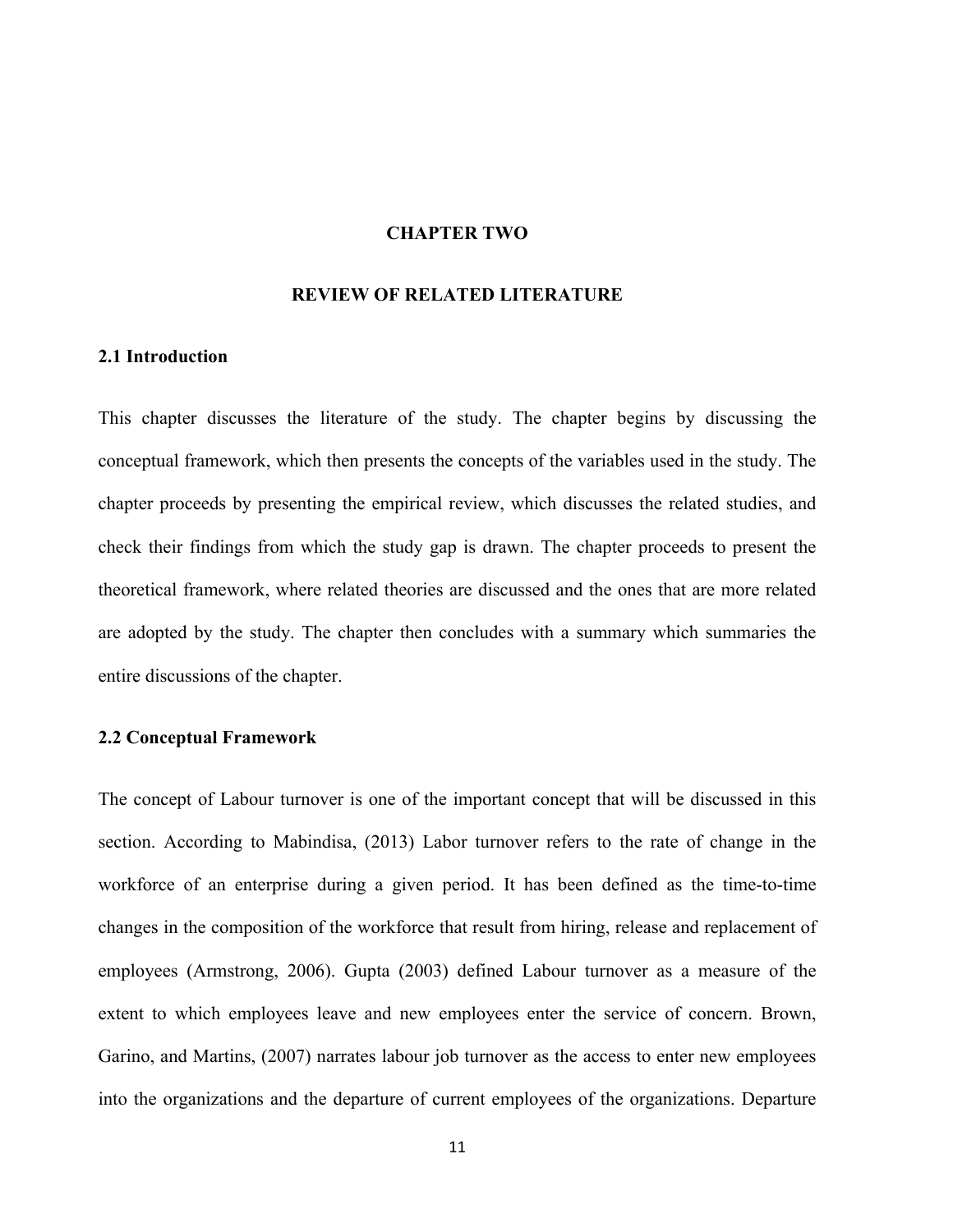term of existing employees used by the researchers interchangeably with controlled exit or separation. Hashim, Munir, and Khan, (2006) explained the turnover rate as replacing resigned employees with hiring new recruitments. By explaining these, employees, turnover occurs when a substitute is hired successfully.

Chiang, Back, and David, (2005) asserts that labour turnover means controlled ending of a partnership with the organization by the employees of that organization. Dwomoh and Korankye, (2012) viewed labour turnover as the rotation of workers around the labour market between jobs and occupations, and between the states of employment and unemployment. In another assertion, Justus, Kombo, Murumba, and Edwin, (2011) defined employee turnover as the ratio of the number of workers who left the organization during a certain given period, to the average number of workers employed during the same period. Employee turnover is often referred to, as the number of permanent employees leaving the company within the reported period versus the actual active permanent employees on the last day of the previous reported period (Asamoah, Doe, & Amegbe, 2014). Labour turnover can be broken downinto internal and external types. Internal staff turnover strategies involve promoting current employees, adding new responsibilities to job titles and bringing in entry-level employees due to company growth. External staff turnover implies that employees are leaving the company to seek new jobs, raise families or enter retirement(Brown, Garino, & Martins, 2007).

The concept of firm instability was also amongst the concepts looked at. Organizations struggle to attain a certain level of stability so as to be able to remain relevant and provide required products and services for their clients (Aiza & Abdus, 2013). Due to this fact, scholars have channeled their minds to the concept of firm instability as related to the firm's growth and performance. Since firm's stability creates confidence and hope in the labour force of the firm,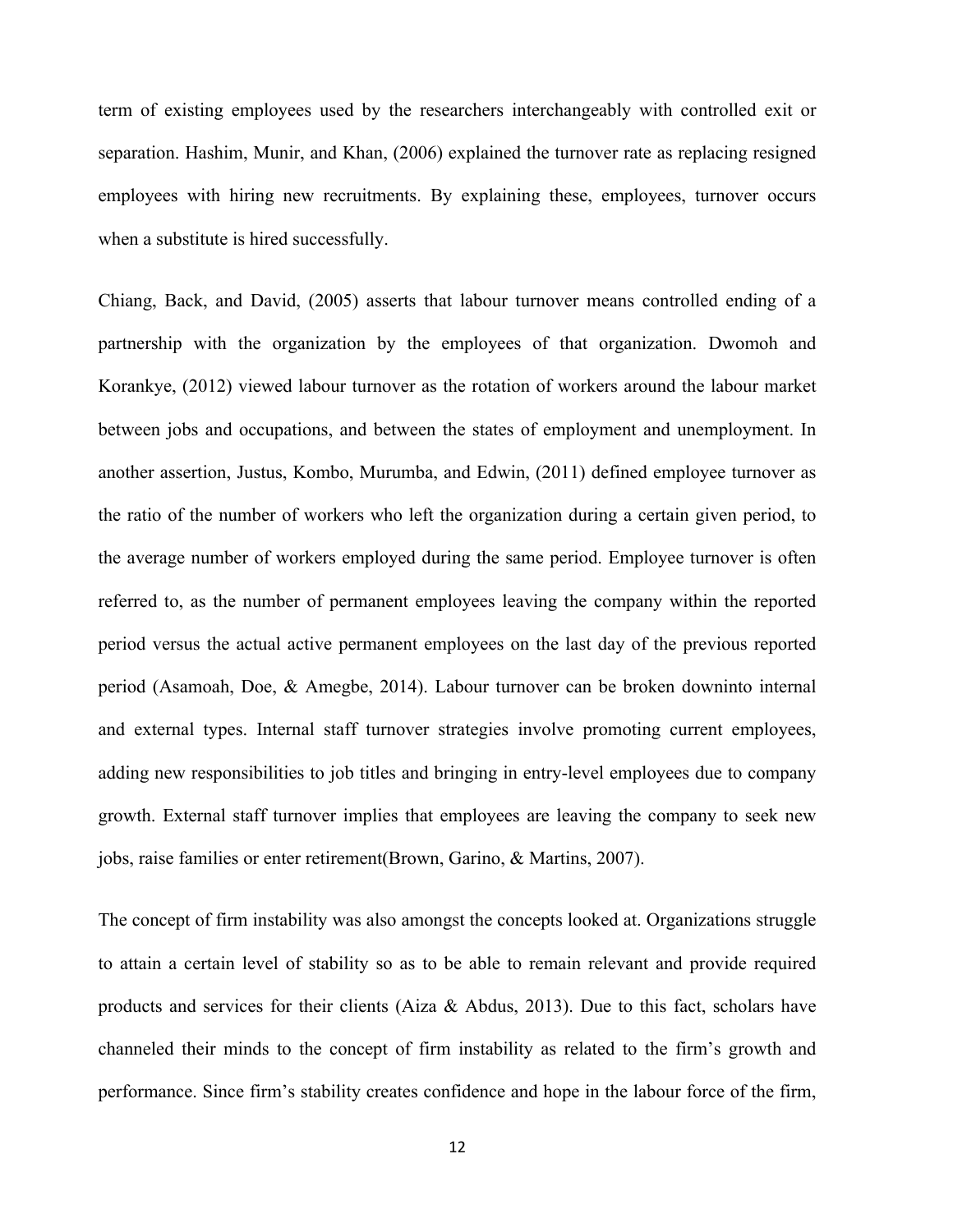instability creates fear and uncertainty about the future to the employees which then becomes an issue when discussing the performance level of the firm. Firm instability is defined as the quality of a firm not being stable, balanced or predictable (Kwame, Mahama, Boahen, & Denu, 2017). In other words, the instability in the firm is concerned with the level at which and employee or stakeholders of the business cannot predict the actions or activities of the firm based on their previous activities.

Firm instability has also been defined as the unusual or unnatural large fluctuation that may lead to serious damage or system failure if allowed to continue beyond a certain limit(Akinruwa, Ajayi, & Akeke, 2014). This definition shows that the instability of a firm is a major concern as it can bring failure to the system which is the organizational system if it is not well controlled. This definition unlike the first definition shows that the instability of the firm is a factor that can be controlled if the management of the firm releases that it is going out of hand. Without providing a limitation to instability in the first, there is every likelihood that the firm will not function well or even function at a loss which is detrimental to its performance.

In another being, firm instability is also defined as the tendency of an organization to be have unpredictable cultures and erratic changes in modes of their activities (Ferriera  $\&$  Almeida, 2015). In other words, the definition shows that when a firm in unstable then their cultures is unpredictable and their decision making process can also not be understood. The definition shows that firms that are unstable have the likelihood of having cultures that can affect their organization badly. This is because the employees that feel a high level of insanity in the firms cultures and decision making process will be glad to leave at any time they find a more suitable job. Some organizations might view such moves of unpredictability as a means for competitive advantage, however, Lewando and Isaacs (2018) Believes that a high and consistent shift or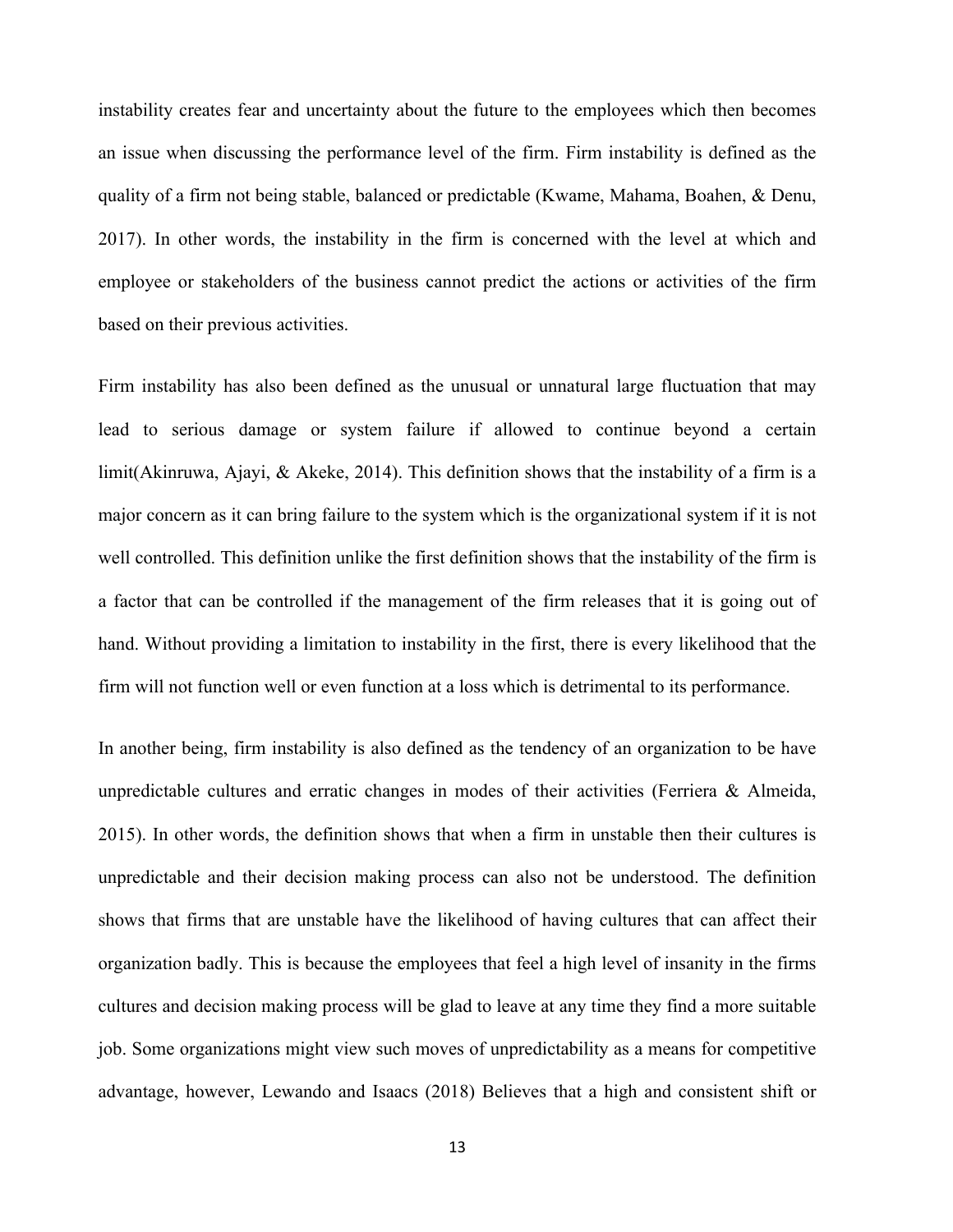change in activities of the firm makes the stakeholders loose trust in the firms activities which then lead to labour turnover on the long-run.

According to Adewole (2017), firm instability is the most common situation in the organizational setting because it affects the entire stakeholders of the business. This means that, when the firm is unstable in its activities and decision making process, it tends to affect the entire stakeholders of the business. Based on these views of scholars on firm instability, this study defines firm instability as the consistent level of change in the activities of the organization which affects the performance of the firm.

The concept of low pay level is very important in the issues of labour turnover as such it is the next concept to look at. Organizations that are characterized with low pay tend to have persistent reduction in the level of qualified and competent employees. Employees need increase in pay to be able to get satisfied with the working environment. Organizations make use of pay level as motivation for employees to stay and remain loyal. This gesture therefore has the chance of reducing the level of turnover in the firm. A continuous decline in the level of pay that an employee gets becomes a problem when the employees perceives that he is entitled to get more from the input he contributes to the firm. According to Lewando and Isaacs(2018), low pay level is defined as the ability of the organization to pay its employees lower than the industry benchmark. In other words, this definition shows that low pay level has to do with the amount that the firm gives the employees as a means to pay off the labor they offered to the firm which is lower than that of the industry in which the firm functions in.

When the firm is unable to pay its employees as much as others are paid in the industry, the employees get dissatisfied and then turnover has high probability of taking place. These employees will try to find ways possible for them to move to a firm that pays more that their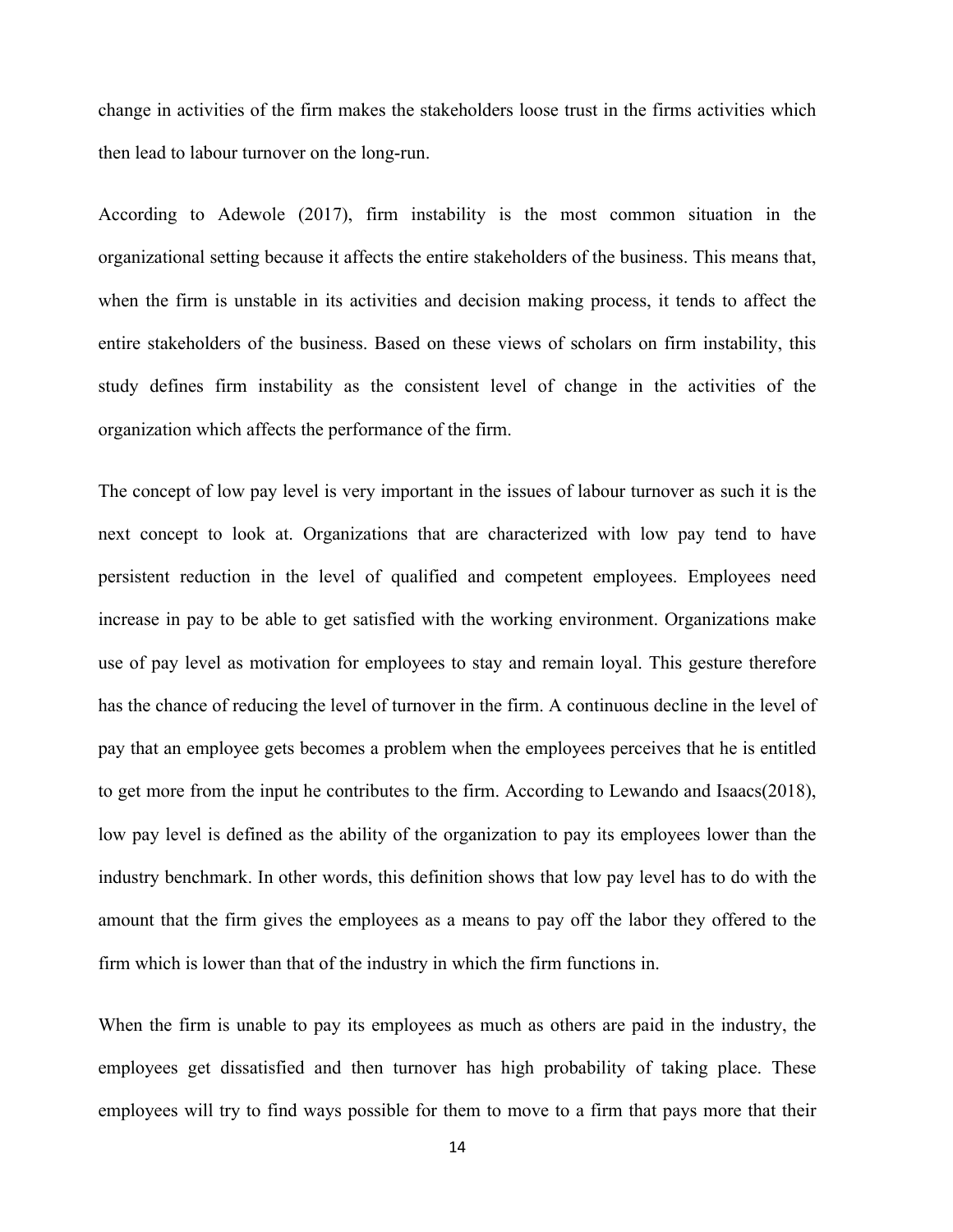present organization. To further support this definition. Low pay level was also defined as the wages or salaries that are considered to be low relative to the level of pay or average level of needs of the employees (Ahmed, Sabir, Khosa, Ahmad, & Bilal, 2016). This definition took into cognizance the concept of average pay and average needs of the employees. In other words, the definition posits that to properly understand low pay level, one must consider it from the pay given to the employees compared to the pay that is actually paid in the industry to the employees of the same level. This will then show whether the pay given is low in the firm. Employees use the industry pay as a measurement of how underpaid they are in the organization.

The definition also shows that another way to understand low pay level is comparison of the received pay against the needs of the employees. Most of the time, lower level employees make use of the latter to measure their pay level and determine it as low or not. This has made organizations to provide the prospective employee with an opportunity to present the pay level he expects from the firm. This helps the firm in preparing a package plan that will suit the needs of the employees. However, not all firms carryout this process, as such the presence of low pay is found in organizations.

To further support the definition of Bilau, Ajagbe, Sholanke and Sani(2015), low pay was also defined as the level of low wages being paid to the employees in relationship to cost of living(Mbogo, 2017). This definition takes into consideration the macro view and sees the cost of living as the level of comfort in the country. When the pay given to an employee is lower than the standard of living, then it is termed as low pay level. Based on these definition, this study defines low pay level as the percentage of pay given to employees compared to the percentage of pay in the given industry.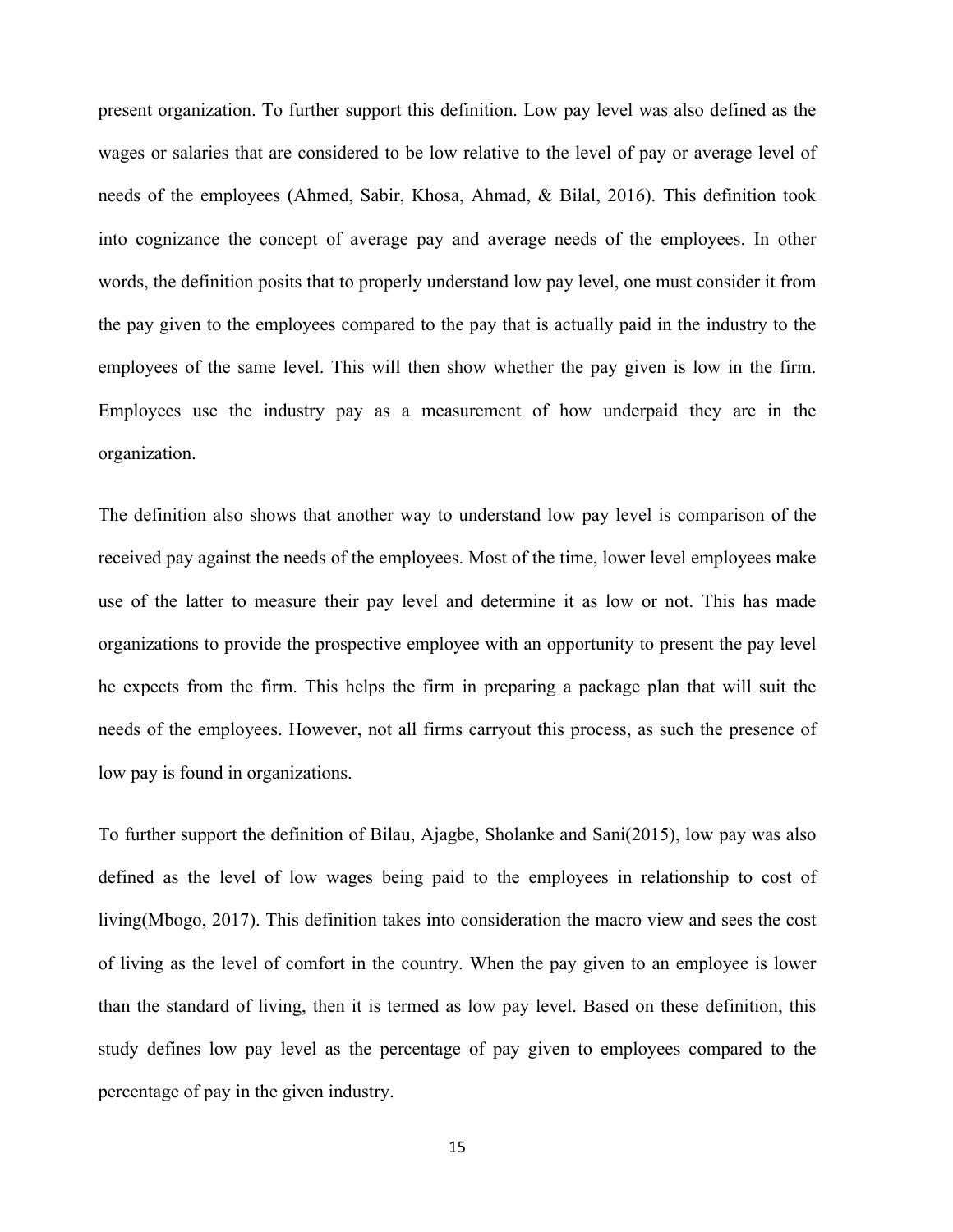The concept of poor work situation is paramount in looking at the labour turnover in an organization, as such, it is the next concept that was looked at. Organizations that have been identified with poor working condition tend to face various kinds of issues relating to their employees. This is because a favorable working condition gives satisfaction to the employees and creates the feeling that the employee want. Poor work situation is the opposite of a good work condition which provides the employees with the environment that is favorable. Poor work situation can be defined as a working condition that provides employee with an unfavorable environment that makes work difficult to accomplish (Bilau, Ajagbe, Sholanke, & Sani, 2015). This definition shows that poor work situations are characterized by an environment that is unfavorable and lacks the required machineries or instruments to work.

Poor work situation is also defined as the consistent deterioration of the work environment (Ferriera & Almeida, 2015). In other words, poor work situation is the work environment that continuously drops from the standard in the industry and does not employ innovativeness in its approach or activities. Scholars have posited that poor work situations induces dissatisfaction in employees which then makes them leave after a while. Poor work situation has been related to increased turnover and reduced performance in the organization.

This study therefore defines poor work situation as the decline in the various activities of the work environment which includes the communication process, working conditions, and working process which influences the employees of a firm.

The concept of organizational performance was also looked at as it is very important for the study. Organizational performance is mostly an expression used by the researchers and it is the most extensively researched problem since organizational theory was developed. Organizational performance was extracted from organizational behavior theory which was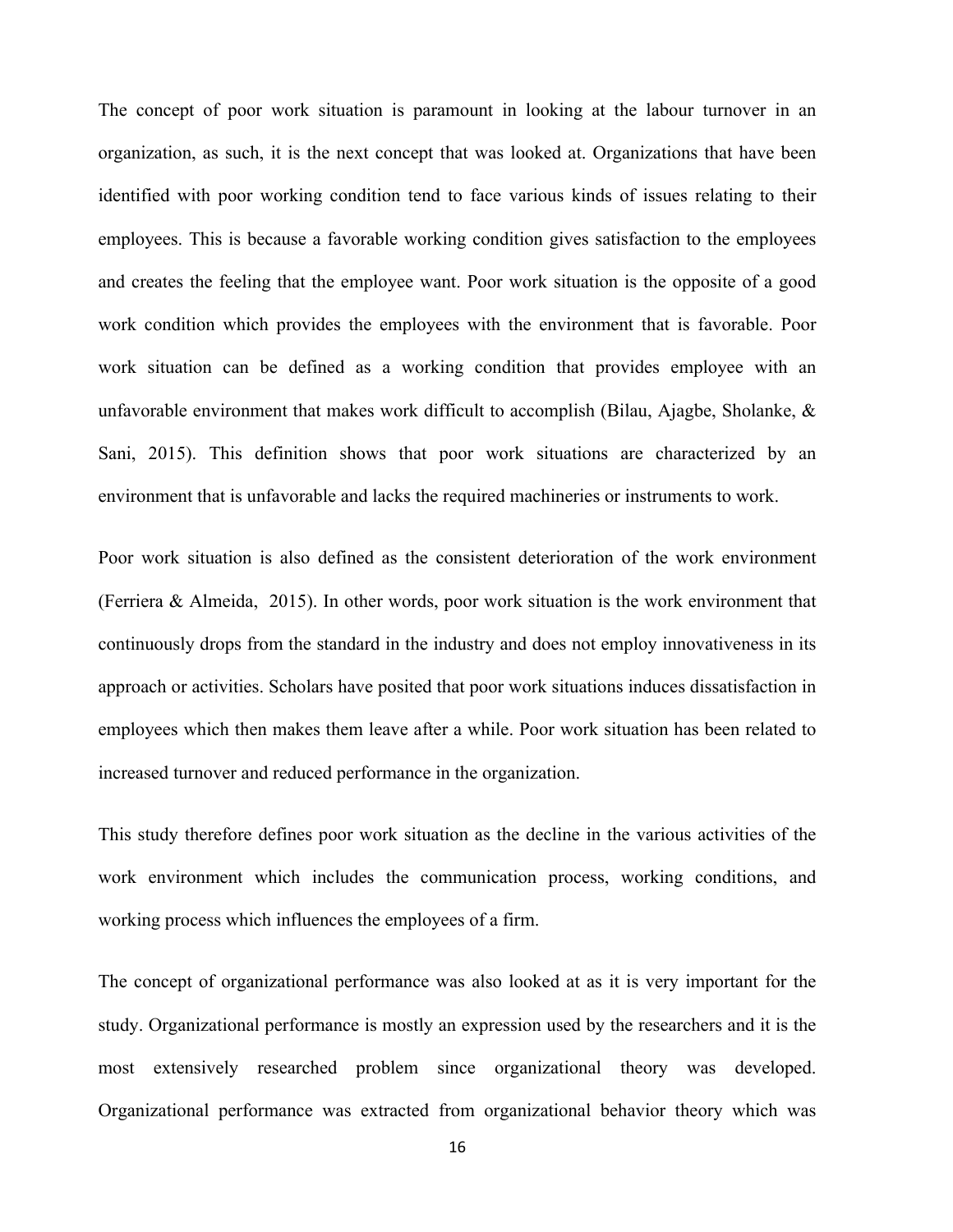established in 1950s. Regardless of some harmony, still there is a significant lack of consensus on the operationalization and the definition of the concept. According to Mabindisa, (2013), fulfilling organization's objectives without incapacitating resources of an organization is the definition of organizational performances. Among management researchers point of view, organizational performance is regarded as explaining the goals, and describing resources if the organizational goals met (Muhammad, Naseer, Sheraz, &Mahfooz, 2012). Yankey and McClellan, (2007) explained that organization's performance is the degree to which the stated objectives and goals of an organization are met and how well the process was performed.

Muhammad, Ghafoor, and Naseer, (2011) stated that the organization's performance is the theme of how useful an organization is in attaining the outcomes, the organization wishes to produce. Organizational performance comprises the actual output or results of an organization as measured against its intended outputs (or goals and objectives) (Aiza & Abdus, 2013). It involves the recurring activities to establish organizational goals, monitor progress toward the goals, and make adjustments to achieve those goals more effectively and efficiently. According to Hashim, Munir, and Khan, (2006)productivity is a measure of the quantity and quality of work done, considering the cost of the resources it took to do the work. Shukla and Sinha, (2013) assert that performance is the output per worker in a given period of time. According to Chiang, Back, and David, (2005) Organisational performance is the extent to which an organisation, given certain resources and means, achieves its objectives without placing undue strain on its members. According to Mobley, Griffeth, Hand and Meglino (2001), effectiveness is the ability of an organisation to mobilize its centres of power for action-producing and adaptation. Performance of an organisation can be seen in terms of survival of the organisation.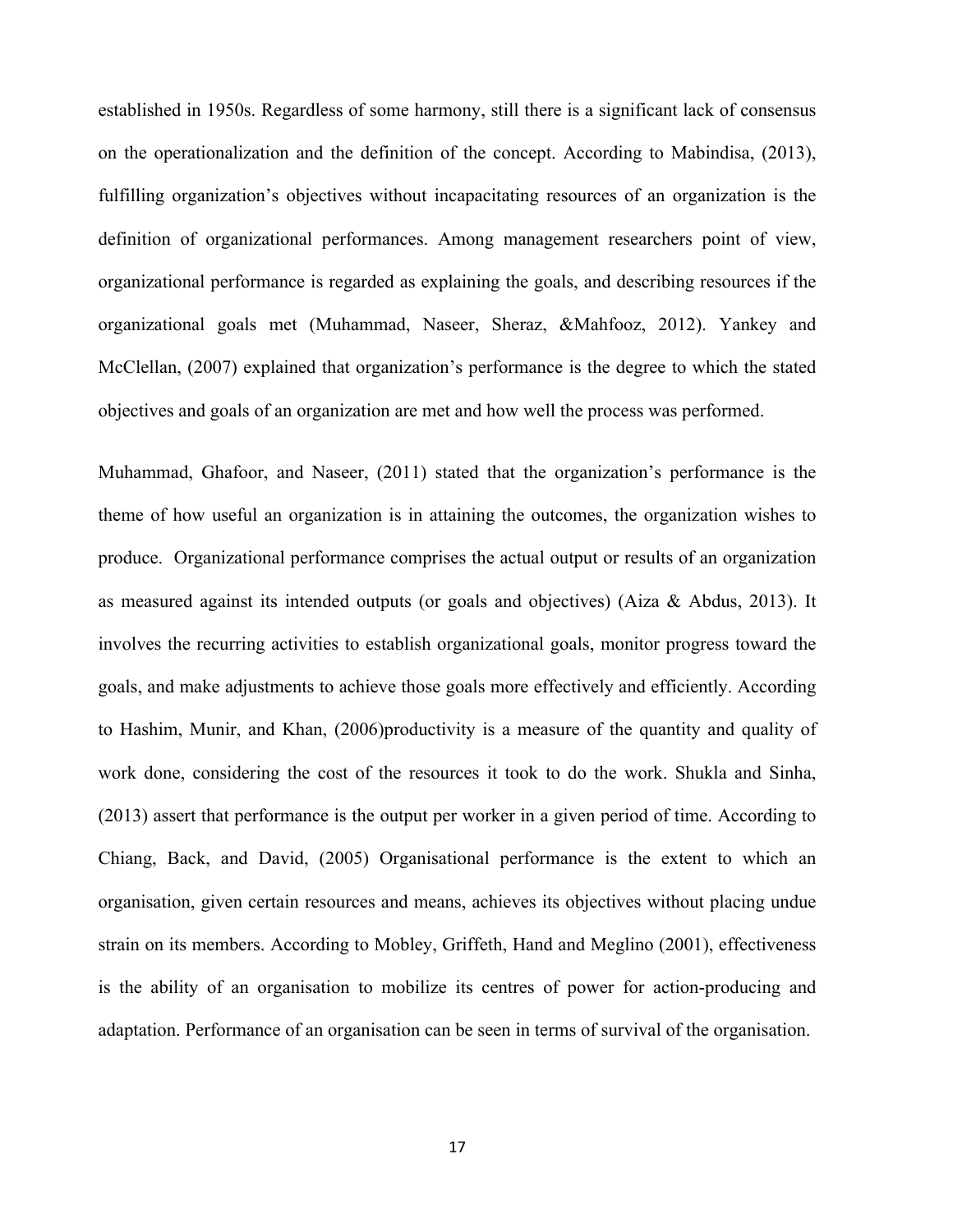The relationship between the variables was looked at also. Labour turnover is a very important concept both in theory and practice as it has been discovered to have various kinds of effect on the performance of the organization. So many factors affect labour turnover and some of these factors can have a positive effect on performance while others have a negative effect on performance (Brown, Garino, & Martins, 2007). Labour turnover can be planned by the organization in such a way that the employees of the firm have a specified age to leave the firm. In such scenario, the management of the firm project the number of employees that are bound to leave the firm at that point in time and provisions are made in such a way that it does not affect the activities of the firm (Asamoah, Doe, & Amegbe, 2014).

Labour turnover can be related to the firm in a positive manner if it is well orchestrated however, turnover becomes a problem to the firm if the firms employees decide to leave their jobs for other jobs due to certain factors that are deemed unfavorable by them without giving the firm due notice. Firms that are characterized by increased poor work situation, instability and low pay level tend to have and increased number of turnover in a year, this situation tends to affect the performance of the organization negatively because of the cost that the firm incurs in terms of recruiting and filling up the available positions. These impromptu exits of employees affect the strategic plan of the firm which then affects all the functional areas of the business. This situation therefore affects the performance of the organization negatively, due to the alteration in the plans of the firm.

Labour turnover and organizational performance are related in quite a number of ways as labour turnover can be seen in the positive perspective if planned and on the negative if not prepared for. The latter however is also related to the expectation of the employee as regards to the input he/she puts and expectation on the output. Though the expectations of employees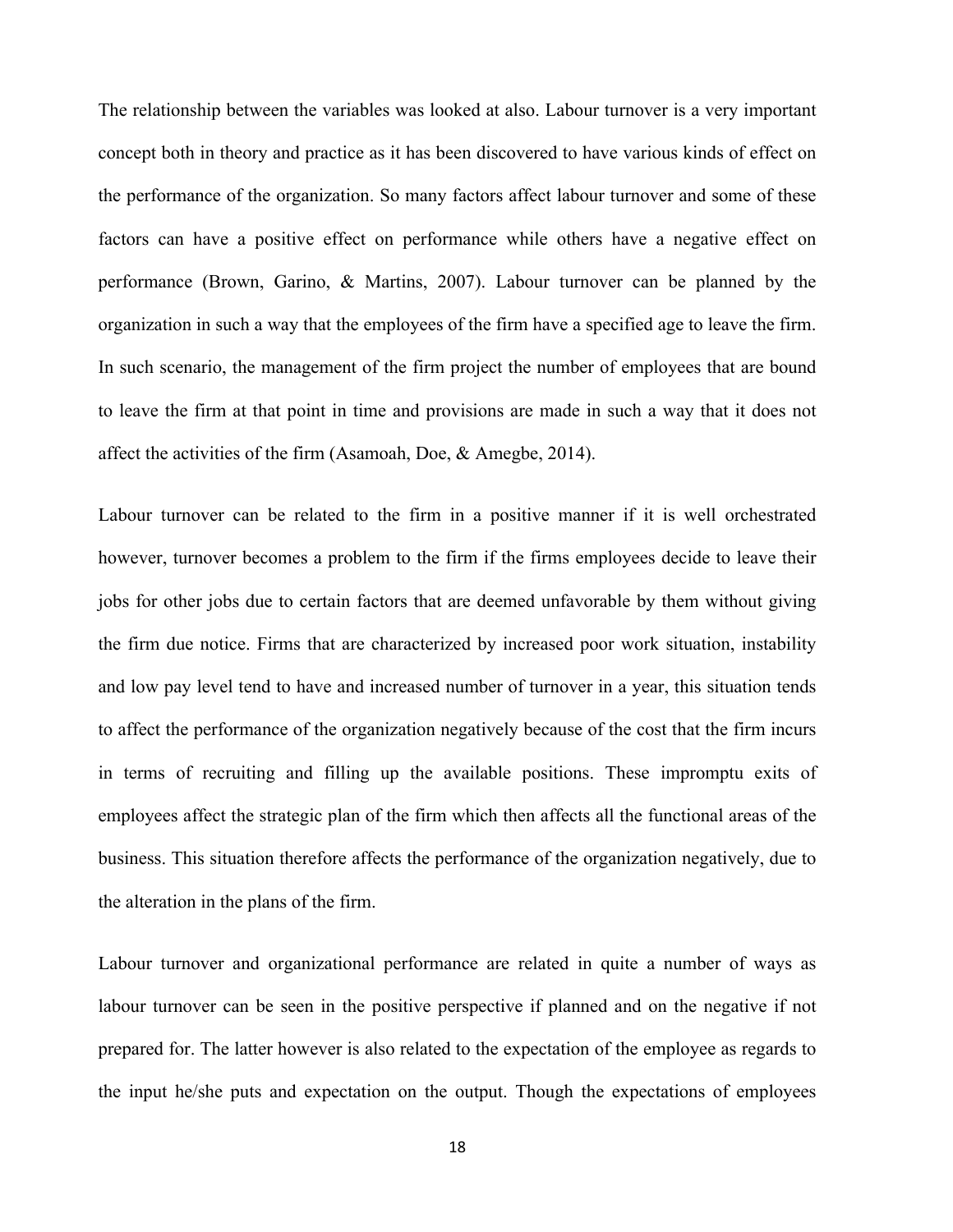might differ in terms of magnitude and number, firms can to some extent reduce the level of turnover by trying to reduce some of the factors that affect the employees and cause the turnover rate to be on the increase. This therefore make labour turnover to be a major determinant of the performance of the employees of the firm and then the performance of the firm. This is because an increase in the level of performance of the employees will lead to an increase in the level of performance of the firm.

Organizations have come to the realization that the turnover level of the firm affects its employee's performance as well as the organizational performance (Akinruwa, Ajayi, & Akeke, 2014). This is because as the employees get satisfied with the pay level, work situation and organizational stability, then the employee is bound to become loyal to the firm and then give his/her best to see that the firm meets its corporate objectives.

#### **2.3 Theoretical Framework**

Theories have been developed to back studies on turnover and performance of firms over the years. One of these theories was propounded by Herzberg Fredrick.

#### **1. Herzberg's Duality Theory of Job Satisfaction**

This theory was propounded by Herzberg in 1968. The theory posits that the employee is satisfied by a set of components in the organization. The absence of such components will bring about dissatisfaction on the job. In support of the labour turnover studies, Herzberg's two factor model is useful in defining any study that looks at the labour turnover in a firm. The model shows that certain factors are important in motivating employees which the reward practice should encompass. According to Akinruwa, Ajayi and Akeke (2014) the two factor model was developed following an investigation into the sources of job satisfaction and dissatisfaction of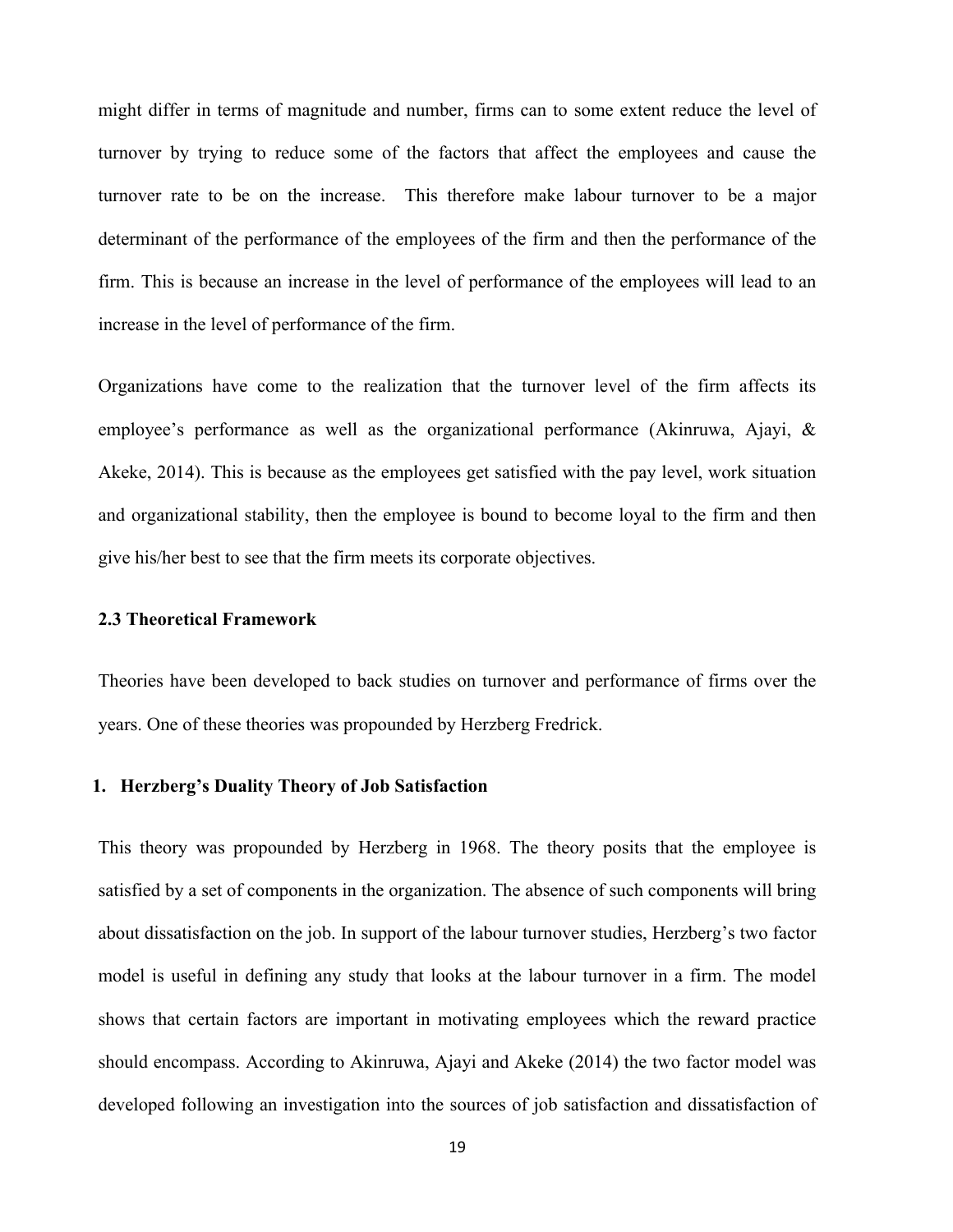accountants and engineers. These groups form the two factors in Herzberg's model: one consists of the satisfiers or motivators, because they are seen to be effective in motivating the individual to superior performance and effort. The other consists of the dissatisfiers, which essentially serve to prevent job dissatisfaction, while having little effect on positive job attitudes. Therefore, the model becomes important in the sense that in the process of assessing labour turnover taking note of the satisfiers and dissatisfiers is vital in order to find the root cause of these movements.

According to Bilau, Ajagbe, Sholanke and Sani (2015), fostering a motivated workforce lies at the heart of human resources management, if people are motivated towards attaining appropriate goals, then the likelihood of organizational success is enhanced. The theory propounded that different people are motivated by different circumstances which he categorised as need for achievement, need for power and need for affiliation. Employees with high need for achievement are motivated by challenging and competitive work situations, satisfying, stimulating and complex work, autonomy and variety of tasks, constant feedback from client and/ or superiors. Those with high need for power for power also motivates staff, with staff preferring tasks that give them more responsibility and autonomy as well as authority. Those with the need for power may not necessarily be high achievers. One's need for power can be of two types that are personal and institutional. Those with strong need for personal power want to direct others while others with the strong need for institutional powers want to organize the efforts of others. Employees with high need for affiliation are individuals who are motivated by social factors such as status, interaction with others, (groups), support and acceptance. Generalizing these different categories of people, Kwame, Mahama, Boahen and Denu (2017), postulated that managers who want to motivate staff must first of all establish whether they have need for achievement or need for affiliation and then create an atmosphere in which the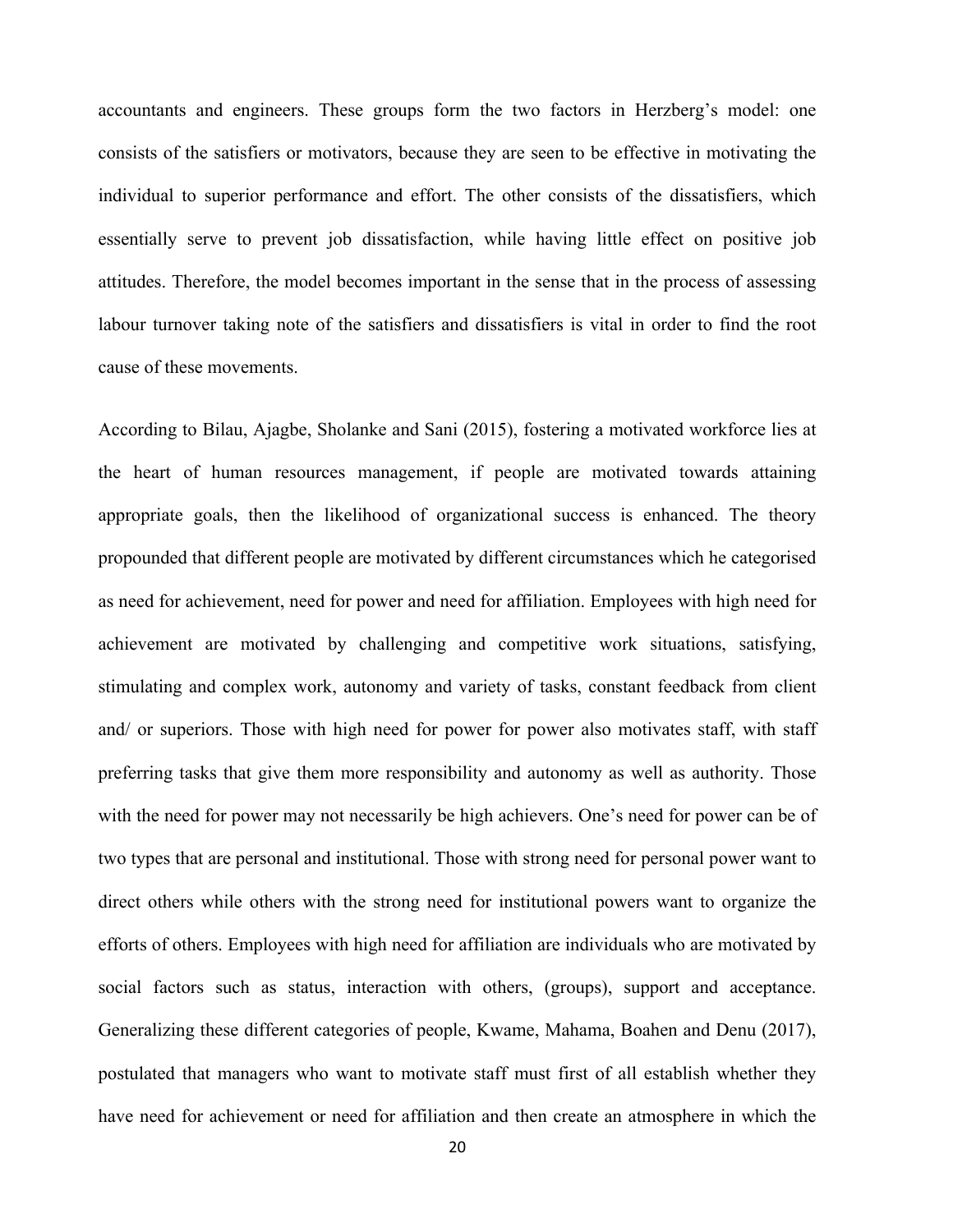employees can be motivated by the relevant need. Therefore, in this case some people may be motivated to stay with the organization for a long time and perform up to standard.

The debate began with the publication of Herzberg's book "The Motivation to Work (1959)", in which interviews with 200 engineers and accountants were outlined. Subjects were asked to describe ''any kind of story you like either a time when you felt exceptionally good or a time when you felt exceptionally bad about your job''. Over the course of twelve investigations in similar organizations, Herzberg classified the work dimensions into motivators and hygiene factors. Motivators were the satisfying events described in the interviews. They included achievement, recognition, work itself, responsibility, advancement, and growth. When employees recalled a story where they felt ''exceptionally bad'' they often spoke of the following factors: company policy and administration, supervision, relationship with supervisor, work conditions, salary, relationships with peers, personal life, relationships with subordinates, status, and security. Herzberg classified these ten events as hygiene factors and he noticed that they were primarily disruptions in the external work context, while the motivators dealt with internal states of mind. Thus, Herzberg concluded his duality theory of job satisfaction which contrasted with the traditional notion of factors impacting employees on a uniscalar continuum. For example, traditionally it was thought you could increase salary, supervision, or company policy and that would increase an employee toward greater job satisfaction. In Herzberg's mind you could not improve job satisfaction by improving any of the 10 hygiene factors; you could only improve job satisfaction by increasing the six motivators (Kyllonen, et al., 2006).

Furthermore, the absence of the motivators would not lead to job dissatisfaction, just not job satisfaction. For example, if an employee did not have recognition or achievement this would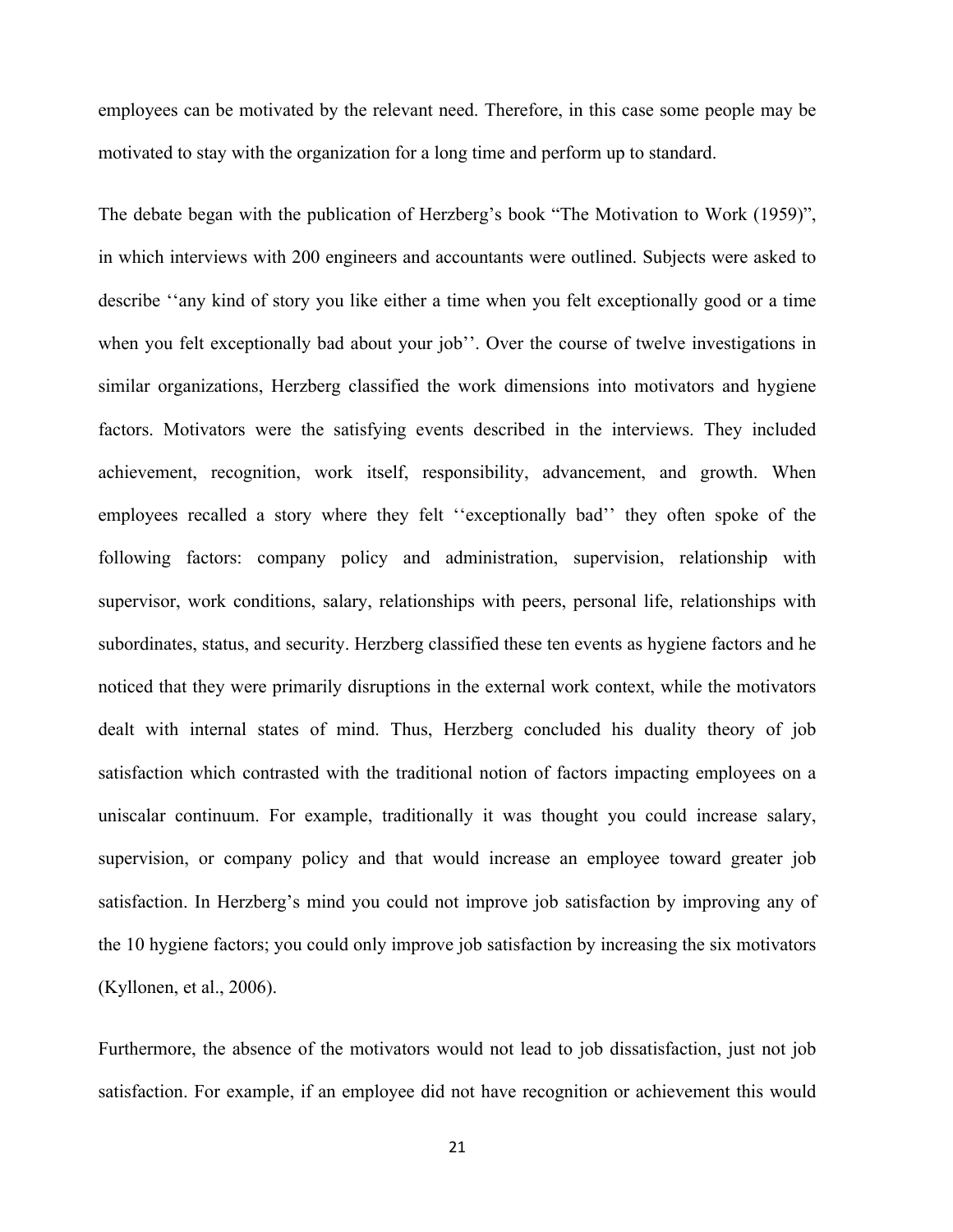not lead to job dissatisfaction, but they were unlikely to be motivated either. Essentially, the six motivators and ten hygiene factors were working in two different realms in affecting job attitudes. Herzberg's concept was a radical departure from current thinking and is summarized in Herzberg's statement that, ''The opposite of job satisfaction is not job dissatisfaction but, rather, no job satisfaction; and similarly, the opposite of job dissatisfaction is not job satisfaction, but no job dissatisfaction''. A number of other researchers were able to verify Herzberg's motivator- hygiene duality, and they were summarized in his 1966 book Work and the Nature of Man. However, Herzberg was highly criticized by psychologists who said he had investigated a narrow range of jobs, and used only one measure of job attitudes (Ahmed, Sabir, Khosa, Ahmad, & Bilal, 2016). Researchers also argued that Herzberg was uncovering people making themselves ''look good'' by attributing positive events to internal factors and negative experiences to external events (Adewole, 2017). Ultimately, the two camps of psychologist diverged dramatically, and in the end, different results would come from different research techniques. When Herzberg's critical-incident method of interviewing employees was used it gave results that supported his duality theory. Just as consistently, research gathered using a uniscalar model would conflict with Herzberg's theory (Kwado, 2012).

#### **2. Equity Theory**

The equity theory was propounded by Adams (1963). The theory posits that employees seek to find balance between their level of input and the outcome they receive from the firm. The theory posits that anything short of what the employees expect will eventually lead to dissatisfaction. The theory has three components, namely; the individual input in the form of effort, experience, competence and other personal attributes. Output relating to what the individual gets from employment, these may take the form of rewards mainly money,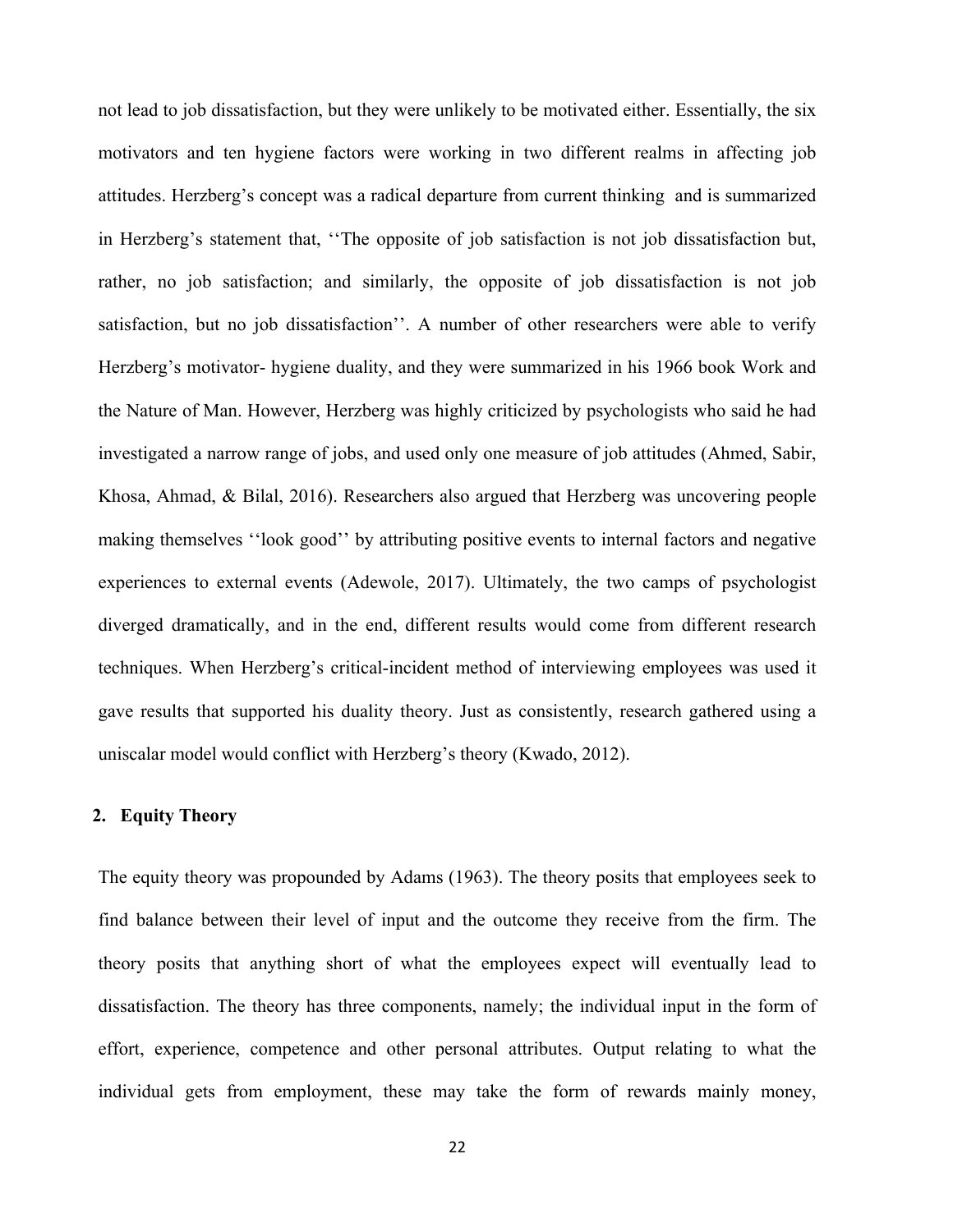recognition, promotion. The reference group, is a group whom the individual compares his output/input ratio.

The equity theory posits that employees seek to maintain equity between the input that they bring into a job (e.g. education, time, experience, commitment, effort) and the outcome they receive from it (e.g. promotion, recognition, salary) against the perceived inputs and outcomes of other employees. Equity theory posits that individuals who perceive themselves as either under-rewarded or over rewarded will experience distress, and that this leads to efforts to restore equity within the individual. Failing to find any equity, Akinruwa, Ajayi and Akeke(2014) argue that they may behave in ways that harm the organisation. For example, they may quit, and when high performers leave the organisation, the company loses its productive talent and the capacity to gain competitive advantage. If dissatisfied employees stay, they may react by withholding effort in order to restrict output or lower quality, or embark on deliberate sabotage of equipment. This may also put the organisation at competitive disadvantage. Bilau, Ajagbe, Sholanke and Sani(2015) asserted that, unfairly-rewarded employees tends to show feelings of hostility to the organisation and perhaps their co-employees which may lead to reduced productivity which may impair the overall performance of the organisation especially when high performing employees are involved. The organization should also be flexible in responding to internal and external influences in as far as rewards and working conditions are concerned so as to control employee turnover.

## **3. The Theory of Management by Objective**

The theory was propounded by Drucker (1954). The theory of management by objectives posits that employees are motivated by the set goals and objectives that they had their hand in setting. In other words, management by objectives is the process of defining specific objectives within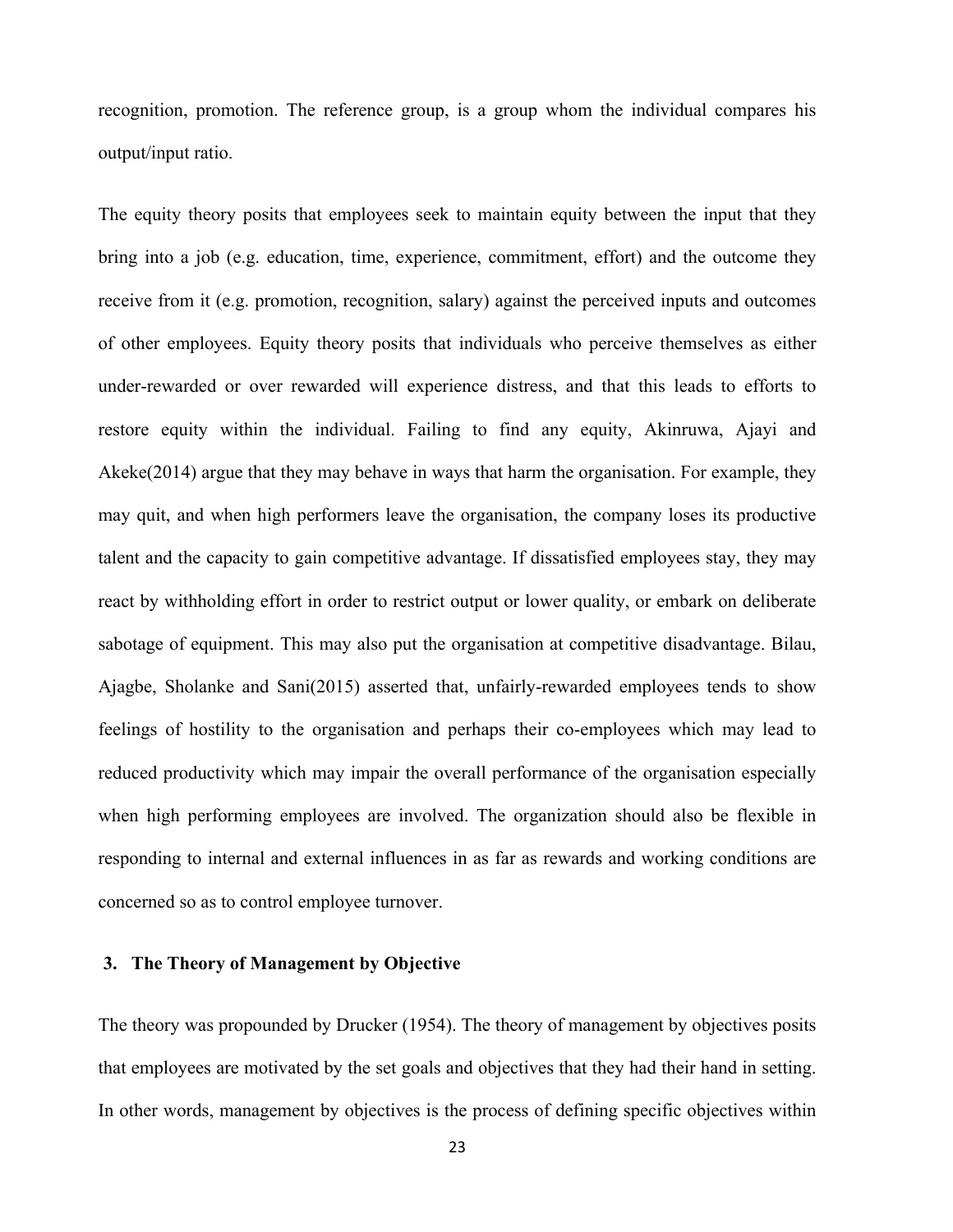an organization that management can convey to organization members, then deciding on how to achieve each objective in sequence. This theory further posits that instead of dictating instructions, quotas and goals, managers should include employees in strategic decision-making whenever possible, especially in decisions that directly affect employees daily routines. The theory further states that when the management fail to put employees in the decision making process can lead to organization to lose their bright and brilliant staff. Not all employees truly care to set work related goals for themselves and function just fine in more authocratic settings. The most innovative and internally driven employees, though are more likely to leave a job that provides little or no opportunity for strategic input.

The theory of management by objectives is that it motivate employees in the whole process of goal setting and increasing employee empowerment. This increases job satisfaction and commitment. Employees have certain expectations from the organization and these expectations determine goals or levels of performance for the future. Employees achieving the desired levels of performance expect a certain level of compensation. If employees see that hard work and superior performance are recognized and rewarded by the organization they will expect such relationship to continue in the future. Therefore, they will set higher levels of performance expecting higher levels of compensation. If employees see little relationship between performance and rewards, then they may set minimum goals in order to retain their jobs but will not see the need to excel.

#### **4. Expentancy Theory**

The expectancy theory was propounded by Vroom (1964) and it posits that behaviour results from conscious chioces among alternatives whose purpose it is tto maximize pleasure and to minimize pain. The theory posits that employees will put forth an amount of work and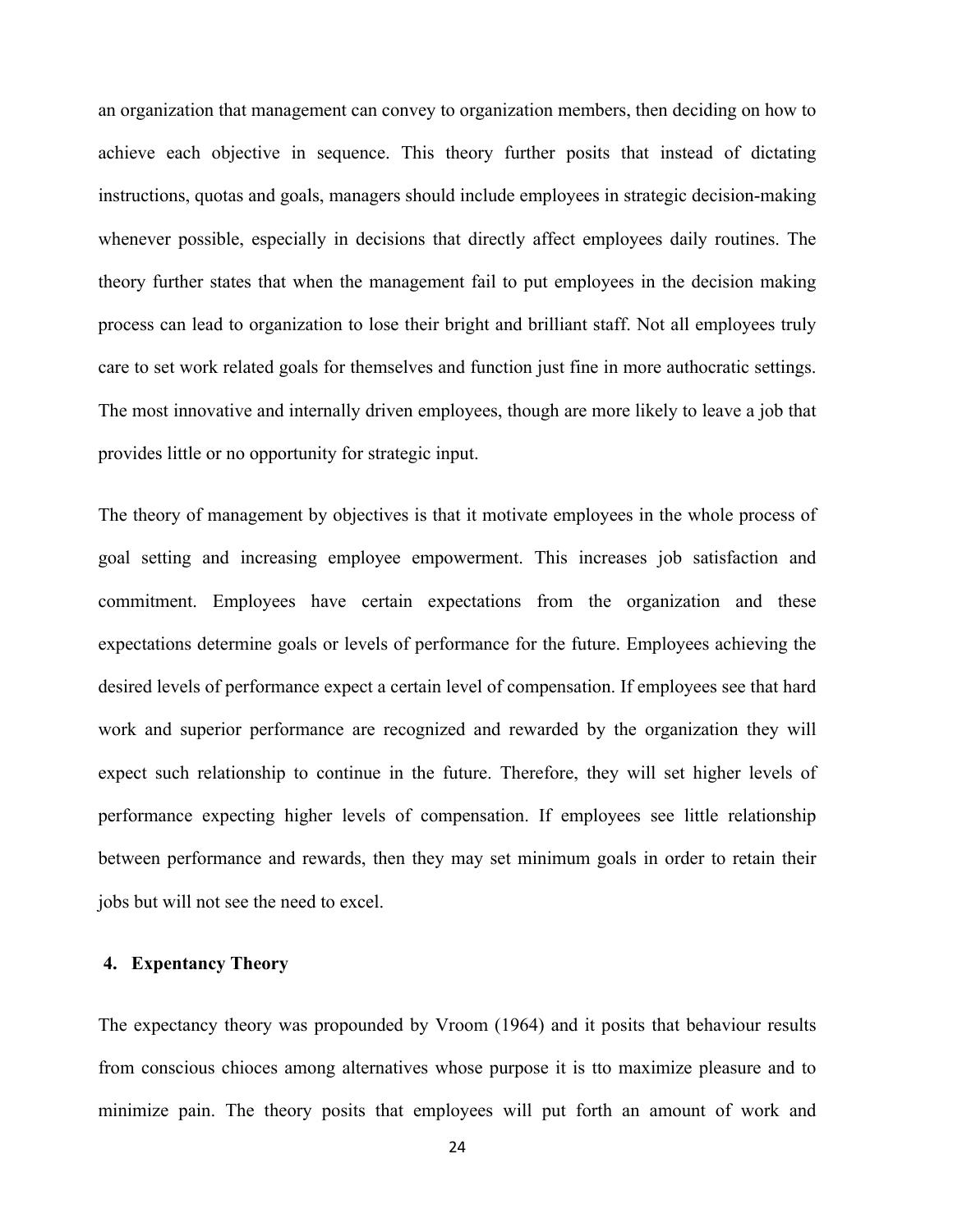commitment equal to what they expect to receive in return. The theory asserts that employees performance is based on individual factors such as personality, skills, knowledge, experience and abilities. The theory further stated that effort, performance and motivation are linked in a persons motivation. In other words, the ability of the firm to satisfy their employees will make the employees motivated and relaxed, which will in turn lead to a decrease in labour turnover. Expectancy theory deals with motivation and management and it also assumes that behaviour results from conscious choices among alternatives whose purpose it is to maximize pleasure and minimize pain.

The study adopted the management by objective theory, equity theory and expenctancy theory because both theories asserts that motivating employees will always keep them satisfied which will make them deviate from the choice of wanting to leave the firm. The three theories emphasize on motivating employees which is a very vital factor in decreasing labour turnover. The study therefore adopted the three theories because they all discussed certain components that tend to define the level of satisfaction that an individual derive from the work place. All the theories posits that when the individual realizes a sense of equity or equation of level of input to output then the individual gives his/her all and is satisfied with the firm. Since this study looks at the impact of labour turnover on organizational performance, it therefore becomes important to understand the factors that causes dissatisfaction hence labour turnover. These theories fall in the best position to define the study as such the theories were adopted to guide this study.

#### **2.4 Empirical Review**

Lewando and Isaacs (2018) examined the impact of staff turnover on service delivery: A case study ministry of justice, Windhoek. The study employed the use of cross-sectional survey research design and the data was collected with the aid of questionnaires. The study gave out 30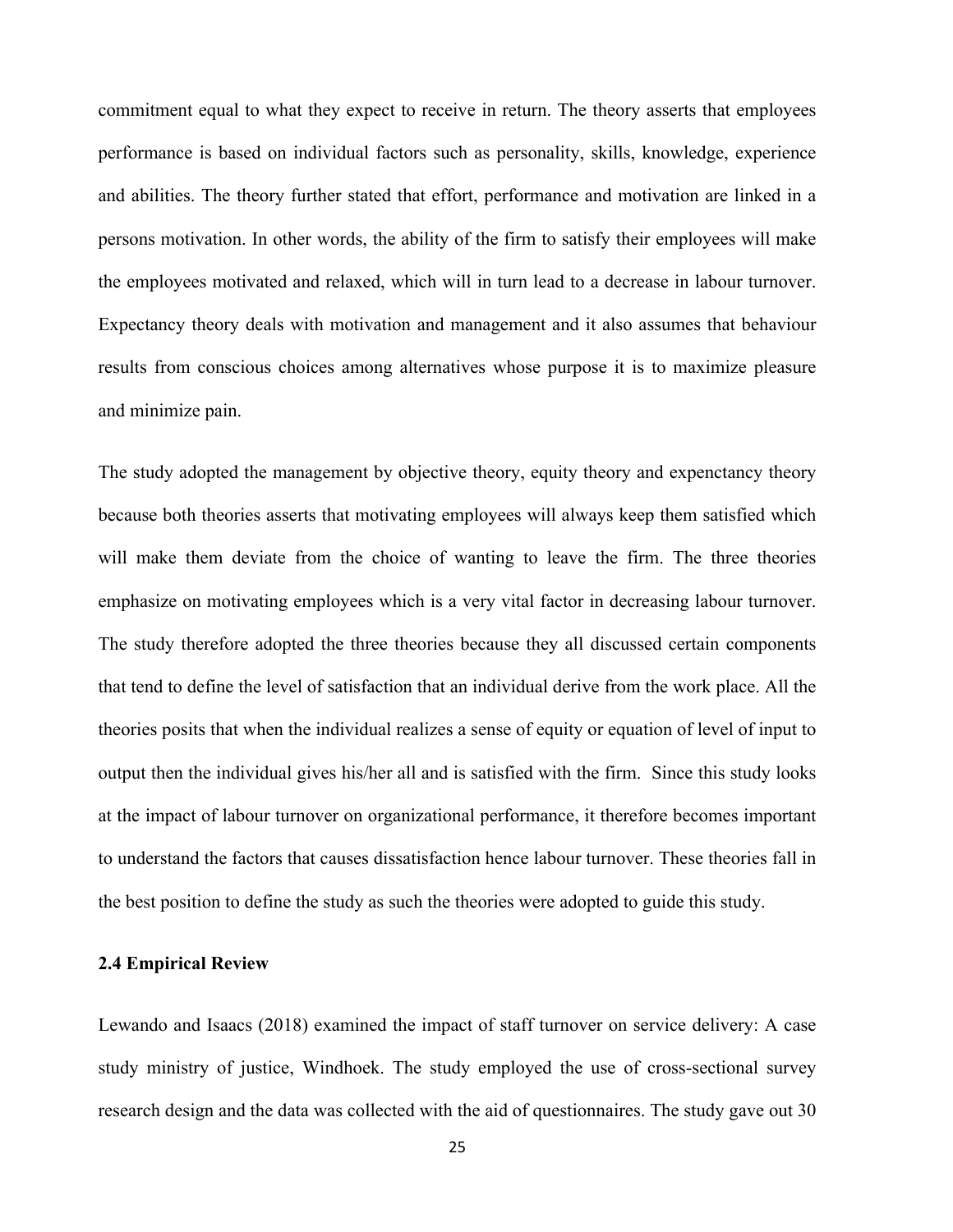questionnaires to the respondents of the study. The study employed the use of descriptive and inferential statistics to analyse the collected data. The study discovered that staff turnover impacted negatively on ministry of justice staff on their service delivery. The study concluded that the major causes of staff turnover that impacted negatively on ministry of Justice included; lack of employees retention strategies, low level of employee motivation, lack of career development opportunities and absence of work environment.

Nasurdin, Ling and Khan (2018) examined to the relationship between turnover intention, high performance work practices and organizational commitment: A study among private hospital nurses in Malaysia. The study employed a survey design and a sample of 770 respondents were used. The study empoyed the use of descripitve statistics and correlation was used to analyse the collected data. The data revealed that labour turnover has an influence on performance of organizations in Malaysia.

Pattni(2018) investigated the determinants of employee turnover and its effect on organizational performance in Kenya. The research employed case study approach and the methodology was quantitative. The target population for the study comprised a total of 135 employees working at Airtel Kenya Limited in Nairobi with a sample size of 54 employees. The data collection instrument was a questionnaire. Stratified sampling technique was used to divide the sample into lower, middle and senior level employees and random sampling was used thereafter to give employees an equal chance at selection. The findings indicate that management styles, the work environment and reward management play a key role in employee turnover at Airtel Kenya Limited. Employee turnover affects organizational performance by touching on all the four perspectives of the Balance Scorecard; customer, financial, internal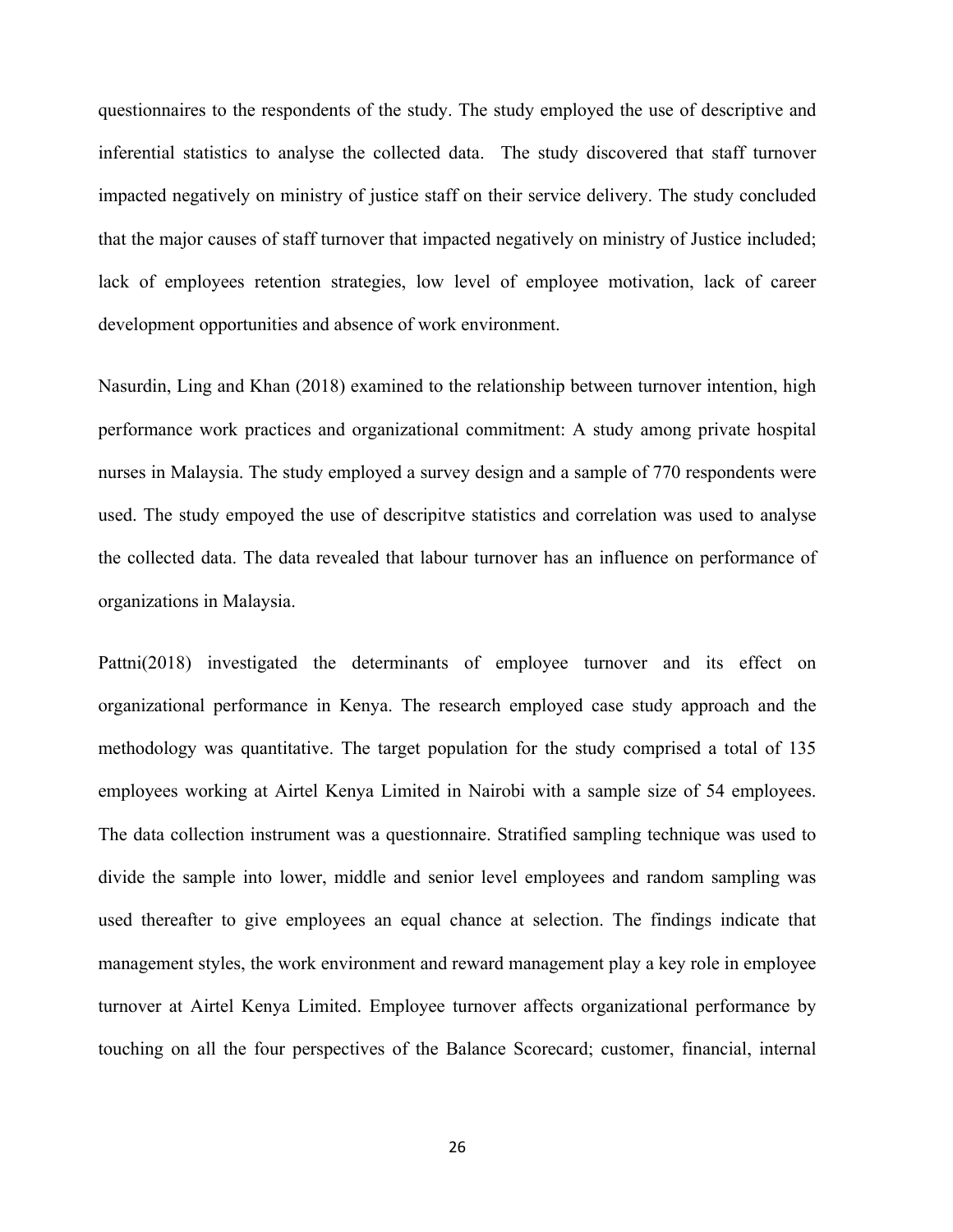business process and learning and growth. The study therefore concluded that employee turnover has an effect on organizational performance in Nairobi Kenya.

Okyere-Kwakye, Nor, Assampong and Awang(2018) examined the causes of employee turnover in the Ghanian banking industry. The study examined 25 employees from one bank in Ghana. Questionnaires were used to collect the data. Descriptive analysis was used to analyze the reasons for which employees leave their organizations. The research found that, employees quit their organizations based on their employment status and length of employment. The study therefore concluded that employee turnover impact on the Ghanaian industry.

Subsequent literature will be reviewed in line with the specific objectives of the study. They are looked at in the various sections.

#### **2.5 Impact of Firm Instability on organizational Performance**

Kwame, Mahama, Boahen and Denu(2017) examined the effect of firm instability on performance of Zoomlion Ghana limited. The purpose of the study was to identify the causes of firm instability and examine the effect of labour turnover on performance of the organization, and identify strategies for reducing employee turnover in Zoomlion Ghana Limited. A descriptive cross sectional survey was conducted among 120 purposively selected employees of Zoomlion in Ho Township. Both descriptive and inferential statistics were computed using the collected data. The study discovered that firm instability influence their decision to leave. Lack of good working conditions, lack of recognition of one's effort, lack of staff training and development, work loaded is too much, unfair management treatment, low career development opportunities, pursue of higher education, lack of promotional opportunities, higher salary has influence my exit, poor quality of job training, lack of proper supervision, and poor chances of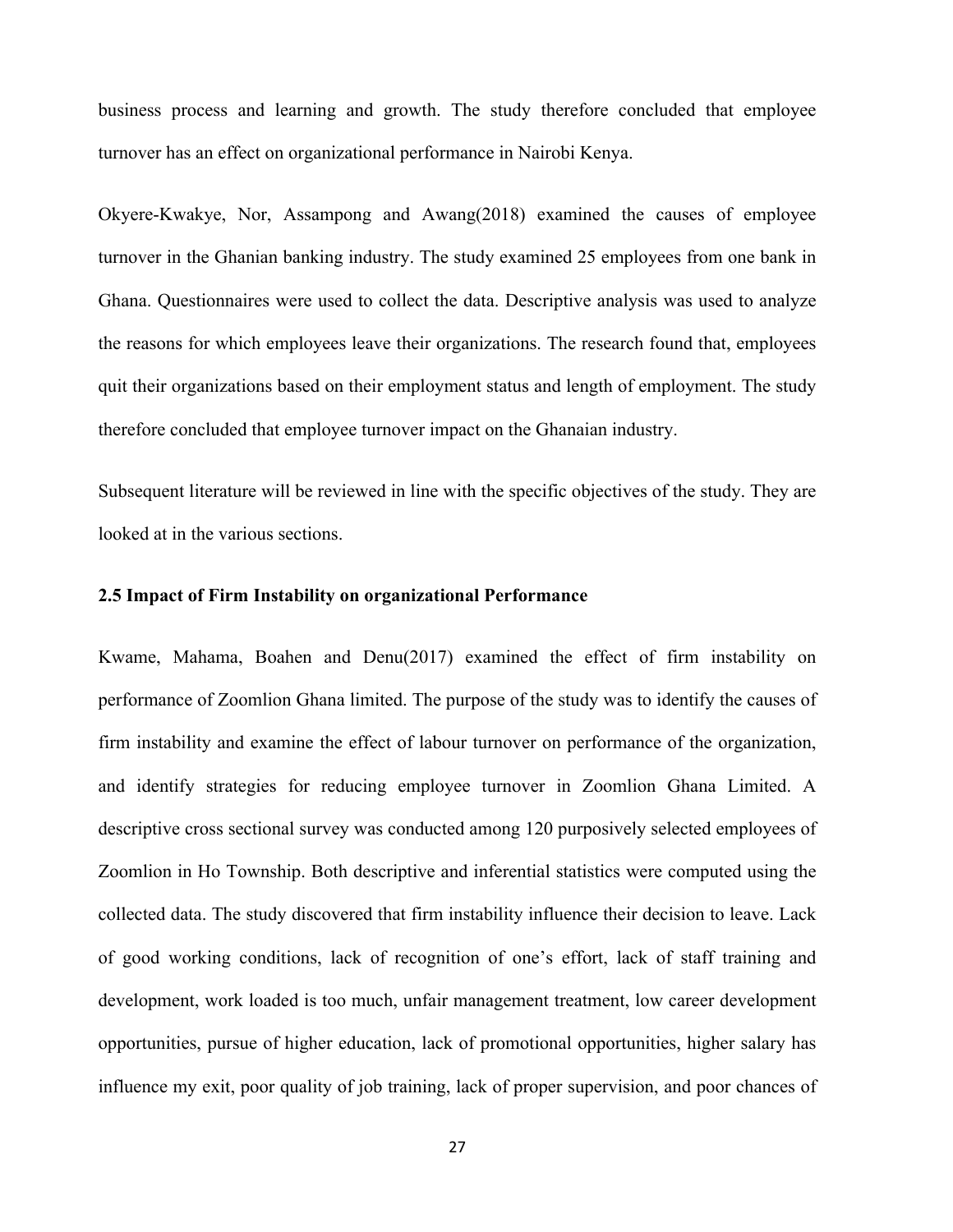improving skills are the causes of labour turnover in Zoomlion Ghana Limited. The study also establishes that on Loss of productivity, Reduce profitability of business, High cost of training and recruiting new employees, Management frustration and Decline in service quality are the effect of labour turnover on organization performance. Also, Rewarding employees for long service, Management institute flexible time schedules for employees, and Free health care for employees are the strategies being adopted by management to reduce employee turnover.

Mbogo(2017) examined the impact of firm instability in micro finance institutions in Kenya. This study was undertaken to investigate the factors influencing instability in the firm in micro finance institutions in Embu County a case of Bimas Kenya Ltd. The specific objectives included; to determine whether implementation of remuneration affects the staff turnover in Bimaskenya ltd.; to establish whether working conditions affects the staff turnover in Bimas Kenya ltd.; to determine whether career development policies affects the staff turnover in Bimas Kenya ltd.; to establish how employee motivation influences employee turnover in Bimas Kenya ltd. The research scope of study is BimasKenya Ltd where the headquarters are in Embu town. Qualitative and quantitative research design applying purposive, stratified and simple random sampling techniques to achieve the desired respondents. The finding proved that remuneration, working conditions, career development and employee motivation was having a major effect on the labour turnover.

Adewole(2017) investigated firm instability and productivity among employees in selected brewing firms in Nigeria. This was with a view to providing information for management policy makers on maintaining a constant workforce particularly of the skilled and exceptional workers for increased productivity. The method of data collection was questionnaire to elicit information on causes of firm instability, and the resultant effects on employee's productivity.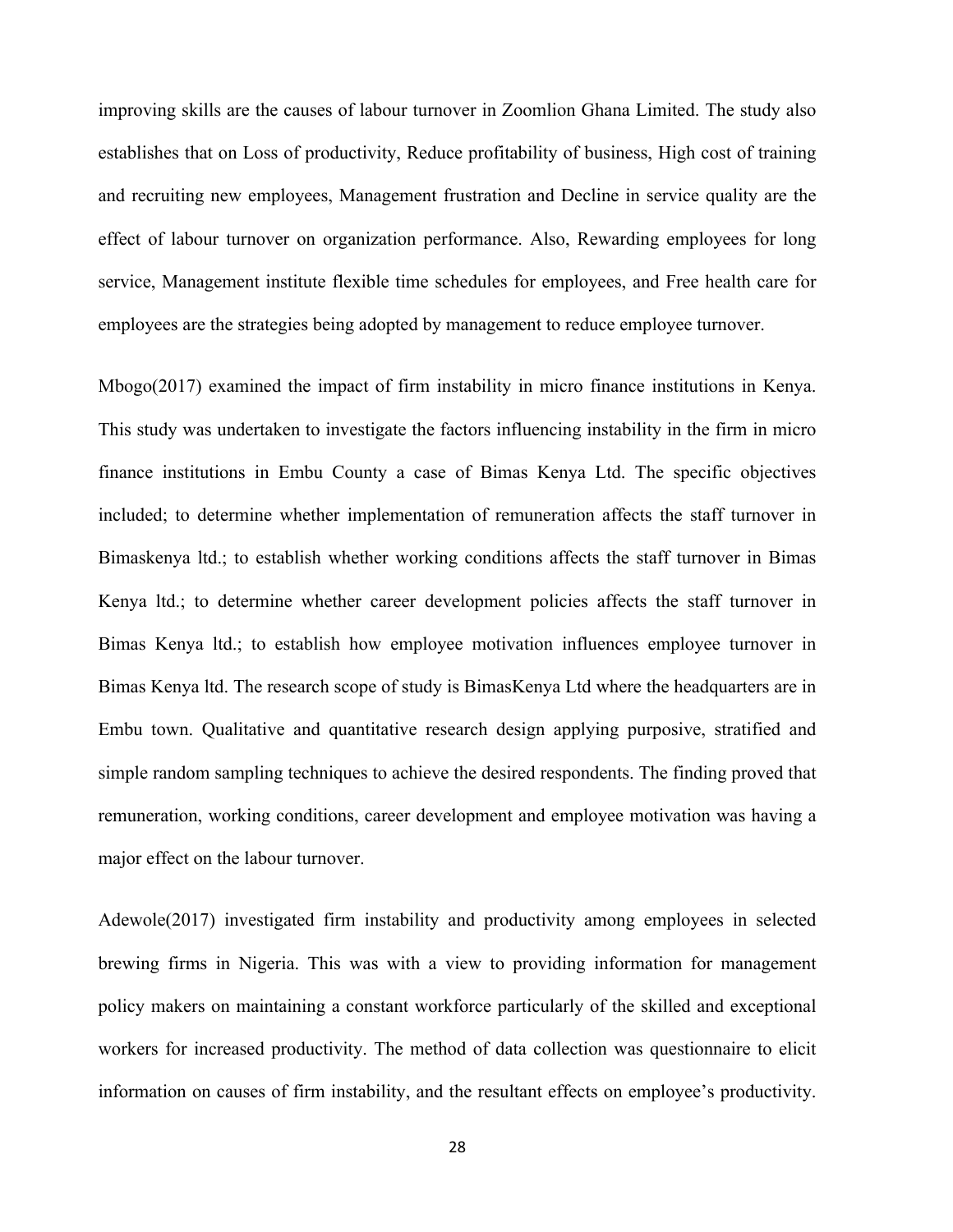Data were analysed using appropriate descriptive and inferential statistics such as analysis of variance (ANOVA). The results underscored the significant effect of training and career development, job satisfaction and family ties on labour turnover. The study concluded that there was significant effect of labour turnover on employees' productivity with R square  $=$ 0.076,  $P = 0000$  which shows that 7.6% of the variation in employees' productivity in the brewing industry in Southwestern Nigeria was due to labour turnover.

Rajan(2017) looked at firm instability and employee performance in Ghana. The study was conducted in Tirunelveli. Descriptive research design was conducted to foresee and differentiate perception of the nurses working in multi-specialty and single specialty hospitals towards the impact of employee turnover on performance of existing nurses. The study has sampled 120 nurses (60 from multi and 60 from single specialty hospitals) qualified with Diploma in General Nursing and Midwifery (DGNM) and Bachelor in Nursing (B.Sc Nursing) courses using judgement sampling technique. The analysed primary data collected through a constructed questionnaire has found that nurses working in single specialty hospitals have shown higher perception towards work load, work time, loss of interest, work stress and inability to provide information than multi-specialty hospitals. Nurses working in both kinds of hospitals have shown equal perception towards health related problems, conflict and dispute, sense of commitment and morale. Nurses who are working in both kinds of hospitals with the characteristic of married, less than 30years of age, drawing less than Rs.8000 salary and having less than 2years of work experience have shown high perception towards impact of employee turnover on performance of existing nurses. The study concluded that firm instability has an impact on employee performance.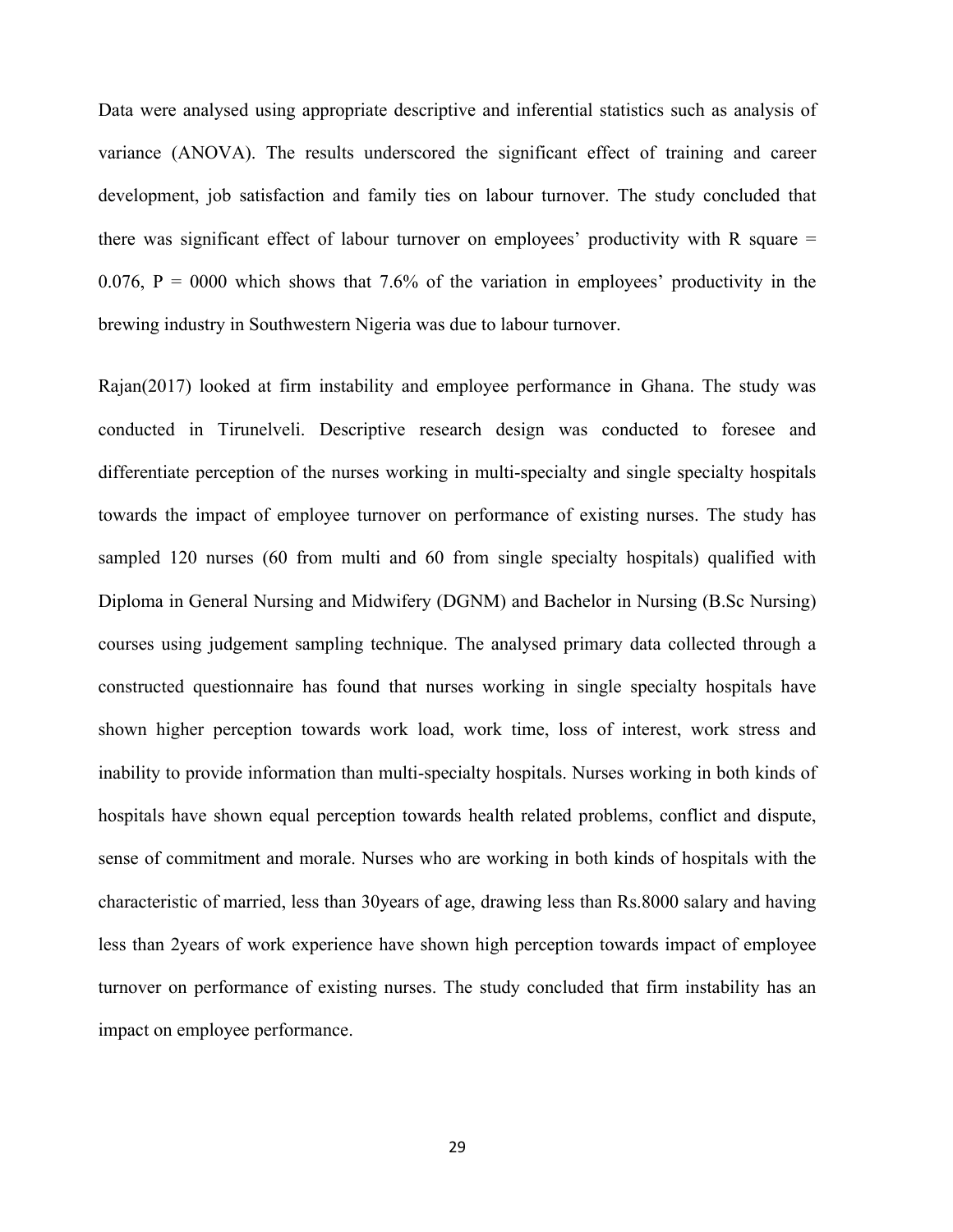Ahmed, Sabir, Khosa, Ahmad and Bilal(2016) investigated the firm instability and organizational effectivess in Pakistan. The study was conducted in the Telecommunication industry in Pakistan. The population for the study was the employees of telecom sector of district D.G.Khan and Multan. The study employed a survey method was adopted by floating questionnaire which served as a tool for collecting research data. The study employed a correlation and regression analysis to analyse the collected data. The results revealed that employee turnover depending upon factors such as (firm stability, pay level, industry, work situation, training and supervision) have significant impact on organizational effectiveness; these factors are correlated with each other as well. The study also discovered that that there is a significant relationship between employee turnover and organizational effectiveness. The study therefore concludes that there is a relationship between firm instability and organizational effectiveness.

#### **2.6 Impact of Low pay Level on Organizational Performance**

Ferriera and Almeida(2015) examined pay level and organizational performance in Brazil. The study employed the use of questionnaires to collect the data used for the study. The sample of the study was made up of 355 employees in the brazilian retail sector. The study employed the use of descripitive statistics, correlation and regressioon analysis to analyse the collected data. The study discovered that there is a relationship between pay level and organizational performance of firms in the brazialian retail sector.

Suresh and Jaleel(2015) examined the impact of pay level on organizational performance of of automobile industry in India. The study was conducted in the automobile industry in Channai city of Tamil Nadu in India. The study employed a survey research design and the data the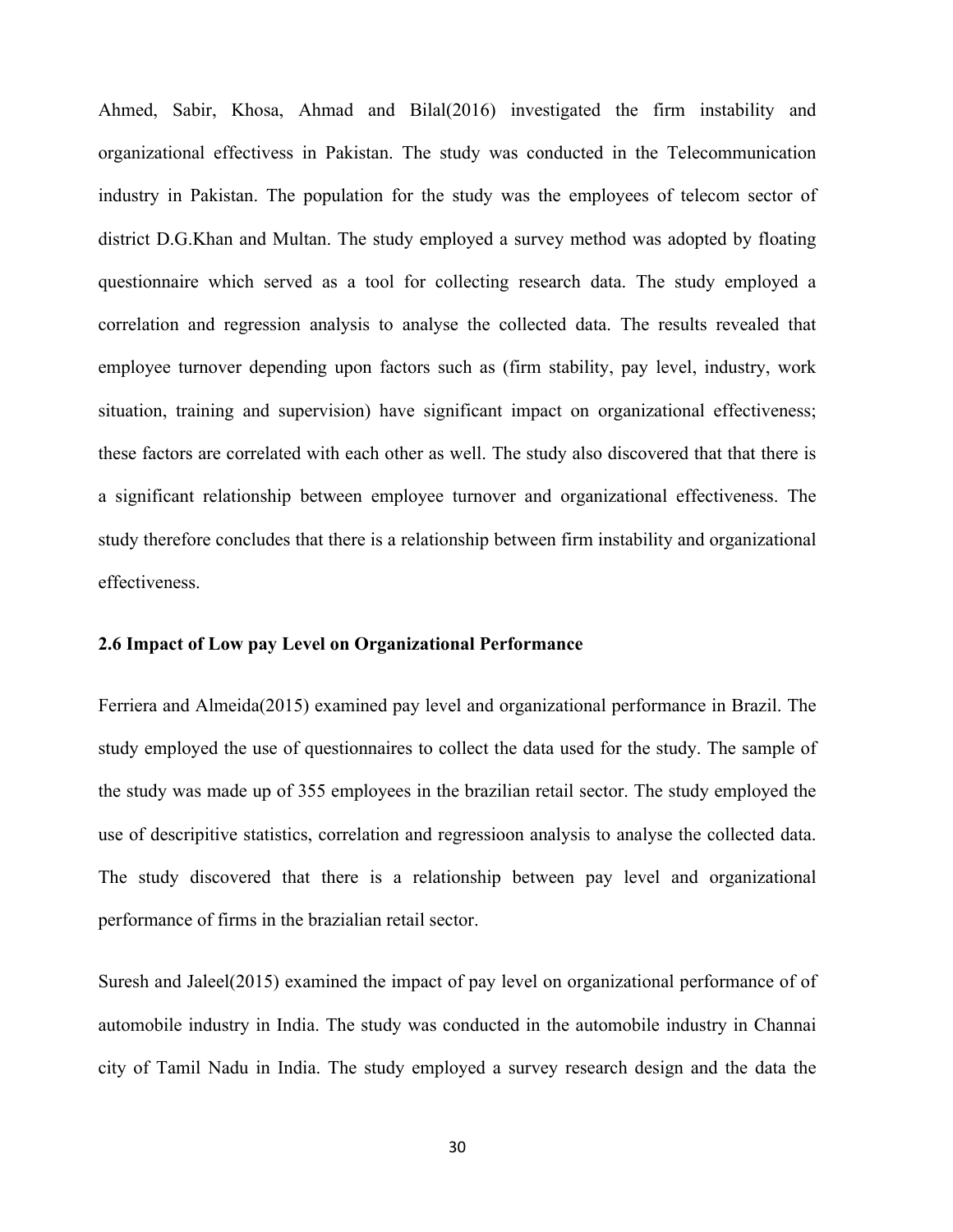study employed the use of descriptive statistics and regression to analyse the collected data. The study discovered that pay level has an impact on organizational performance in India.

Saher, Khan, Shahzad and Qadri(2015) examined the impact of low pay level at the productivity of a software. The study employed the use of descriptive research design and the data was collected using secondary data. The study made use of regression analysis to analyse the collected data. The study discovered that employee turnover has a negative effect on the productivity of software. The study concluded that low pay level impacts productivity.

Bilau, Ajagbe, Sholanke and Sani(2015) investigated the impact of pay level in small and medium firms. The study was conducted in Nigeria and it made a use content analysis. Literature regarding employee turnover in organizations. The study discovered that pay level has an effect on small and medium firms. The study therefore concluded that there is an effect between pay level and performance of small and medium firms in Nigeria.

Tiwari(2014) examined the impact of absenteeism and labour turnover on organizational performance in India. The study employed the use of survey research design and questionnaires were used to collect data from the respondents of the study who happended to be the employees of the organization. The study employed the use of correlation and regression to analyse the data. The study discovered that there is a relationship between absenteeism and organizational performance. The study also discovered that there is a positive relationship between labour turnover and organizational performance in India. The study concluded that absenteeism and labour turnover impacts on the organizational performance of firms in India.

Mawodzwa(2014) assessed the impact of low pay level on organizational productivity in Zimbabwe. The study employed the use of empirical research and the data was collected using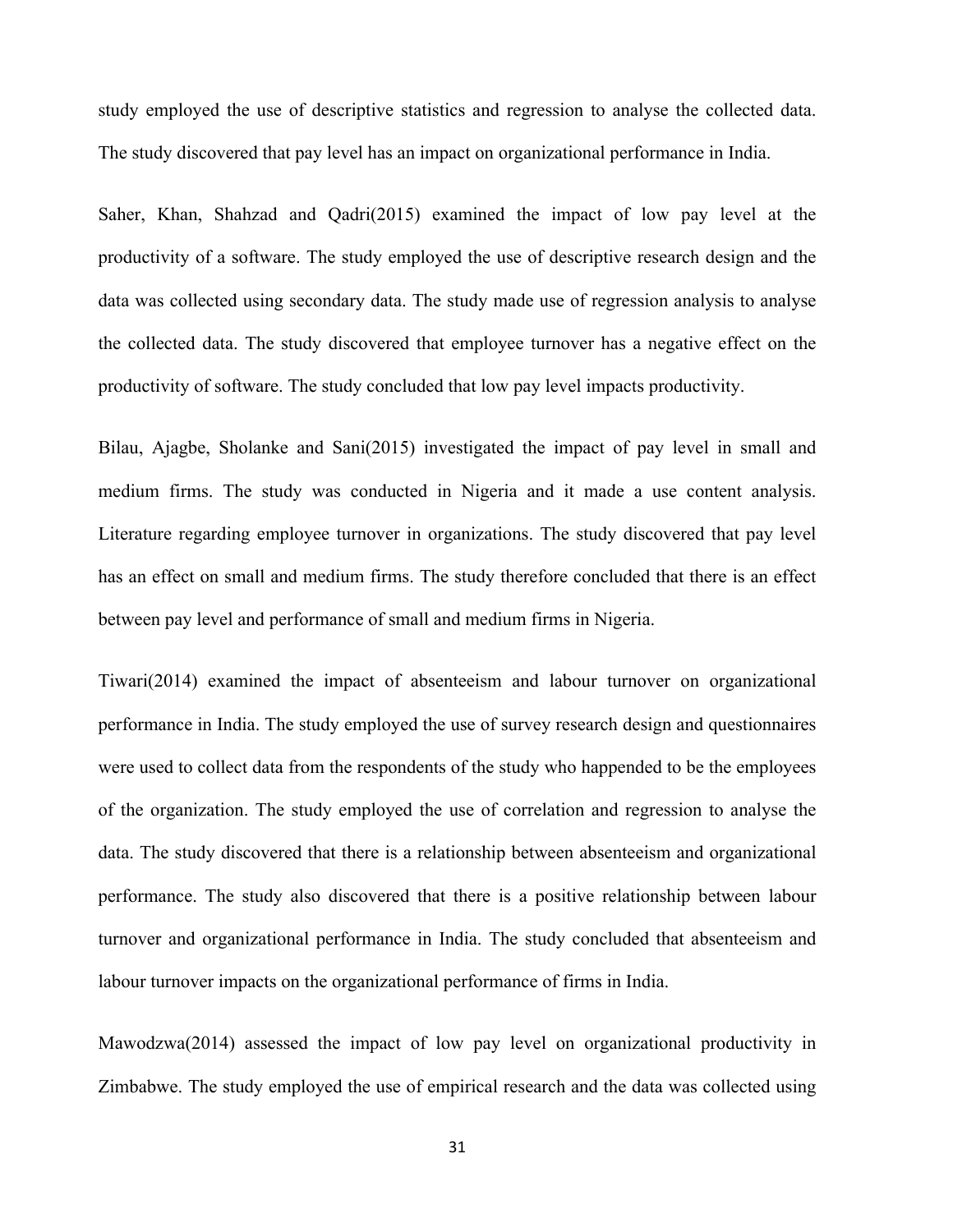questionnaires and interview. The interviews were structured for the senior staffs while the questionnaires were used to gather the data from the junior staffs. A sample of 50 employees was selected through stratified sampling technique. The study therefore employed the correlation and regression analysis to analyse the collected data. The study dicovered that there is a negative impact between labour turnover and organizational productivity. The study therefore concluded that low pay level has an impact on organizational productivity.

#### **2.7 Impact of Poor Work Situation on Organizational Performance**

Asamoah, Doe and Amegbe(2014) investigated the impact of employee work situation on performance and effectiveness of banks in Ghana. The study was conducted on 480 sample respondents. The study employed the use of T-test and correlation to analyse the collected data of the study. The study discovered that banks with low employee turnover due to the work situation will perform very effectively while banks with high turnover will perform low. The study also discovered that highly motivated employees will have low turnover intention. The study therefore concluded that employee work situation impact on performance and effectiveness of banks in Ghana.

Lemuna(2014) investigated the effect of poor work situation on performance of organizations in Nairobi. The study was conducted in the Mastermind Tobacco Kenya Limited. The study employed the use of a descriptive research design and the data was collected with the aid of questionnaires and some secondary data. The study analysed the collected data with the aid of correlation and regression. The study discovered that employee turnover has an impact on the performance of organizations. The study therefore concluded that poor work situtation impacts on performance of organizations in Nairobi.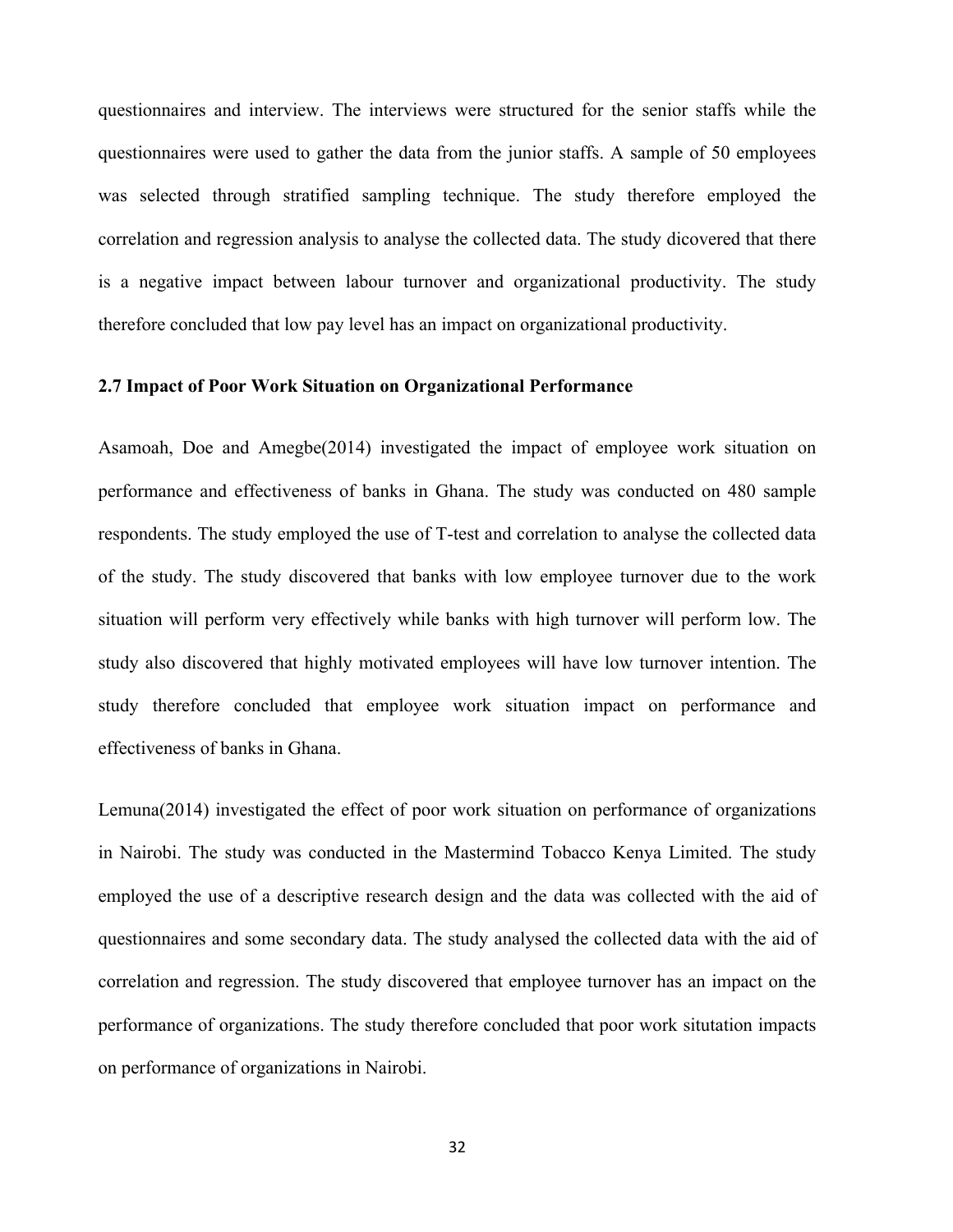Mote (2014) examined the impact of poor work situation on organization performance in Barclays bank Tanzania Limited; investigate the causes of staff turnover in Barclays bank Tanzania Limited and finally recommend strategies that can be used to reduce the high level of employee Turnover in Barclays bank Tanzania Limited Data were collected through Questionnaires, Interviews and Documentary Review. Questionnaires were open-ended questions, which allowed individuals to express their views concerning the impact of employee turnover on organization performance at Barclays bank Tanzania Limited in Dar-es-Salaam region. Interviews were conducted on the basis of predetermined interview guide. In addition, when an organisation loses a critical employee, there is negative impact on innovation, consistency in providing service to guests may be jeopardized and major delays in the delivery of services to customers may occur. The research design used in this study was the quantitative approach, which allowed the researcher to use structured questionnaires when collecting data. The targeted population was the employees across Dar essalaam branches which consisted a sample size of 100 employees. Simple random sampling was used in this research. The study finding suggests that salary is among the primary cause of staff turnover in the Barclays bank Tanzania Limited. The findings highlighted that high staff turnover increases work load to the present employees in Barclays bank Tanzania Limited. The study finding also showed that poor work situation causes reduction in effective service delivery to the customers and reflects poorly on the image of the Barclays bank Tanzania Limited.

Tariq, Ramzan and Riaz(2013) investigated the impact of work situation on the efficiency of the organization in Lahore. The study was based on quantitative research technique. The questionnaires were distributed in Mobilink Head office, Call Center and Administrative Department for collection of data. The measures for analysis are employee turnover, work load, work stress, employee salary, job satisfaction, and work to family conflict. Correlation and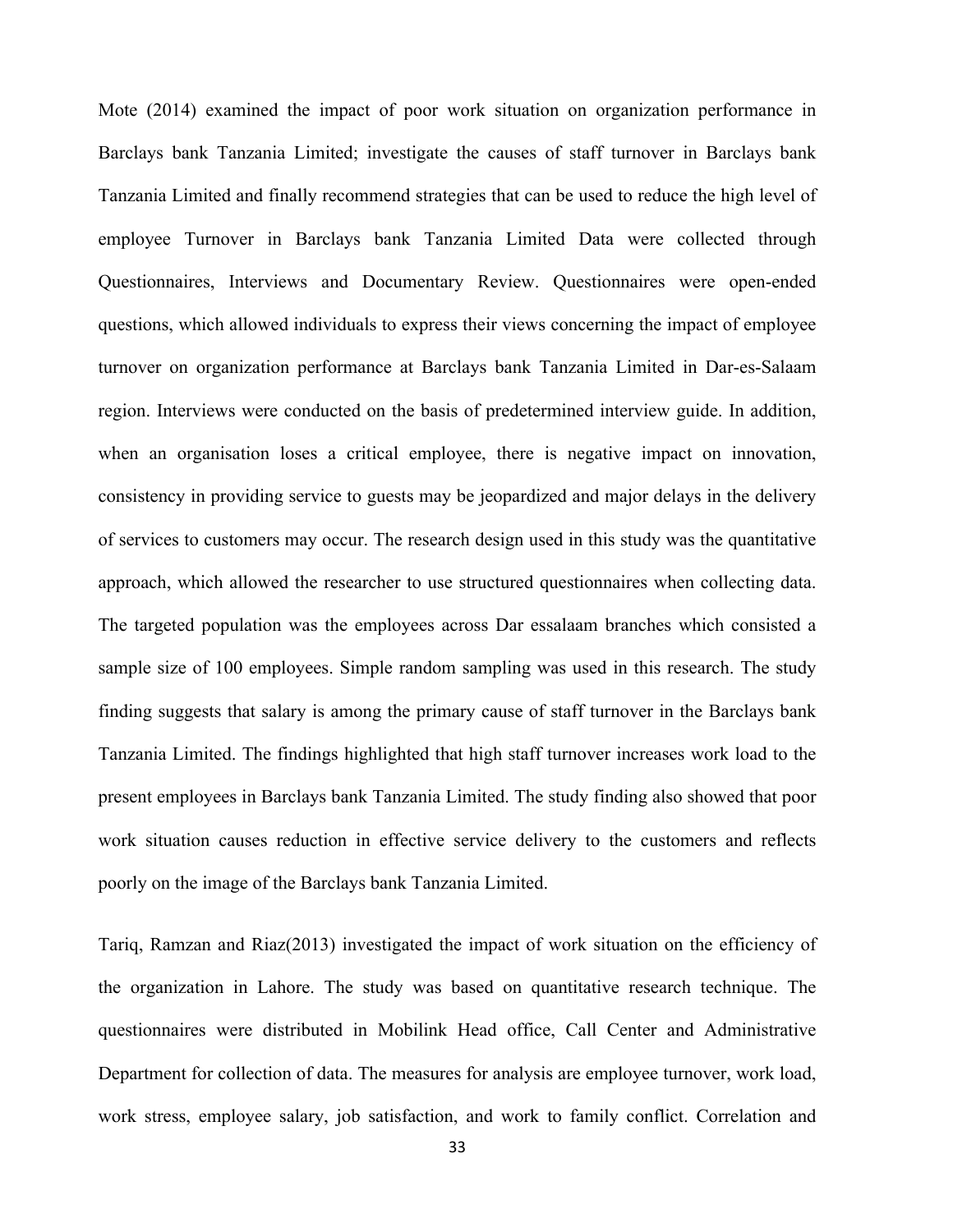regression tests are used for research studies in order to analyze the relationship among independent and dependent variables. The result from the regression analysis confirms that the Performance of an organization is negatively and insignificantly associated with poor work situation, workload, work stress, salary, and family to work conflict. It is clearly evidenced that there is negatively relationship between the dependent variables of organizational performance and the Independent variables poor work situation, workload, work stress, salary, family to work conflict. The study shows that poor work situation effect on the performance of the organization.

Msafari(2013) examined the impact of poor situation on organizational performance of firms in Nairobi. The study employed the use of survey design and questionnaires were used to collect information from the sample of the study. The collected data was used to analyse the collected data. The study therefore employed the use of correlation and regression to analyse the data. The study discovered that there is a negative relationship between poor work situtation and organizational performance of firms in Nairobi. The study then concluded that poor work situation impacts on organizational performance.

Mabindisa (2013) examined the impact of staff turnover on organizational effectiveness and employee performance in Cape province. The research design used in this study was the quantitative approach, which allowed the researcher to use structured questionnaires when collecting data. A pilot study was conducted to test the questionnaire. The survey method was used in this study because the target population only composed of 100 employees. A high response rate of 98% was obtained using the personal method of data collection, questionnaire was structured in a 5 point Likert scale format. The Statistical Package for Social Science (SPSS) version 15 for Windows was used for statistical analysis of the main responses. The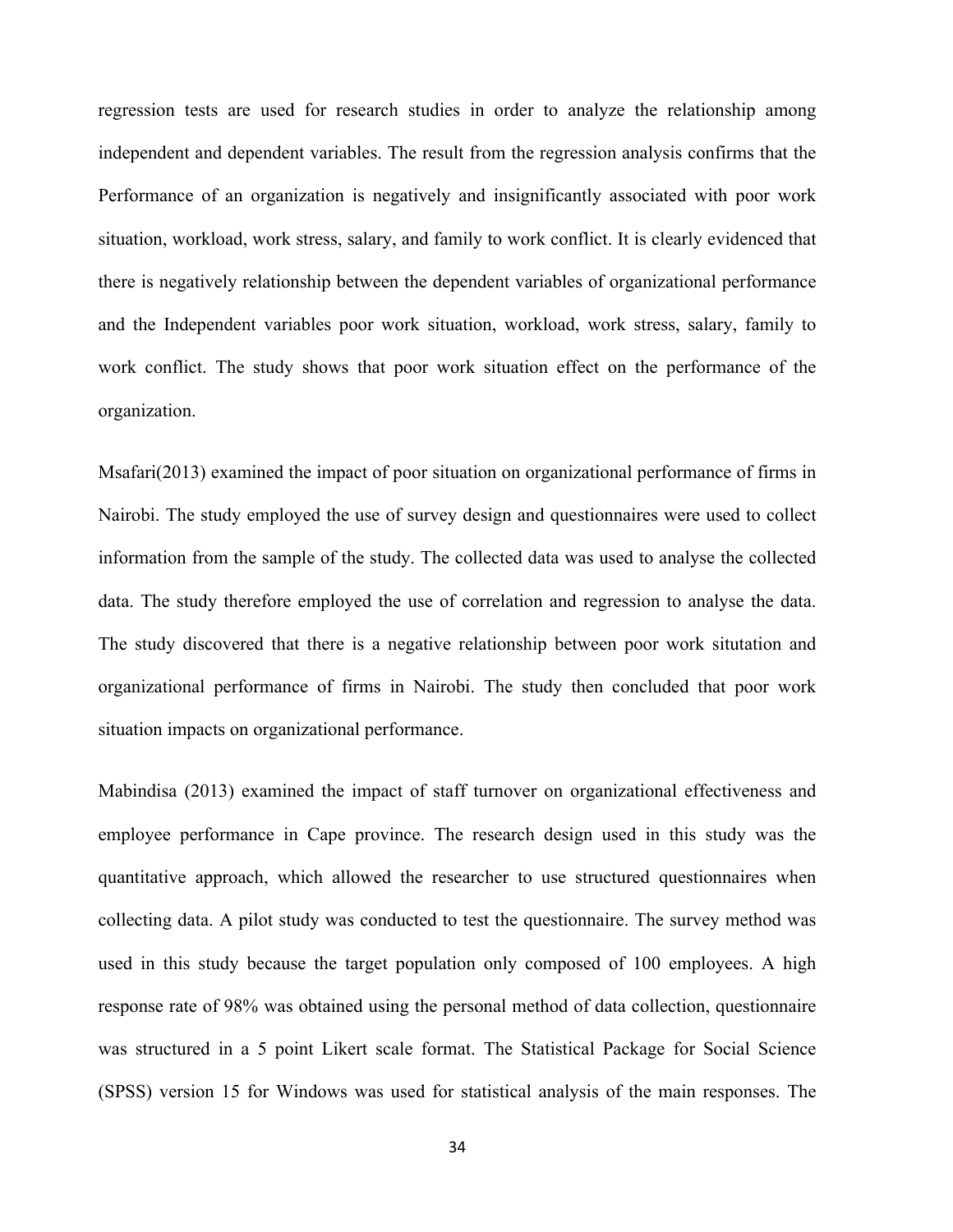study finding suggests that salary is the primary cause of staff turnover in the Department of Home Affairs. The findings highlighted that high staff turnover increases work load to the present employees in the department. The study finding also showed that staff turnover causes reduction in effective service delivery to the customers and reflects poorly on the image of the Department. Other findings suggested that unhealthy working relationship may also be the cause of staff turnover in the department.

Kwado(2012) examined the nature and causes of labour turnover and poor work situtation among senior and junior staff of golden star resources Wassa mines. The study made use of exploratory and descriptive designs, 65 employees comprising 30 senior staff and 35 junior staff employees of the company were selected to participate in the study. Questionnaires were used to gather the required data which were analysed into mean, standard deviations, percentages and frequencies. The study found, among other things, that the employees were not happy about the rate of employee turnover in the company. Some of the causes of employee turnover were the poor work situation, unsatisfactory wages and salaries in comparison to other firms; job alternatives, job commitment, mismatch between hired labour and regular employees and unhealthy ethics and culture in the organization and lack of opportunities to pursue higher education.

Glebbeek and Bax(2002)examined poor work situation and its effect on performance in Germany. The study employed the quantitative approach and the data was collected from 110 offices of temp agency. Questionnaires were used to collect the data for the study. The study employed the use of regression analysis to analyse the collected data. The study discovered that there is a relationship between labour turnover and performance of offices in Germany.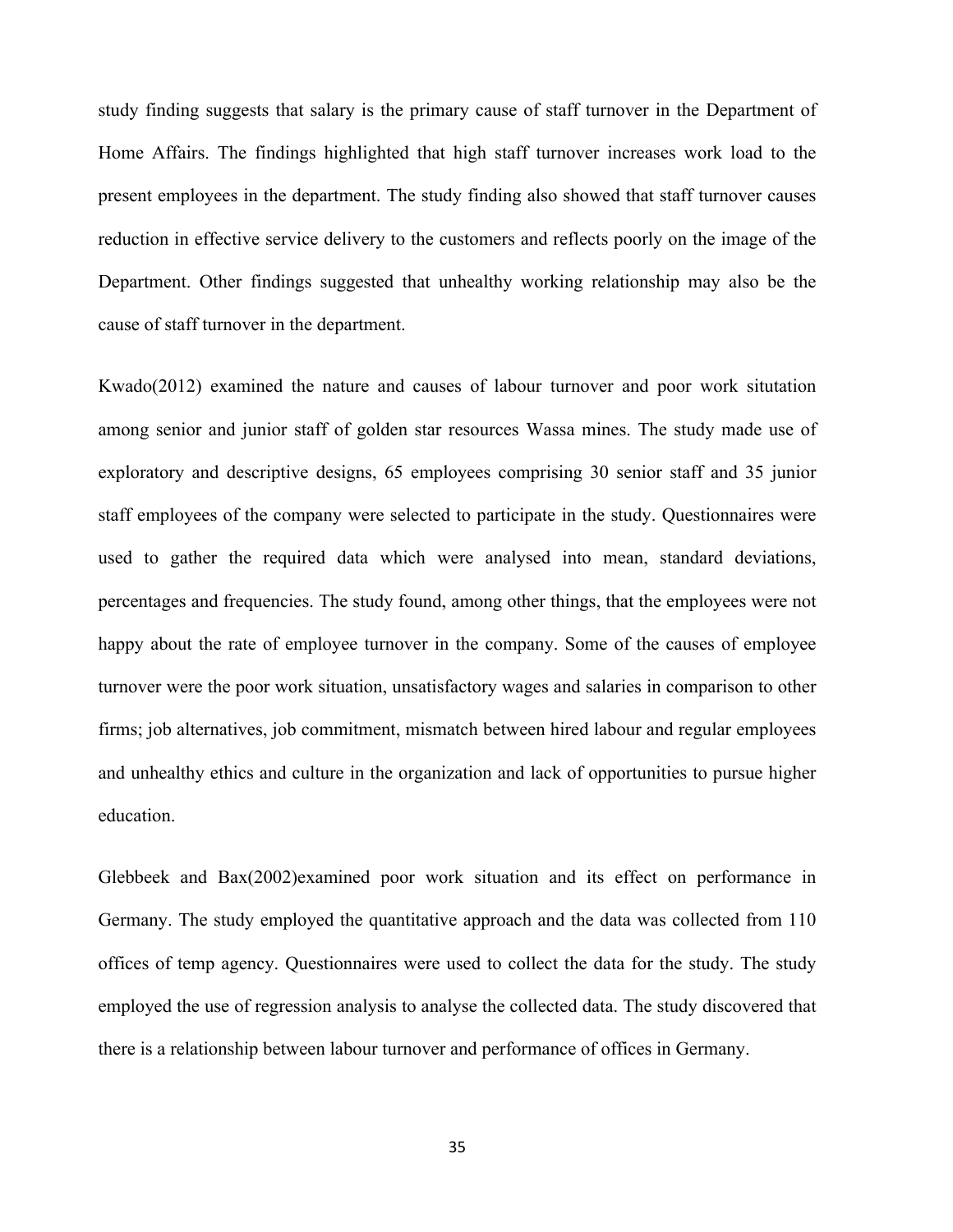#### **2.8 Summary of the Review**

Looking at the reviewed literature, it is seen that various studies have been conducted using different models, and theories. These studies were discovered to also have different findings. Hence the various gaps discovered in the study. The chapter looked at the literature review on the impact of labour turnover on organizational performance. The chapter presented the introduction which introduces the chapter. This was followed by the conceptual framework which discusses the concepts of the study. The chapter looked at the concept of labour turnover whereby definitions by scholars were looked at. The chapter also looked at the concept of organizational performance which discusses the definitions by different scholars. The chapter then proceeded to look at the empirical review. This had to do with looking at the related topics to the subject matter. The chapter then proceeded to look at the theoretical framework which discussed the theories backing the study. The chapter then concluded with a summary which summarized the entire discussions of the chapter.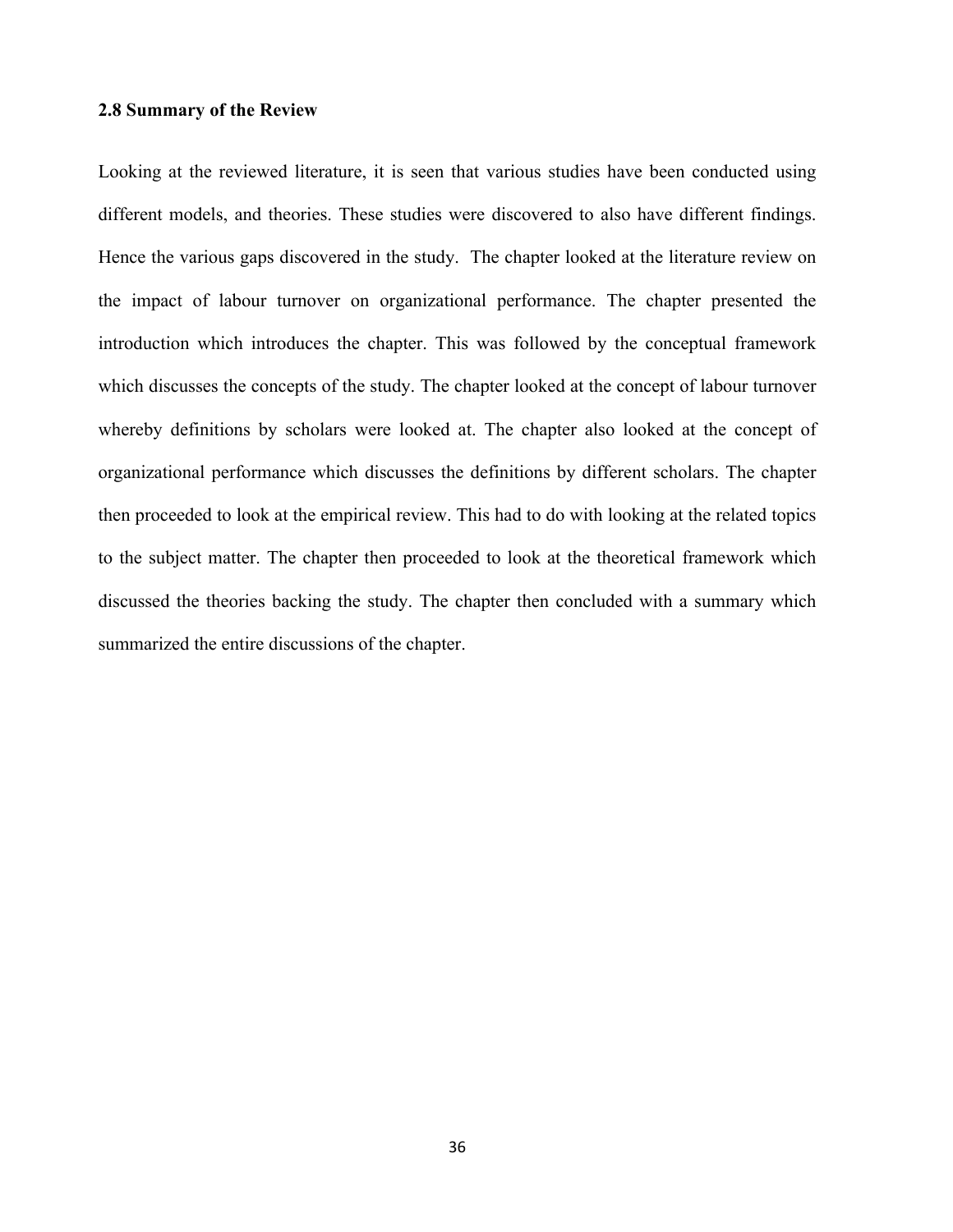# **CHAPTER THREE RESEARCH METHODOLOGY**

.

#### **3.1 Introduction**

This chapter begins by presenting the research design of the study. The research design presents the type of design that the study adopts. This is followed by the population of the study. The population of the study discusses the population and presents their number and how the study decided on the population. This is then followed by the sample of the study. The sample of the study presents the methods and techniques that are employed by the study to arrive at a sample and the techniques that is used to select the respondents. The chapter then proceeds to present the source of data. The source of data discusses the places from which the data that is used in the study is sourced. The chapter then proceeds to present the method of data collection which discuss the various methods that are employed in collecting the sourced data. After the method of data collection, the section proceeds to present the various techniques that are employed in analyzing the collected data. The variable measurement follows the techniques of data analysis and it discusses how the study intends to measure the dependent and independent variables of the study. The chapter then proceeds to present the model specification of the study. The model specification discusses the flow of the model generation and how the independent variable impacts on the dependent variable. After the model specification, the chapter then presents the summary of the chapter. The summary then summarizes the entire discussions of the chapter.

#### **3.2 Research Design**

The study looked at the effect of labour turnover on organizational performance, as such the study will employ a descriptive survey design. This research design was adopted because the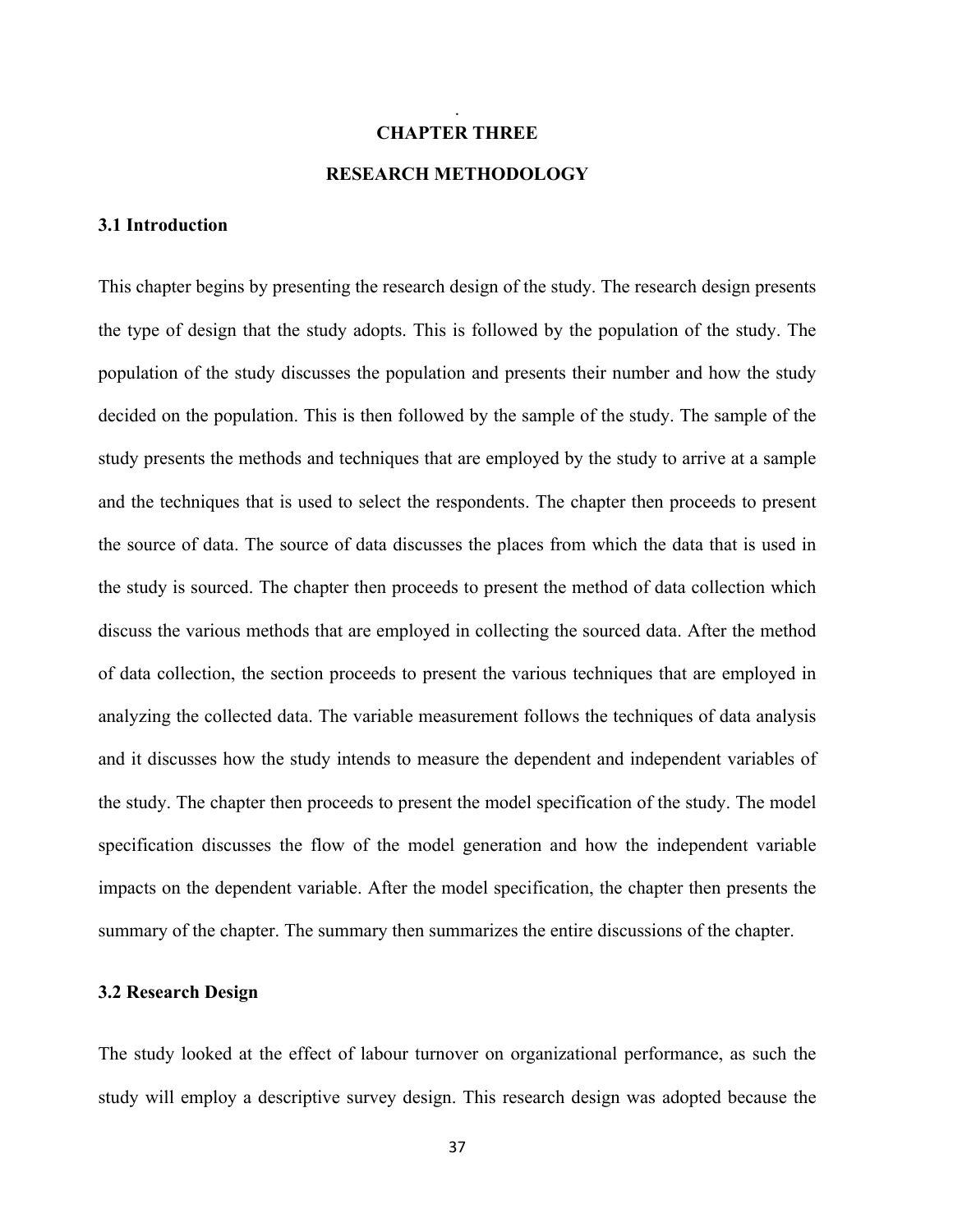study attempts to provide the description of the variables in the telecommunication industry. Descriptive survey research design provides the researcher to collect data which is aimed at providing a description of the population which then enables a clear understanding of what relationship is been shared between the variables of the study (Mouton & Marais, 1996).

#### **3.3 Population of the Study**

The population of the study comprises of the major telecommunication firms in Kaduna metropolis. These firms are MTN Nigeria, Airtel Nigeria, Globacom, and 9Mobile. The employees of the firms combined make up the entire population number of the study. The population of the firms combined together is 578. Table 3.1 presents the population as regards to their various organizations.

| <b>Telecommunication Firm(s)</b> | <b>Number of Employee(s)</b> |
|----------------------------------|------------------------------|
| 1. MTN Nigeria                   | 179                          |
| 2. Airtel Nigeria                | 167                          |
| 3. Globacom Nigeria              | 131                          |
| 4. 9Mobile Nigeria               | 101                          |
| <b>TOTAL</b>                     | 578                          |

#### **Table 3.1 Population of the study**

**Source: Author's Construct, (2019)**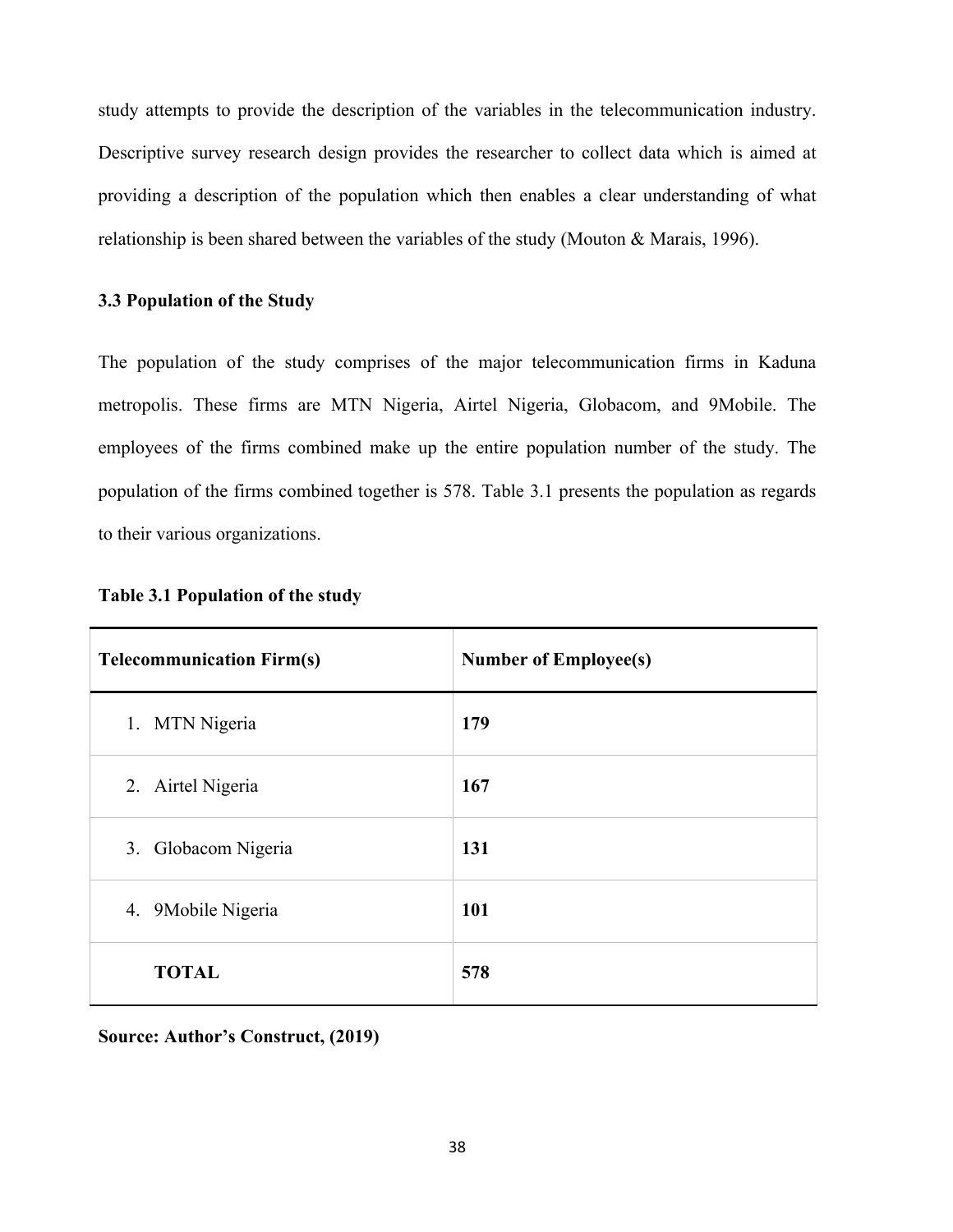#### **3.4 Sample Size and Sampling Techniques**

The sample of the study is drawn using the Yamane (1967) sampling method. This method is used because it is scientific and has been tested to give a viable portion of sample for a very long time in social sciences. Using the formula, the sample size of the study is then given as such;

$$
n = \frac{N}{1 + N(e)2}
$$

Where:

 $n =$  Required sample

 $N = Population$ 

Therefore; 
$$
n = \frac{578}{1+578(0.05)2} = \frac{578}{2.445} = 236
$$

Looking at the Yamane (1967) sampling method, it will be seen that the study sample is 236 employees of the various telecommunication firms that will be studied. However, it is important to deploy a scientific means of the instrument distribution amongst the sample. The study therefore divide the population into strata's and employ the Bowley's (1952) formula to distribute the questionnaires to the population. The distribution of the questionnaires is therefore presented.

The Bowleys (1952) formula is given as such:

$$
n = \frac{d}{s} \times N
$$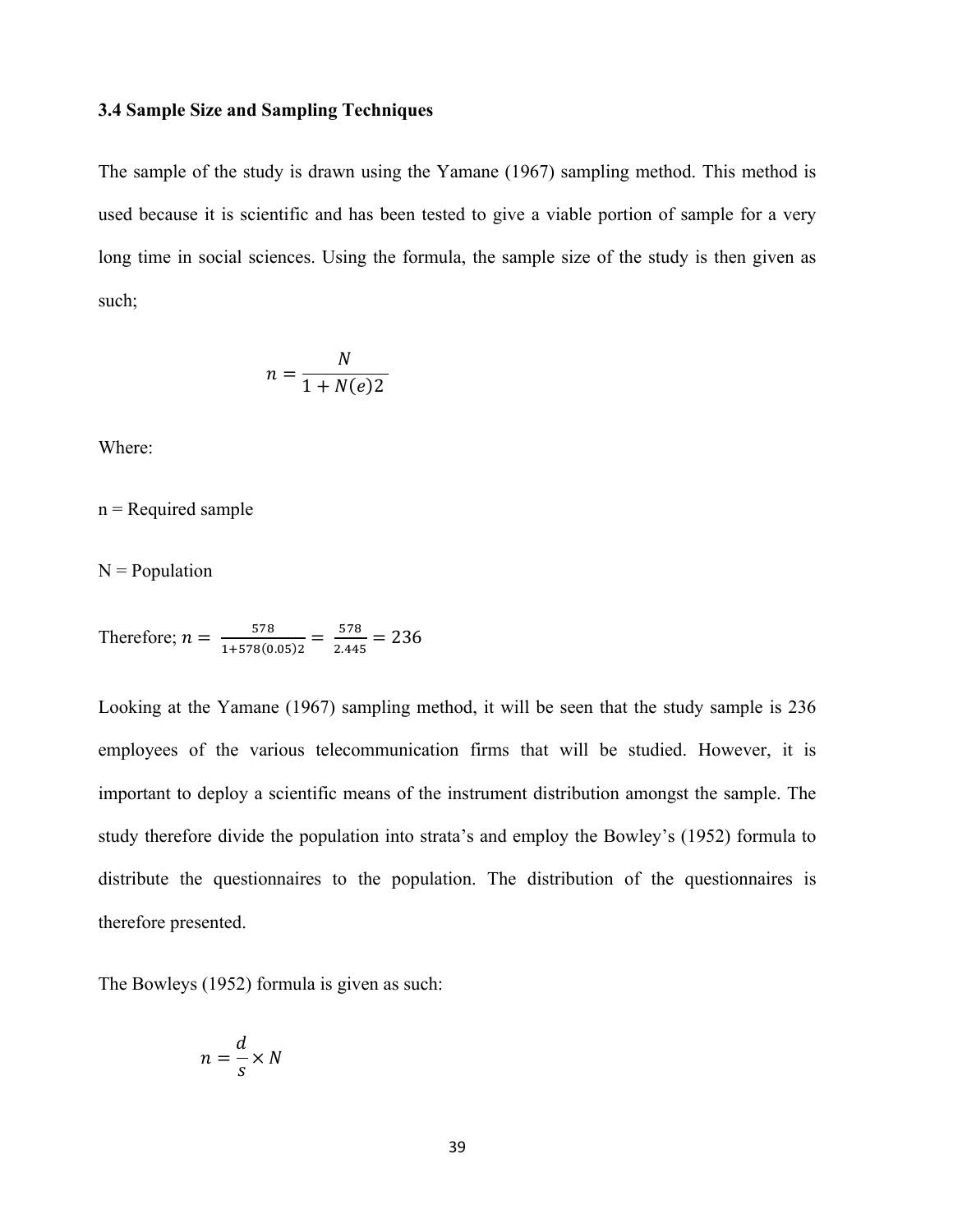Where:

n = required distribution for strata

 $d =$  population for strata

s = sample size of the study

 $N =$  population of the study

# **Table 3.2 Distribution of instrument among stratas**

| <b>Telecommunication Firm(s)</b> | <b>Distribution Calculation</b> | <b>Distribution</b> |
|----------------------------------|---------------------------------|---------------------|
| MTN Nigeria                      | $\frac{179}{578}$ × 236         | 74                  |
| Airtel Nigeria                   | $\frac{167}{578} \times 236$    | 68                  |
| Globacom Nigeria                 | $\frac{131}{578} \times 236$    | 53                  |
| 9Mobile Nigeria                  | $\frac{101}{578} \times 236$    | 41                  |

**Source: Authors computation, (2019)**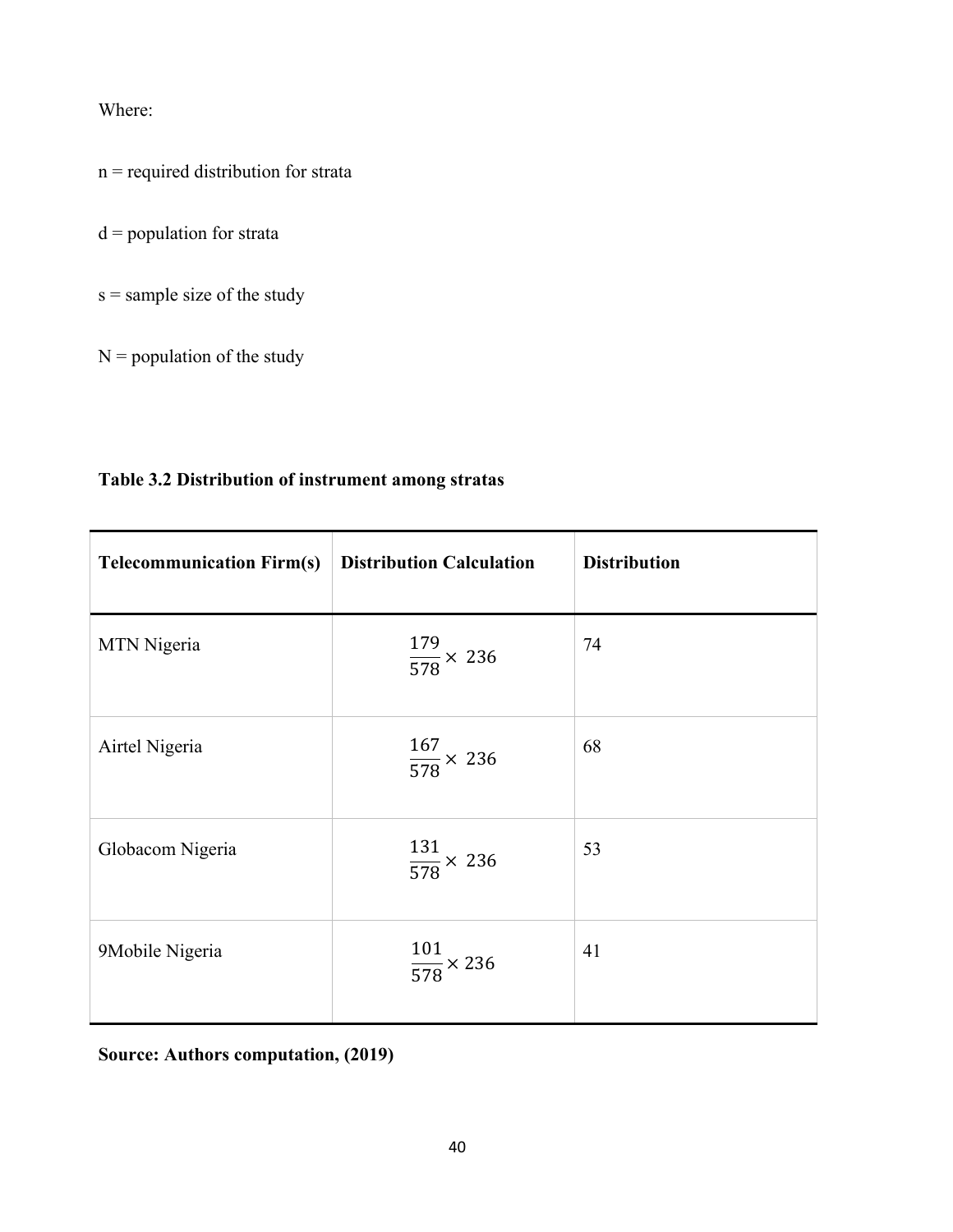The presented table therefore shows the number of instrument that were given to the respondents of the various telecommunication firms. The study then employs the use of random sampling when distributing the instrument. This is done to ensure that every respondent has an equal probability of being selected.

### **3.5 Instrument for Data Collection**

In order to collect data for this study, a questionnaire was designed. The first part of the questionnaire was designed to collect demographic information of the respondents. More specifically, it covers the respondents' gender, age, educational qualification and work experience. The second part was designed to collect data on the variables examined in this study. Seven items were used to measure poor work situation while four items were used to measure poor pay level. Similarly, six items were used to measure firm instability whereas five items were used to measure organizational performance. Altogether, 22 items were used to measure the variables studied.

#### **3.5.1 Validity and Reliability of Instrument**

In order to ensure the adequacy and consistency of the scales measuring each of the variables examined in this study, factor analysis and reliability test were performed. First, factor analysis was carried outon each of the variables to ensure that the items designed to measure them were adequate. Specifically, principal component method as employed to test the validity of the items. Thereafter, a reliability test was performed on the items measuring each of the variables to determine whether they were internally consistent in measuring the variables. The reliability of the items was determined by extracting Cronbach's Alpha values for all the variables, which should be greater than .70. Table 3.3 summarizes the results of factor analysis and reliability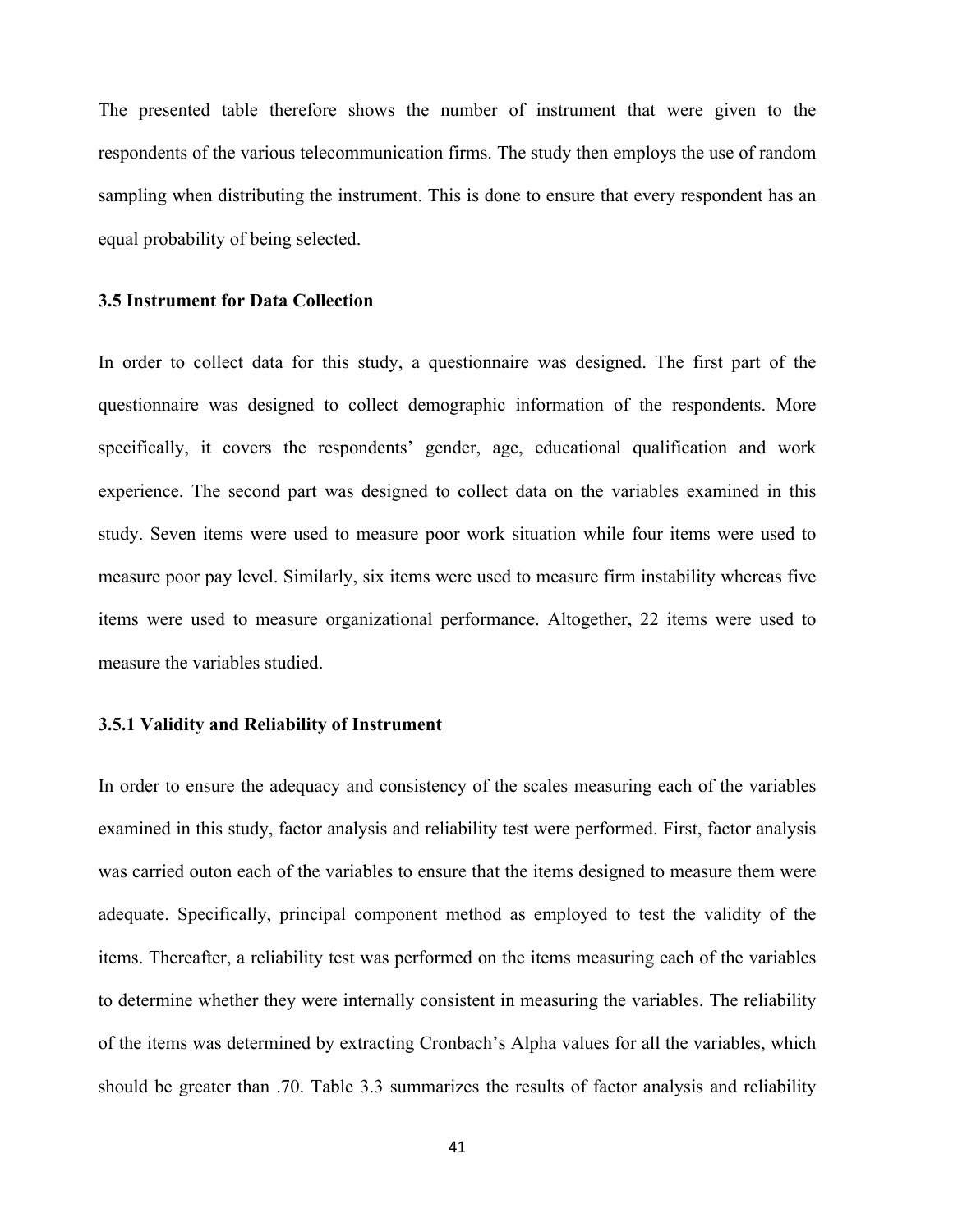test conducted. The results showed that the instruments used for data collection were both valid and reliable.

| <b>Variables</b>                | KMO  | Bartlett's test Eigenvalue Variance Cronbach's<br>of sphericity |       | explained | <b>Alpha</b> |
|---------------------------------|------|-----------------------------------------------------------------|-------|-----------|--------------|
| Poor worksituation              | .770 | Significant                                                     | 2.569 | 64%       | .81          |
| Poor pay level                  | .651 | Significant                                                     | 1.889 | 63%       | .70          |
| Firm instability                | .500 | Significant                                                     | 1.420 | 71%       | .80          |
| Organizational performance .674 |      | Significant                                                     | 2.213 | 68%       | .82          |

**Table 3. 3: Factor analysis and reliability test results**

#### **3.6 Method of Data Collection**

The study used a structured questionnaire to collect primary data from the respondents. The questionnaire was personally administered by the researcher.

# **3.7 Techniques of Data Analysis**

While the study used simple percentage to analyze the demographic statistics of the respondents, a simple linear regression was performed to test the hypotheses formulated using *Pearson product moment* correlation coefficient. The decision rule is: the null hypothesis is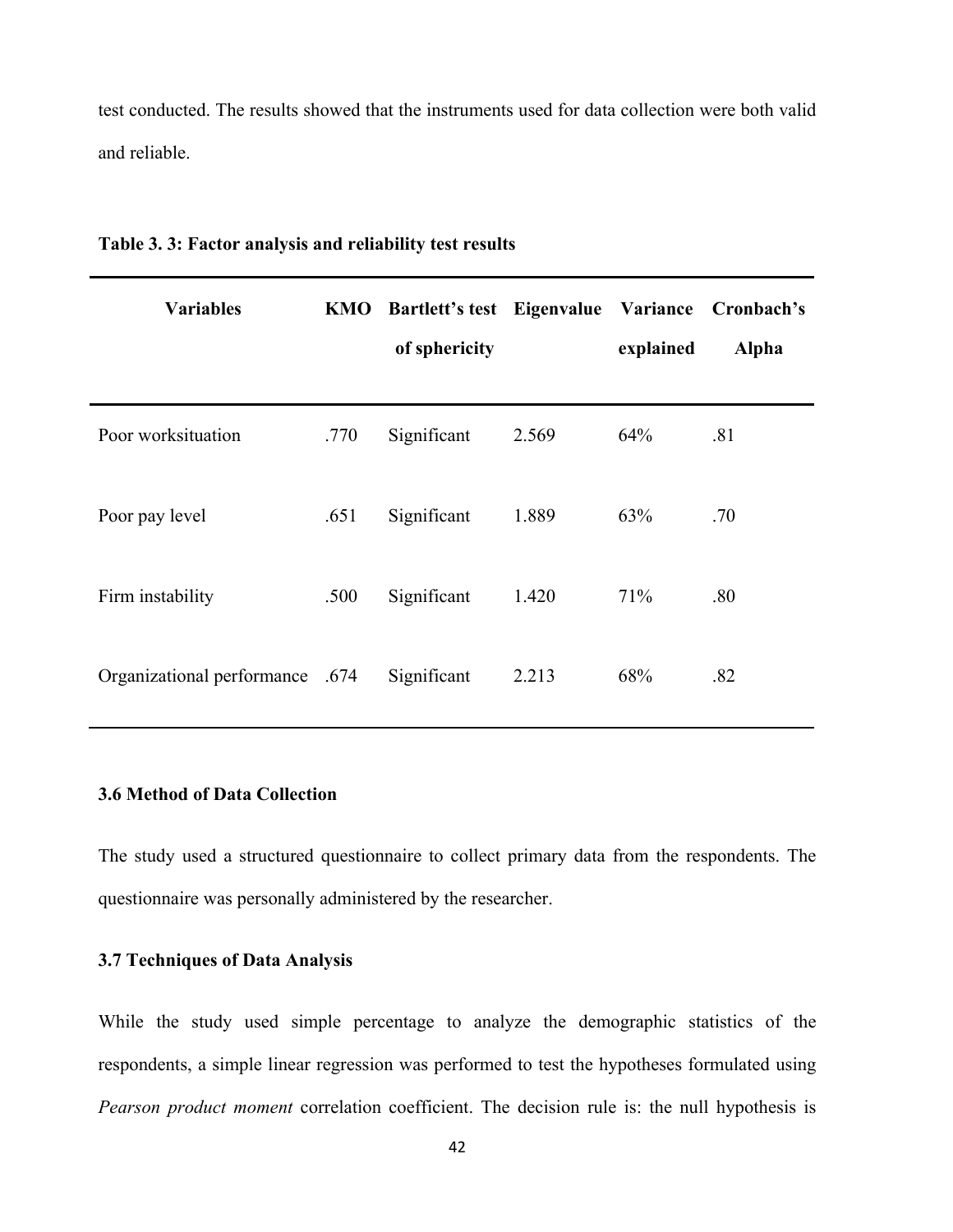rejected if the p value is less than (or equal to) the standard significance level (0.05) and it is accepted if the p value is greater than the standard significance level (0.05).

# **3.8 Variable Measurements and Definition**

The variables of these study are measured on a scale of  $1 - 5$  ranging from strongly disagreed to strongly agree.

| <b>Table 3.4: Measurement of Variables</b> |  |
|--------------------------------------------|--|
|                                            |  |

| Variable(s)                   | <b>Measurement and Definition</b>                                                                                                                                                                                                      | <b>Source</b>                               |
|-------------------------------|----------------------------------------------------------------------------------------------------------------------------------------------------------------------------------------------------------------------------------------|---------------------------------------------|
| Low Pay level                 | Low pay level can be defined as the low pay<br>received by an employee compare to the<br>industry benchmarks                                                                                                                           | (Ferriera & Almeida,<br>2015)               |
| Poor work situation           | Poor work situation is defined as the work $(Adewole, 2017)$<br>environment that does not motivate employees.                                                                                                                          |                                             |
| Firm instability              | Firm instability is defined as the quality of a<br>firm not being stable, balanced or predictable.<br>It is measured on the second part of the<br>questionnaire and it has 6 questions. It is also<br>measured on a scale of $1 - 5$ . | (Kwame, Mahama,<br>Boahen, & Denu,<br>2017) |
| Organizational<br>performance | It measures how well the organization has<br>performed on average in the last three years.                                                                                                                                             | $(Aiza \&$<br>Abdus,<br>2013)               |

**Source: Author's construct, (2019)**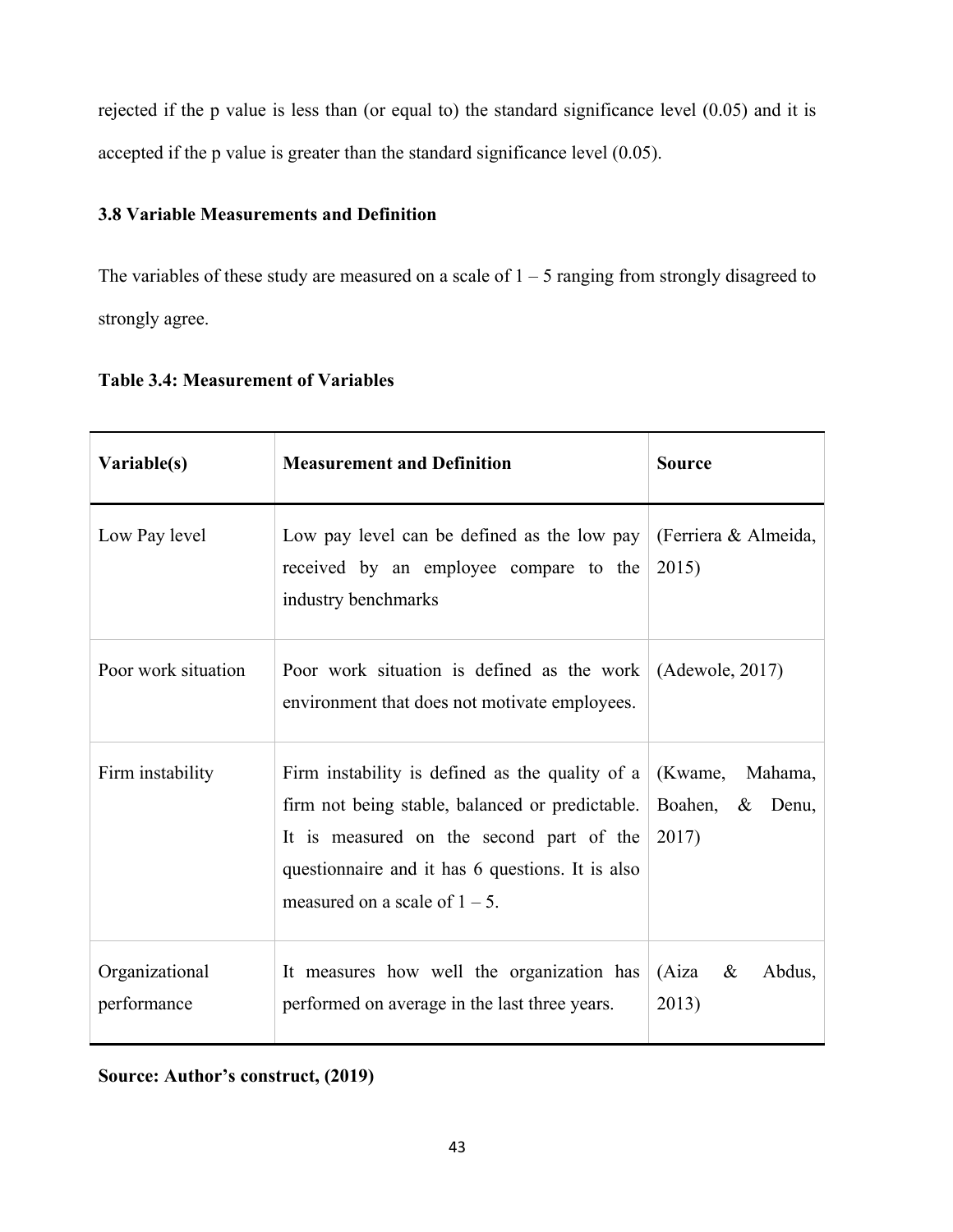#### **3.9 Model Specification**

The model of the study follows a simple regression analysis which shows that organizational performance is a function of labour turnover. However, it should be noted that labour turnover is measured with the following factors which cause labour turnover: poor work situation, poor pay level and firm instability.

The simple regression equation is  $Y = a + bx$ , where Y is the dependent variable, which is organizational performance and x is the independent variable, which includes poor work situation, poor pay level and firm instability. b is the slope of the line and a is the y-intercept.

For the relationship between poor work situation and organizational performance, the equation is

= + + − − − − − − − − − − − −(1)

Where, ORGPER = Organizational performance,  $\alpha$  = Constant,  $\beta$  = Beta value of the independent variable and  $PWS =$  poor work situation.

For the relationship between poor pay level and organizational performance, the equation is

$$
ORGPER = \alpha + \beta PPL + e --- --- --- --- --- (2)
$$

Where, ORGPER = Organizational performance,  $\alpha$  = Constant,  $\beta$  = Beta value of the independent variable and  $PPL =$  poor pay level.

For the relationship between firm instability and organizational performance, the equation is

 $ORGPER = \alpha + \beta FI + e - - - - - - - - - - - - - (1)$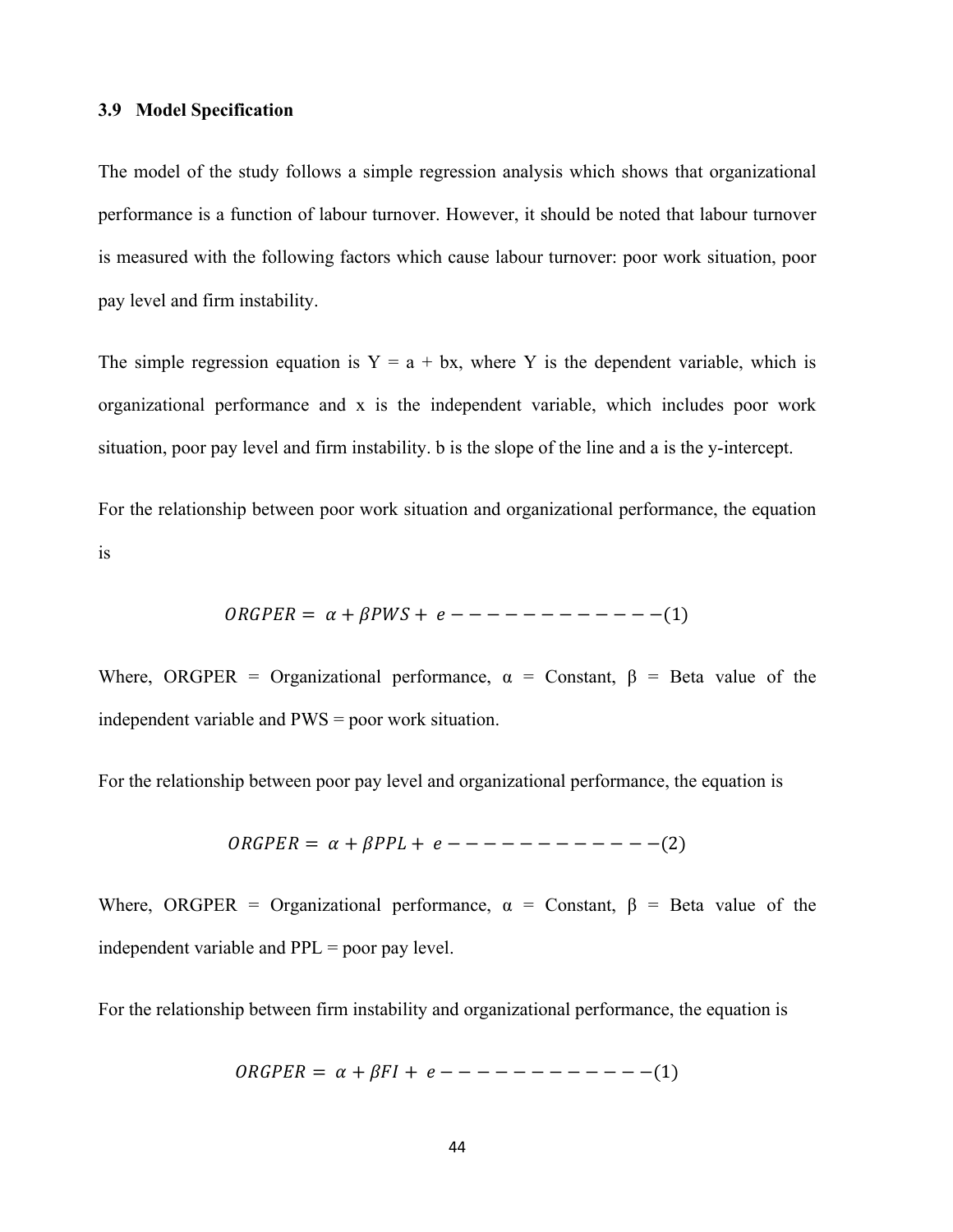Where, ORGPER = Organizational performance,  $\alpha$  = Constant,  $\beta$  = Beta Coefficient of the independent variable and  $FI = firm$  instability.

#### **3.10 Summary**

This section provides information about the method and implementation of the entire research process. The research design was presented first and it discussed the type of design employed in the study to achieve the objective of the study. This was followed by the population of the study which discussed the population and the firms that made up the population. The sample of the study followed next and it discussed the methods used in selecting the number of employees that represented the population. After the sample of the study, the source of data that was employed discussed the means from which the data was gotten from. The section then moved ahead to present the method of data collection which discussed how the data was then collected. This was followed by the techniques used for analysis. The techniques for analysis talked about the various means that will be employed in analyzing the collected data in order to meet the objectives of the study. This was then followed by the variable measurement which also discussed the various measures used in measuring the variables of the study. The model specification was presented and it discussed the way the model was developed and how it captured the variables of the study. Finally the summary was presented and it summarized the entire discussion of the chapter.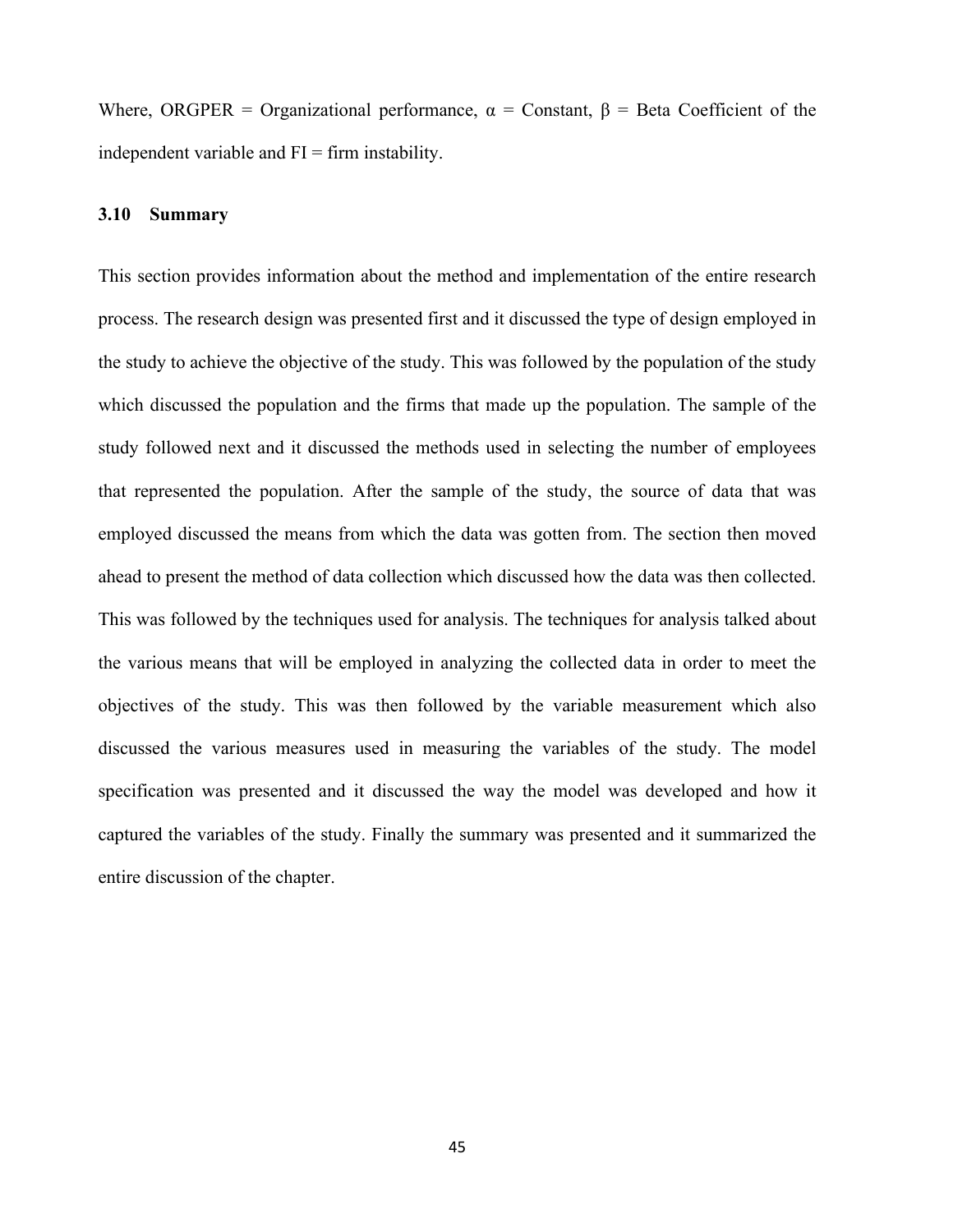#### **CHAPTER FOUR**

# **DATA PRESENTATION AND ANALYSIS**

### **4.1 Introduction**

This chapter discusses the data of the study by way of presenting it. The presentation shows the activities involved in the data collection process. The number of instruments distributed, and the number returned were all presented. The chapter proceeds to present the demographic statistics of the respondents. After that, it presents the results of the test of hypotheses performed. Lastly, the entire chapter is summarized.

# **4.2 Questionnaire Administration**

236 questionnaires were distributed to the sample of the study, however, not all the issued questionnaires were returned. This estimation is therefore presented in table 4.1.

|                               | <b>FREQUENCY</b> | PERCENTAGE (%) |
|-------------------------------|------------------|----------------|
| <b>ISSUED</b>                 | 236              | 100            |
| <b>NOT RETURNED</b>           | 25               | 10.5           |
| <b>RETURNED</b>               | 211              | 89             |
| <b>RETURNED BUT NOT VALID</b> | 9                | .04            |
| <b>VALID RESPONSE RATE</b>    | 202              | 86             |

# **Table 4.1 Data Presentation**

**Source: Author's Compilation (2019)**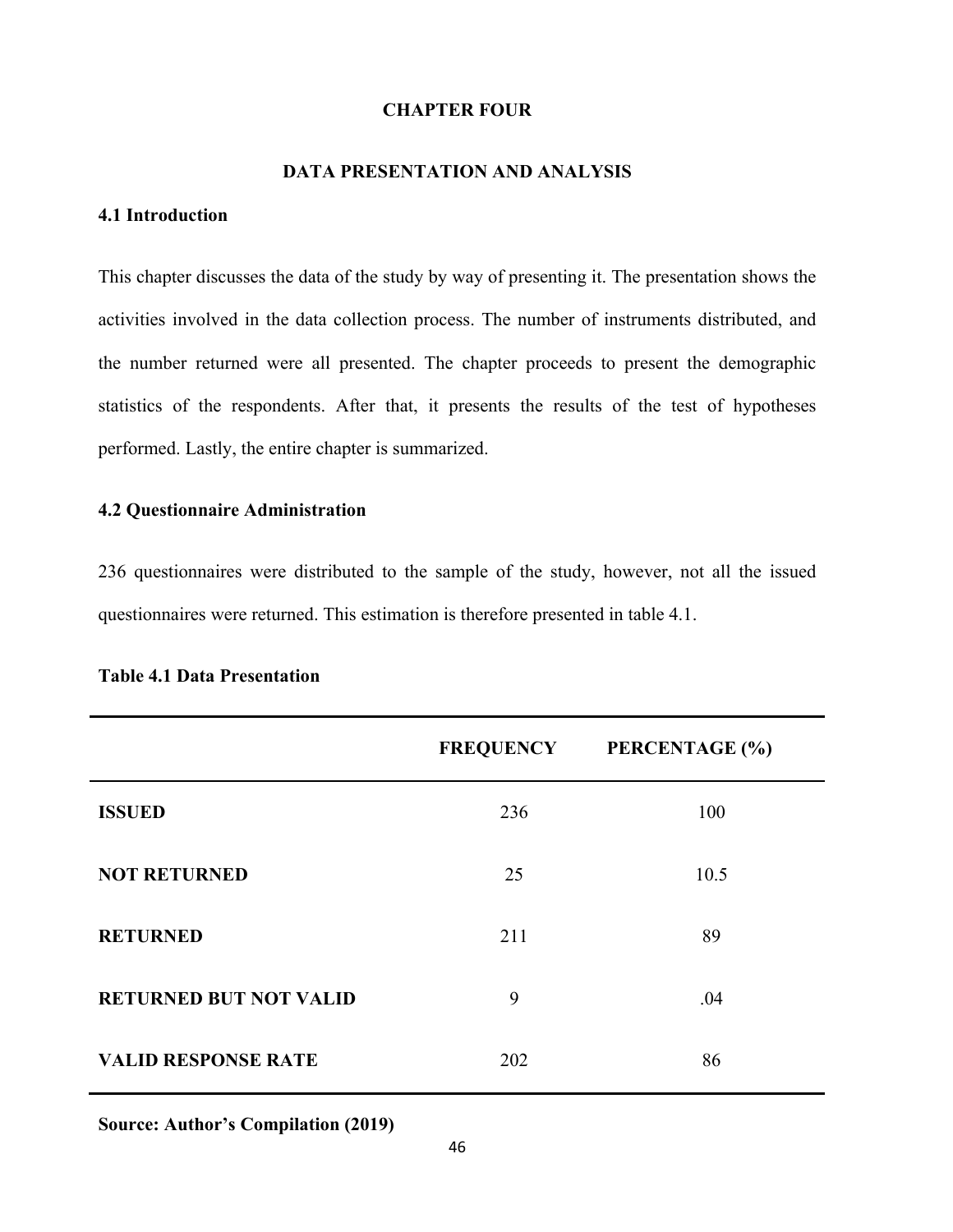Considering table 4.1, the study discovered that 236 questionnaires were issued to the respondents, which represents 100%. However, it is discovered that not all the questionnaires were returned. Out of the 236 questionnaires issued, 25 questionnaires were not returned and this represented 10.5% of the distributed questionnaires. The table also showed that out of the issued questionnaires, 211 questionnaires were returned and the made up 89% of the issued questionnaires. Hence, 202 questionnaires were used for the analysis of the study. After the data presentation, the study proceeds to conduct the analysis of the data in the second section.

# **4.3 Data Analysis**

#### **4.3.1 Demographic statistics of the respondents**

| <b>GENDER</b> | <b>FREQUENCY</b> | <b>PERCENTAGE</b> |
|---------------|------------------|-------------------|
| <b>MALE</b>   | 141              | 69.8              |
| <b>FEMALE</b> | 61               | 30.2              |
| <b>TOTAL</b>  | 202              | 100.0             |

#### **Table 4.2 Gender of Respondents**

#### **Source: Field Work (2019)**

Looking at table 4.2, it is discovered that the male gender had a frequency of 141, which means that the sample of the study was represented by 141 men with a frequency of 69.8%. The female gender of the study were discovered to be 61 and that figure represented 30.2% of the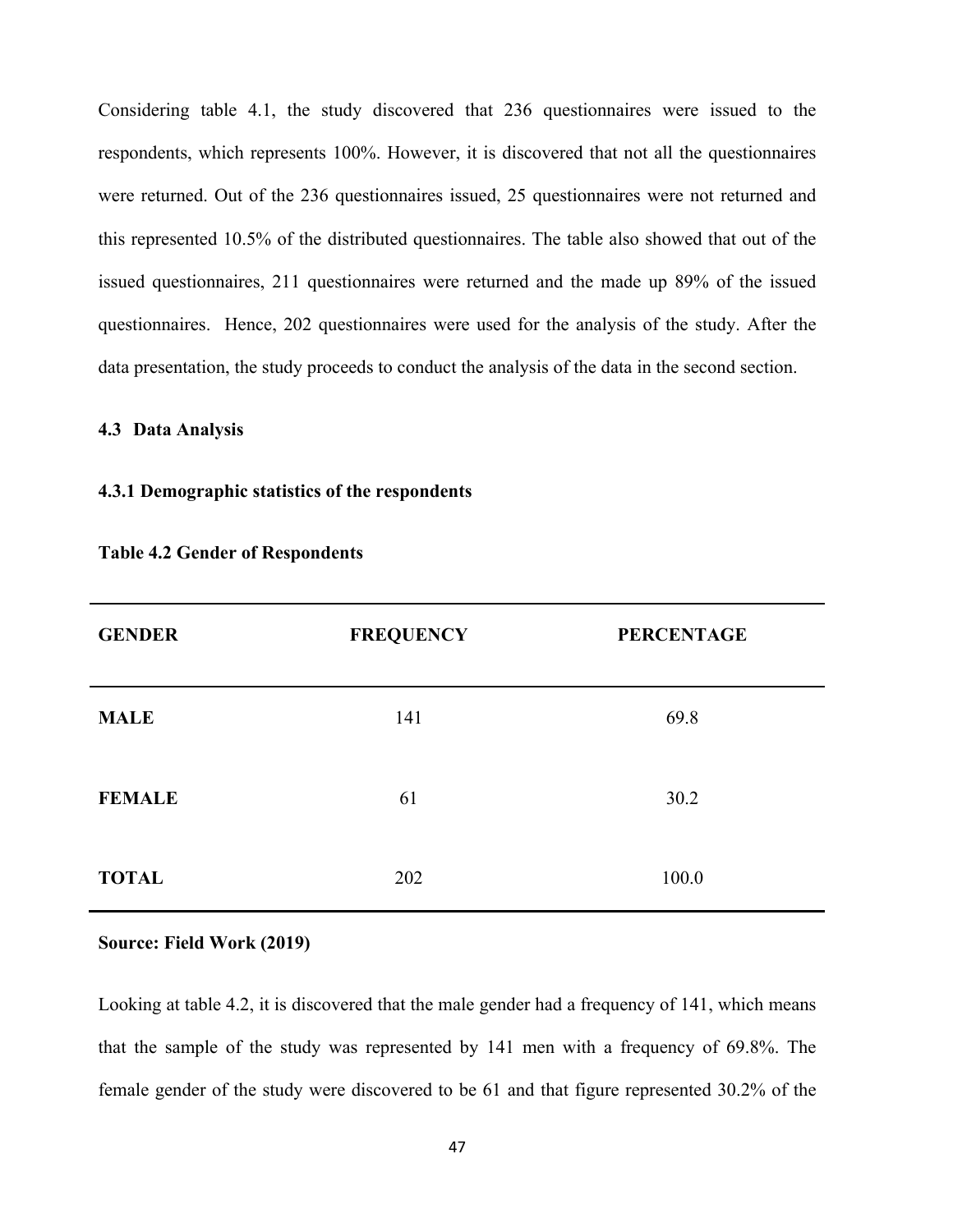sample. This result implies that there were more men than women in the respondents of the study. After looking at the respondents of the study, the study went ahead to look at the age group of the respondents. Table 4.4 therefore presents the age of the sample respondents.

| <b>AGE</b>   | <b>FREQUENCY</b> | <b>PERCENTAGE</b> |
|--------------|------------------|-------------------|
| $20 - 30$    | 54               | 26.7              |
| $31 - 40$    | 98               | 48.5              |
| $41 - 50$    | 46               | 22.8              |
| 51 and above | $\overline{4}$   | 2.0               |
| <b>TOTAL</b> | 202              | 100.0             |

**Table 4.3 Age of the Respondents**

#### **Source: Field Work (2019)**

Table 4.3 presents the age of the respondents. From the table it is seen that the respondents within the age range of 20 - 30 were 54 and they represented 26.7% of the response rate. The respondents with the age range of  $31 - 40$  were 98 and they represent 48.5% of the response rate. The respondents that fell within the age range of 41 - 50 happen to be 46 in number and they represented 22.8% of the response rate. Those within the age bracket of 51 and above were 4 in number representing 2% of the sample. The result of the age of respondents show that the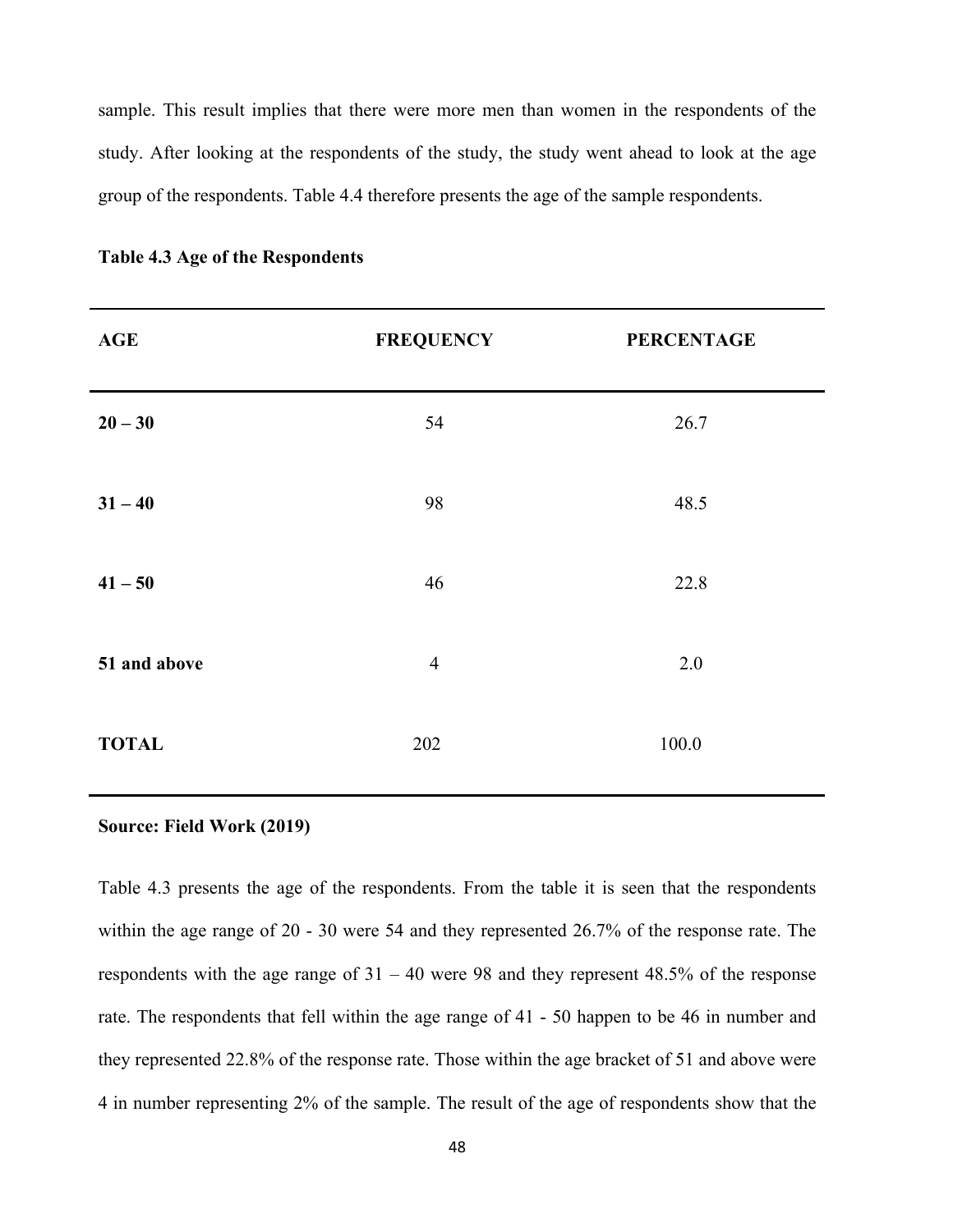respondents within the age range of  $31 - 40$  happen to be the highest with a frequency of 98 and a percentage of 48.5%. After the age of the respondents, the study proceeded to look at the educational status of the employees in the firm. Table 4.5 therefore presents the educational qualification of the respondents.

| <b>QUALIFICATION</b>      | <b>FREQUENCY</b> | <b>PERCENTAGE</b> |
|---------------------------|------------------|-------------------|
| <b>SECONDARY AND LESS</b> | $\overline{7}$   | 3.5               |
| <b>ND/NCE</b>             | 31               | 15.3              |
| <b>B.Sc/HND</b>           | 164              | 81.2              |
| <b>MASTER DEGREE</b>      | $\boldsymbol{0}$ | 0.00              |
| <b>PhD</b>                | $\mathbf{0}$     | 0.00              |
| <b>TOTAL</b>              | 202              | 100.0             |

#### **Table 4.4 Educational Qualification of the Respondents**

#### **Source: Field Work (2019)**

The employees of the firm were seen to have to 7 employees with the secondary and less qualification. They represented 3.5% of the respondents. Out of the respondents, 31 of them have ND/NCE and they represent 15.3%. The respondents with BSc/higher national diploma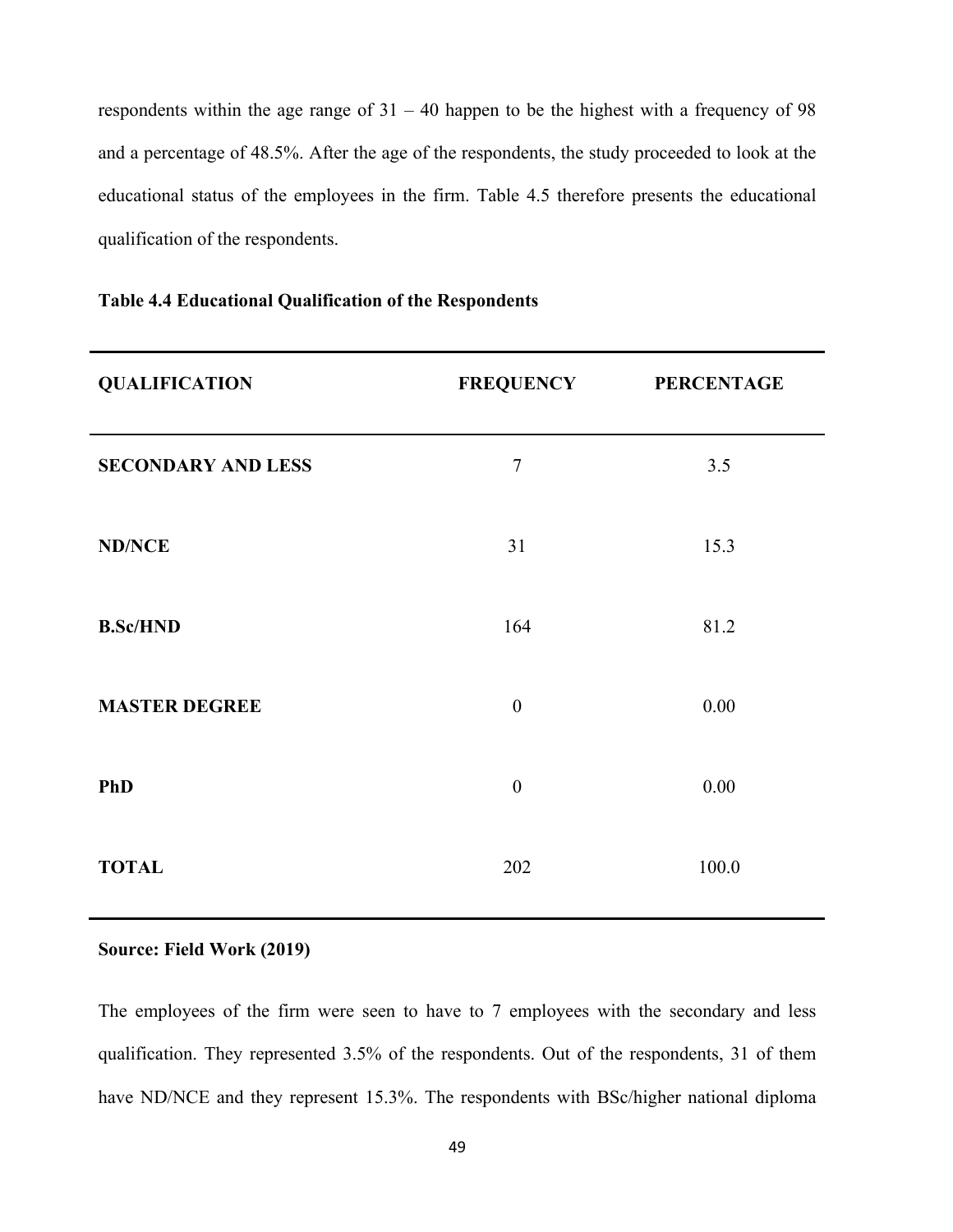(HND) were 164 in number and they represented 81.2% of the respondents of the study. None of the respondents in the study were discovered to have master degree and they represent 0.00% of the response rate. Looking closely at the table, it is seen that there were also none of the respondents with PhD. Looking closely at the result, it is discovered that the respondents with BSc/HND were the highest in number with a frequency of 164 and 81.2%.

The lowest was therespondent with the secondary school which were 7. After the qualification of the respondents, the study proceeded to look at the years of experience of the employees. Table 4.6 therefore presents the result.

| <b>YEARS</b>   | <b>FREQUENCY</b> | <b>PERCENTAGE</b> |
|----------------|------------------|-------------------|
| $2 - 5$ years  | 74               | 36.6              |
| $6 - 10$ years | 93               | 46.0              |
| 11 and above   | 35               | 17.3              |
| <b>TOTAL</b>   | 202              | 100.0             |

# **Table 4.5: Working Experience**

### **Source: Field Work (2019)**

Looking at the years of experience of the employees of the firm, it is discovered that 74 of the employees have worked for the firm for 2 to 5years. This portion of the respondents represents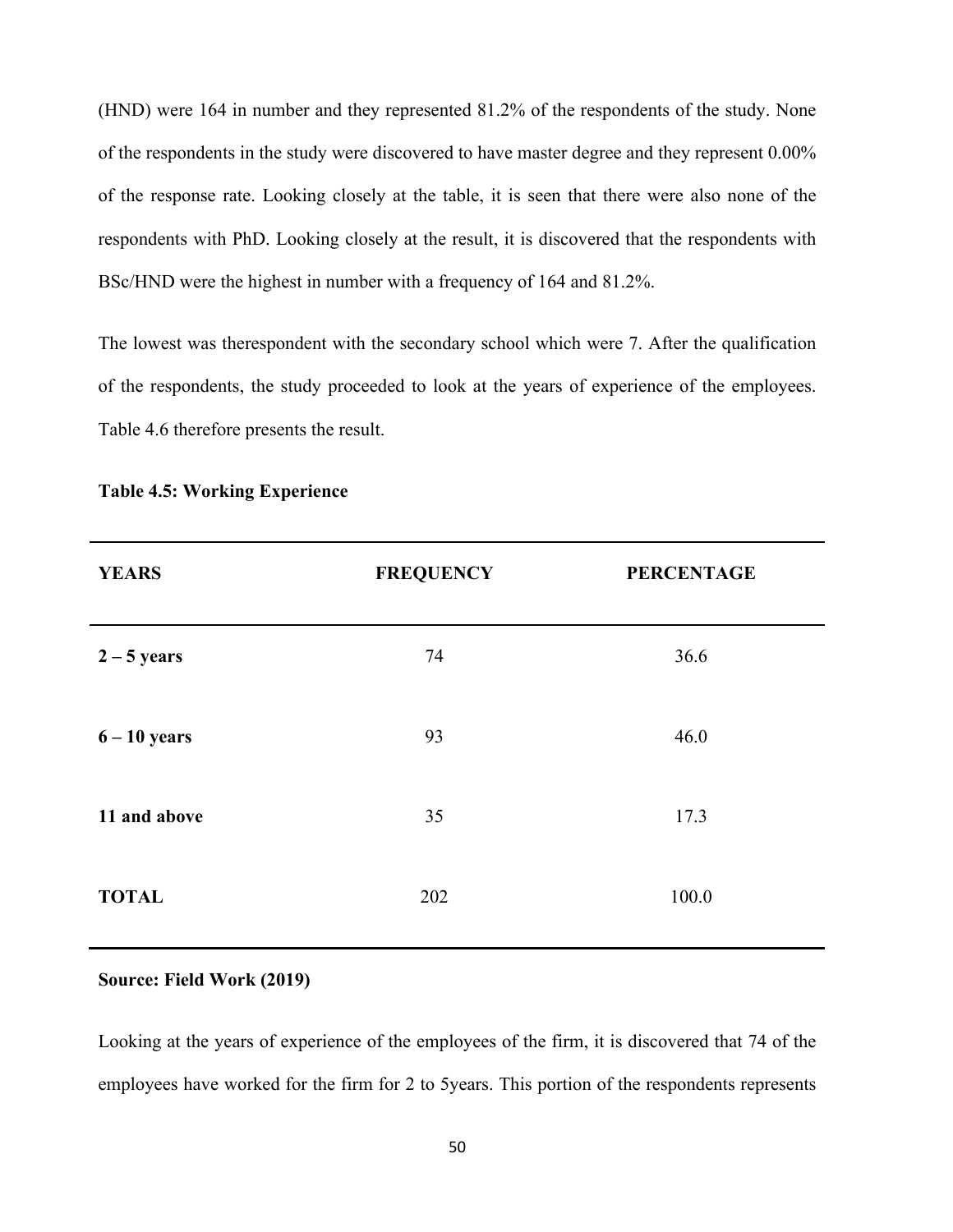36.6% of the response rate. 93 of the respondents were discovered to have  $6 - 10$  years' experience in the firm. They represented 46% of the response rate. Looking at the table again, it is also discovered that the respondents that fall between the ranges of 11 and above were 35in number and they represent 17.3%. The result shows that the telecommunication firm has a lot of old employees that have worked with the firm for more than 5 years as the highest frequency was discovered in the respondents that worked within the range of 6 to 10 years. The study proceeded to look at the correlation between the variables used in the study. Table 4.5 therefore presents the result.

#### **4.4 Test of hypothesis**

#### **4.4.1 Poor worksituation andorganizational performance**

A simple linear regression analysis was carried out to investigate relationship between poor work situation and organizational performance. As expected, the results of the regression as shown in Tables 4.6 and 4.7indicated that poor work situation accounted for approximately 32% of the variance in organizational performance  $(R^2 = .317, F(1, 200) = 4.715, p = .000)$ . Table 4.8 shows that poor work situation contributed negatively and significantly to the regression model. Specifically, the results showed a negative and significant relationship between poor work situation and organizational performance,  $\beta$  = -.864,  $p$  < .05.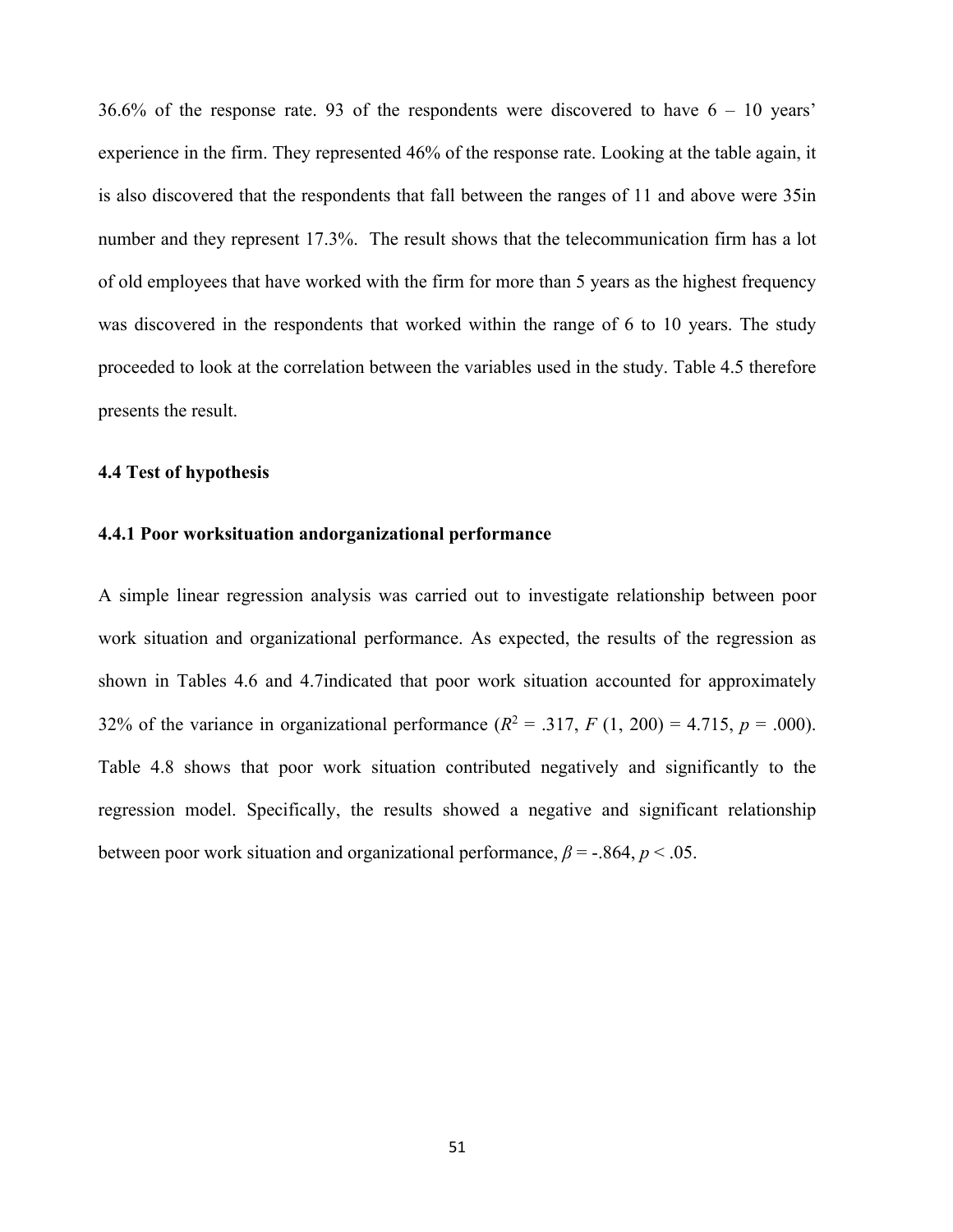# **Regression Model Summaryb**

|          |                          |  | Model R $R^2$ Adjusted $R^2$ Std error of the estimate |
|----------|--------------------------|--|--------------------------------------------------------|
| $\sim$ 1 | $.563^{\circ}$ .317 .303 |  | 7.6777                                                 |

a. Predictors: (Constant), Poor work situation

b. Dependent Variable: organizational performance

# **Table 4.7**

# **ANOVAbShowing the Significance of Regression Model**

| <b>Model</b> | Sum of squares <i>df</i> |            | Mean square $F$ |       | Sig.              |
|--------------|--------------------------|------------|-----------------|-------|-------------------|
| 1 Regression | 53.174                   | 1          | 53.174          | 4.715 | .000 <sup>b</sup> |
| Residual     | 530.091                  | <b>200</b> | 2.651           |       |                   |
| Total        | 583.265                  | 201        |                 |       |                   |

a. Predictors: (Constant), Poor work situation

b. Dependent Variable: organizational performance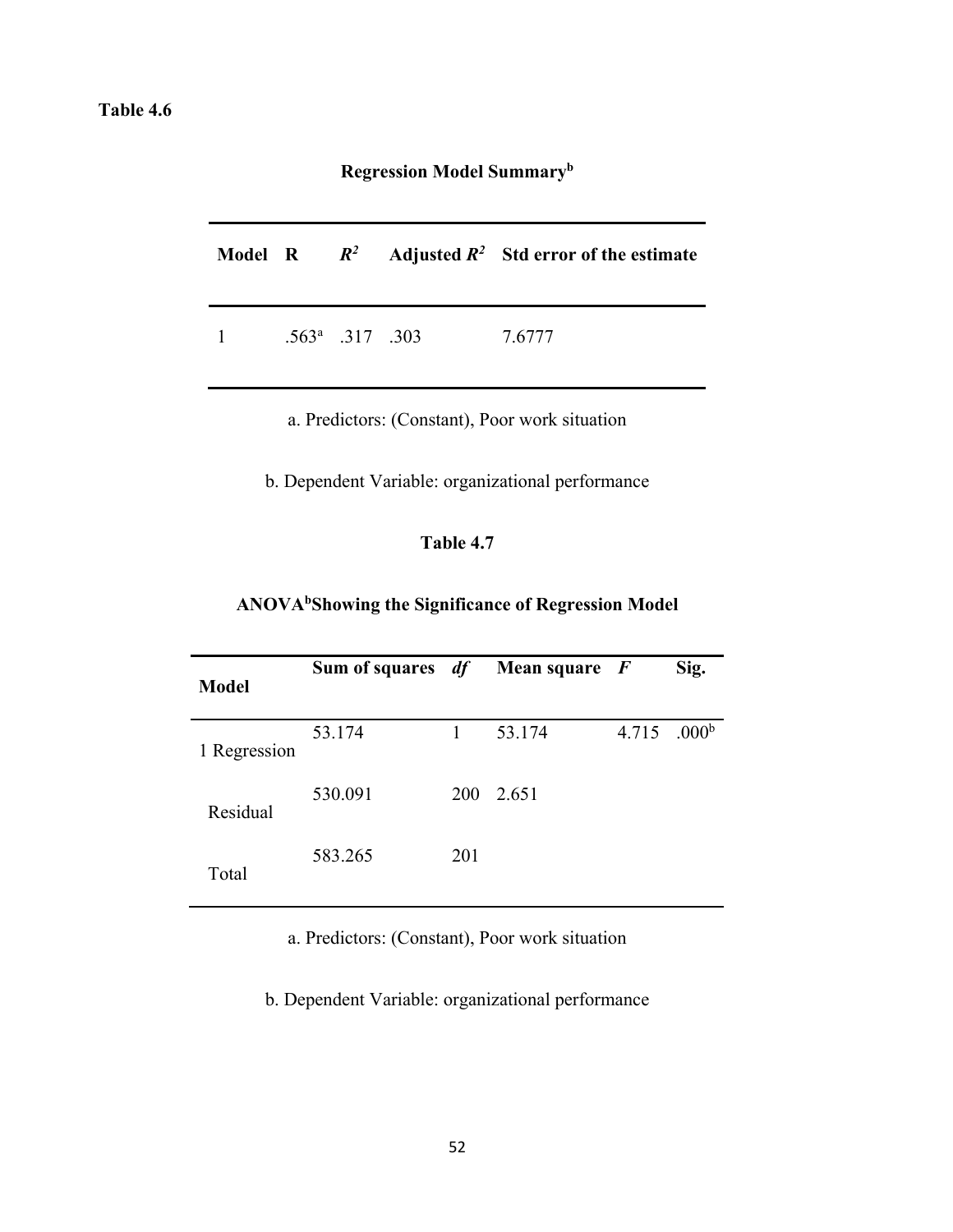| <b>Model</b>        | <b>Unstandardized coefficient</b> |                  | <b>Standard</b><br>coefficient beta | t     | Sig. |
|---------------------|-----------------------------------|------------------|-------------------------------------|-------|------|
|                     | B                                 | <b>Std error</b> |                                     |       |      |
| 1 Constant          | 57.039                            | 7.288            |                                     | 7.826 | .000 |
| Poor work situation | $-.864$                           | .181             | $-.563$                             | 4.768 | .02  |

# **Path coefficient and level of significance**

**a.** Dependent Variable: organizational performance. \*Significant at .05 level.

# **4.4.2 Poor pay level andorganizational performance**

A simple linear regression analysis was performed to establishthe relationship between poor pay level and organizational performance. As hypothesized, the results of the regression as presented in Tables 4.9 and 4.10 showed that poor pay level accounted for approximately 34% of the variance in organizational performance  $(R^2 = .339, F(1, 200) = 156.202, p = .000)$ . Table 4.11 shows that poor pay level contributed negatively and significantly to the regression model. Precisely, the results revealed a negative and significant relationship between poor pay level and organizational performance,  $\beta = -0.795$ ,  $p = 0.000$ .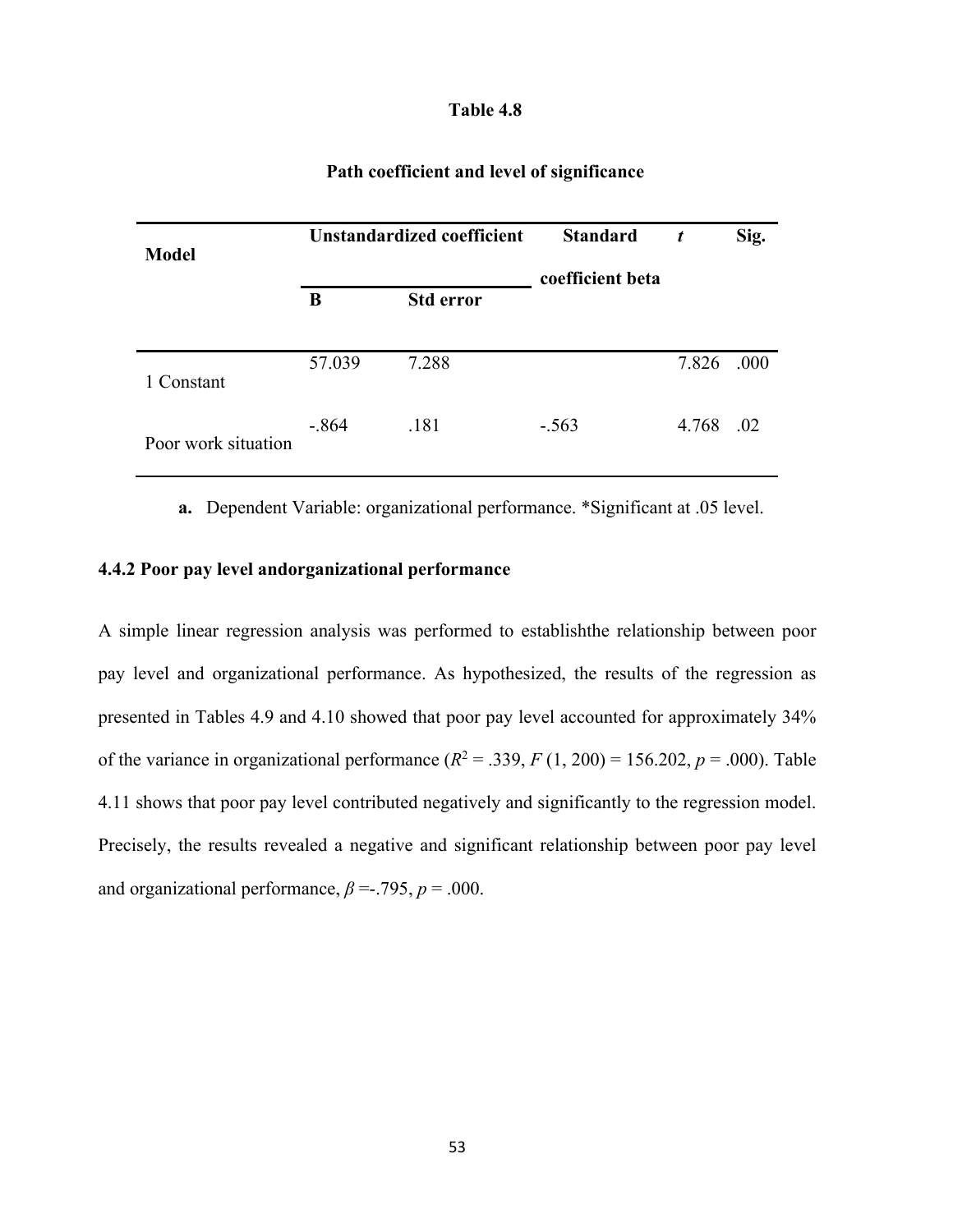| Table 4.9 |  |
|-----------|--|
|-----------|--|

**Regression Model Summaryb**

|                  |                          |  | Model R $R^2$ Adjusted $R^2$ Std error of the estimate |
|------------------|--------------------------|--|--------------------------------------------------------|
| $1 \quad \cdots$ | $.582^{\rm a}$ .339 .329 |  | 14.142                                                 |

a. Predictors: (Constant), Poor pay level

b. Dependent Variable: organizational performance

# **Table 4.10**

# **ANOVAbShowing the Significance of Regression Model**

| <b>Model</b> | Sum of squares <i>df</i> |            | <b>Mean square</b> $\boldsymbol{F}$ |                             | Sig. |
|--------------|--------------------------|------------|-------------------------------------|-----------------------------|------|
| 1 Regression | 90.988                   |            | 90.988                              | $156.202$ .000 <sup>b</sup> |      |
| Residual     | 28.543                   | <b>200</b> | .1427                               |                             |      |
| Total        | 119.531                  | 201        |                                     |                             |      |

a. Predictors: (Constant), Poor pay level

b. Dependent Variable: organizational performance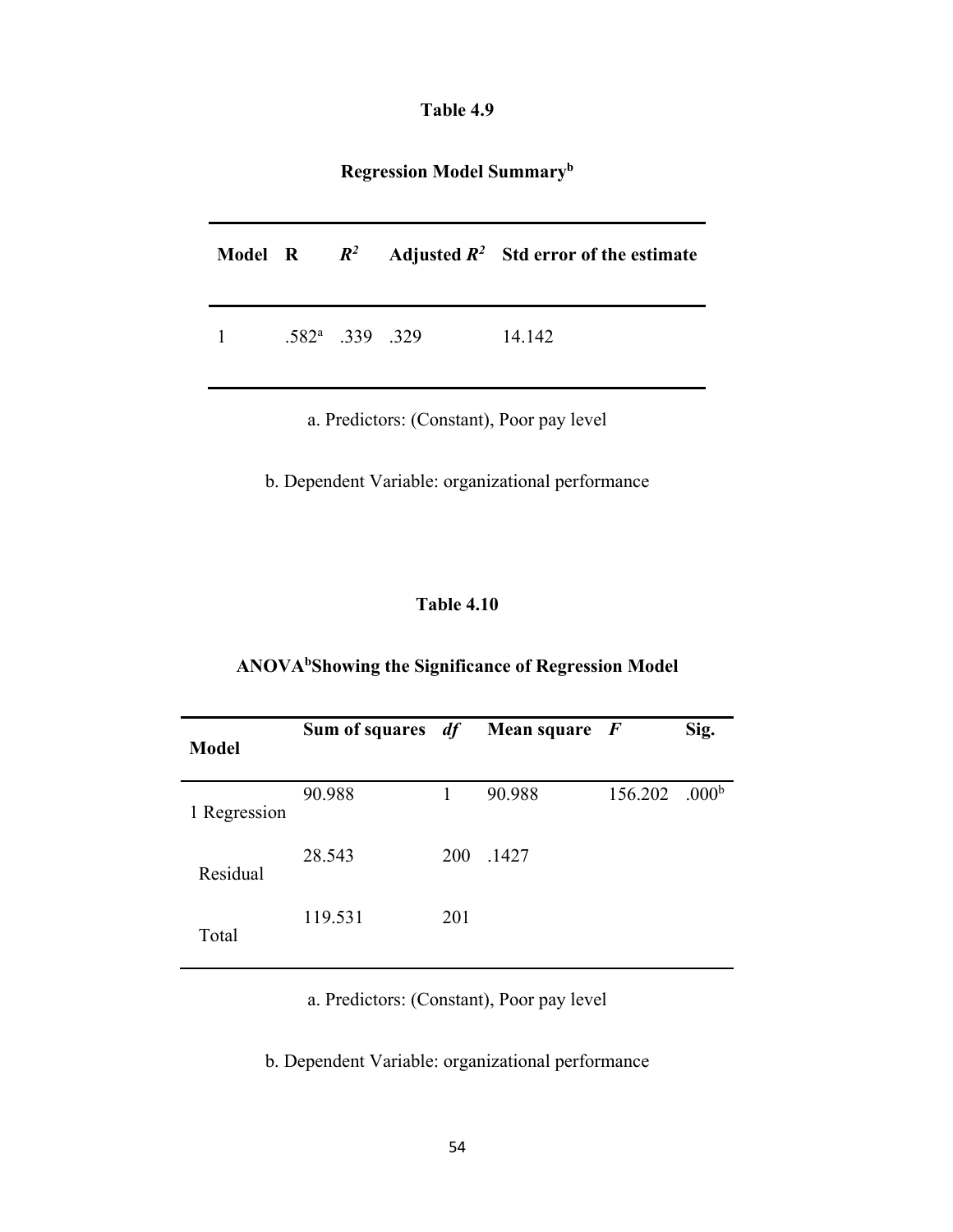| <b>Model</b>   |         | Unstandardized coefficient | <b>Standard</b><br>coefficient beta | t      | Sig. |
|----------------|---------|----------------------------|-------------------------------------|--------|------|
|                | B       | <b>Std error</b>           |                                     |        |      |
| 1 Constant     | 36.824  | 2.582                      |                                     | 14.263 | .000 |
| Poor pay level | $-.795$ | .108                       | $-.582$                             | 7.337  | .000 |

# **Path coefficient and level of significance**

**a.** Dependent Variable: organizational performance. \*Significant at .05 level.

# **4.4.3 Firm instability andorganizational performance**

A simple linear regression analysis was performed to ascertain relationship between firm instabilityand organizational performance. As postulated, the results of the regression as presented in Tables 4.12 and 4.13 showed that firm instability accounted for approximately 76% of the variance in organizational performance  $(R^2 = .762, F(1, 200) = 4.667, p = .000)$ . Table 4.14 shows that firm instability contributed negatively and significantly to the regression model. More specifically, the results showed a negative and significant relationship between firm instability and organizational performance,  $\beta = 0.564$ ,  $p = 0.000$ .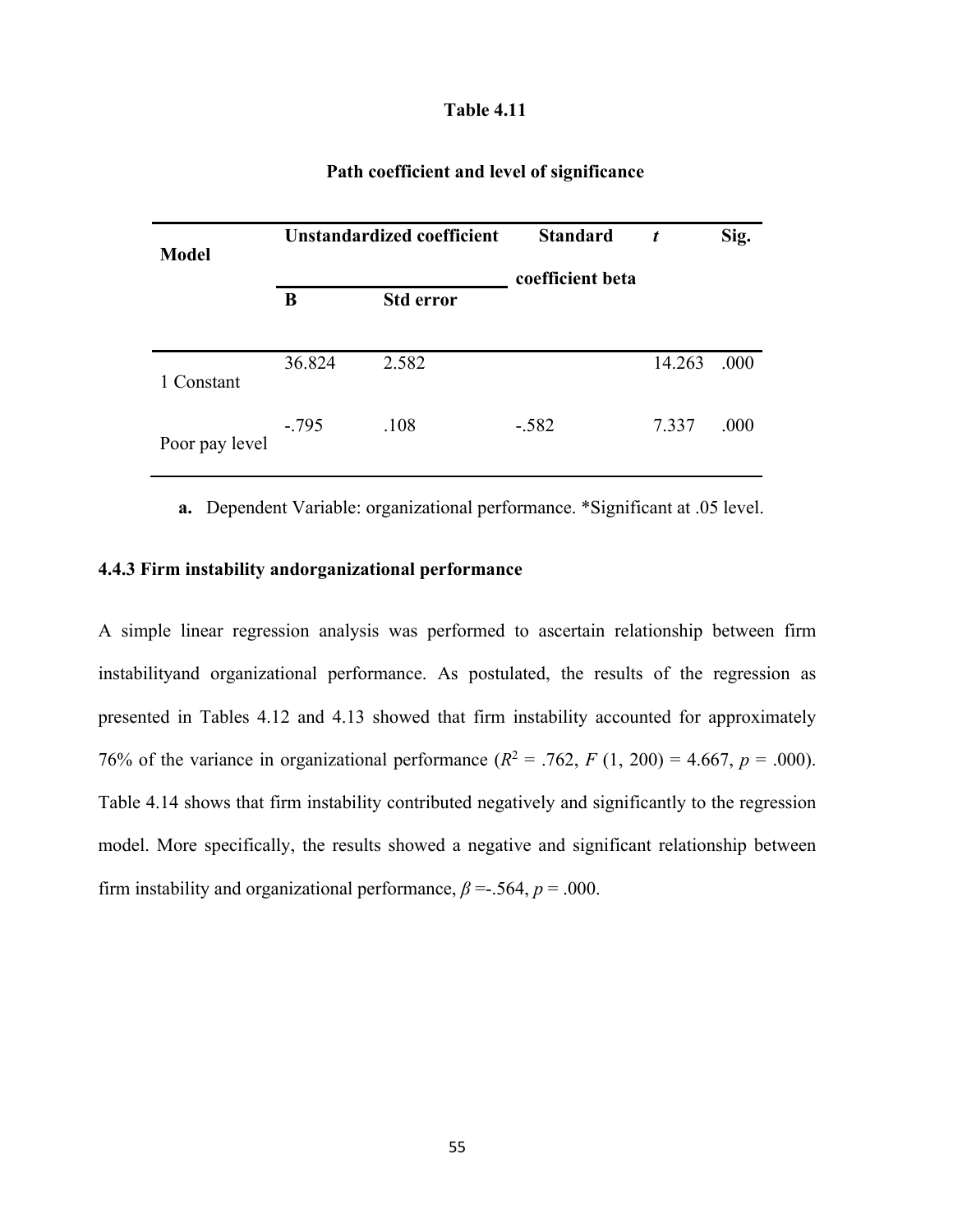**Regression Model Summaryb**

|                        |  | Model R $R^2$ Adjusted $R^2$ Std error of the estimate |
|------------------------|--|--------------------------------------------------------|
| 1 $.873^a$ . 762 . 749 |  | 874.779                                                |

a. Predictors: (Constant), firm instability

b. Dependent Variable: organizational performance

# **Table 4.13**

# **ANOVAbShowing the Significance of Regression Model**

| <b>Model</b> | Sum of squares $df$ Mean square $F$ |            |       |       | Sig.              |
|--------------|-------------------------------------|------------|-------|-------|-------------------|
| 1 Regression | 3.496                               | 1          | 3.496 | 4.667 | .000 <sup>b</sup> |
| Residual     | 32.961                              | <b>200</b> | .1648 |       |                   |
| Total        | 36.457                              | 201        |       |       |                   |

a. Predictors: (Constant), firm instability

b. Dependent Variable: organizational performance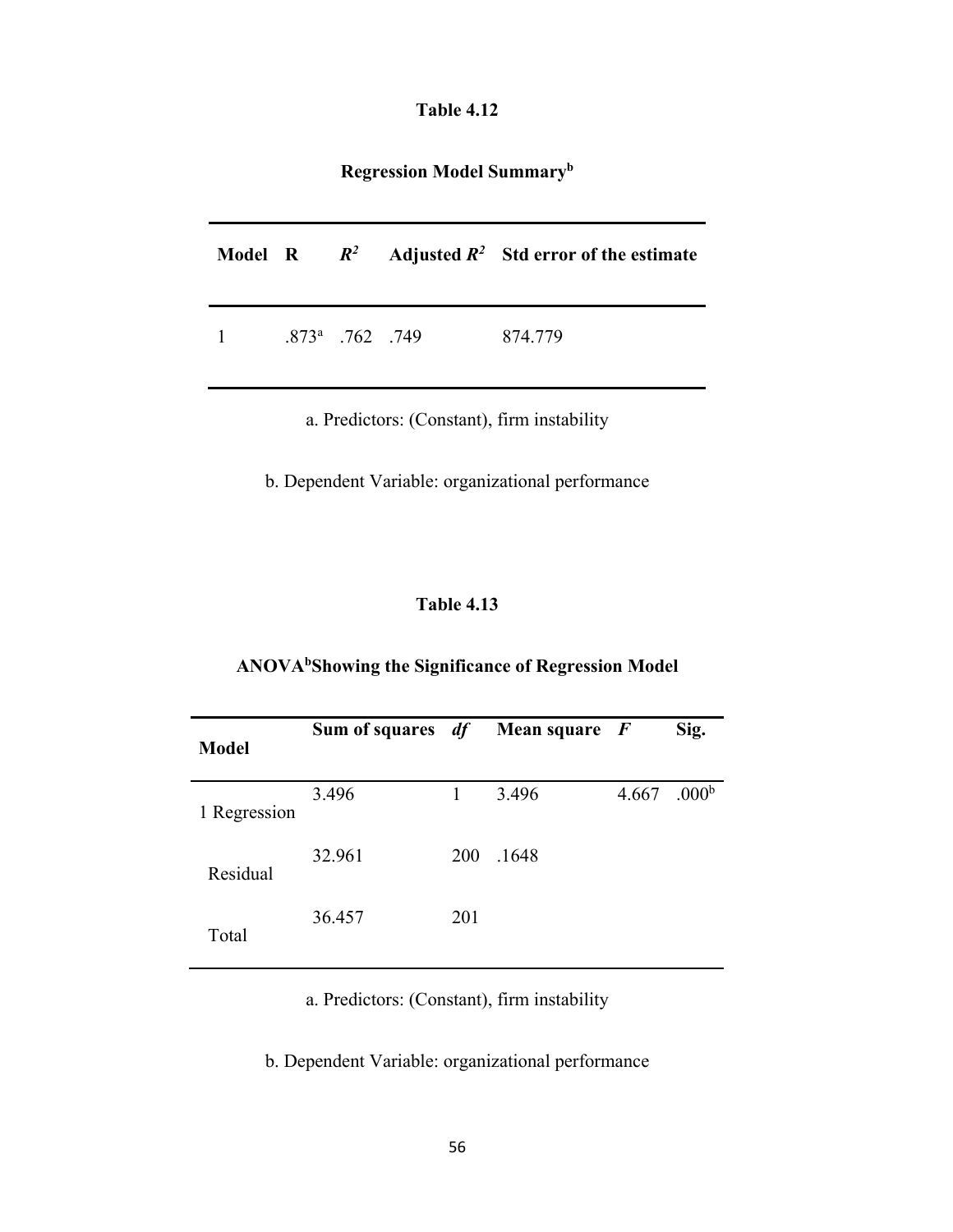| Path coefficient and level of significance |  |
|--------------------------------------------|--|
|                                            |  |

| <b>Model</b>     | <b>Unstandardized coefficient</b> |                  | <b>Standard</b><br>coefficient beta | t      | Sig. |
|------------------|-----------------------------------|------------------|-------------------------------------|--------|------|
|                  | B                                 | <b>Std error</b> |                                     |        |      |
| 1 Constant       | 4.808                             | .348             |                                     | 13.820 | .000 |
| Firm instability | $-.564$                           | .074             | $-.873$                             | 7.589  | .000 |

**a.** Dependent Variable: organizational performance. \*Significant at .05 level.

#### **4.5 Discussion of Results and Summary of Findings**

From the test of hypotheses carried out, the following findings were revealed:

- 1. That poor worksituationhas a negative and statistically significant relationship with organizational performance. It means that as work situation gets poorer, organizational performance reduces proportionally.
- 2. That poor pay levelhas a negative and statistically significant relationship with organizational performance. It means that as workers' pay gets poorer, organizational performance decreases proportionally.
- 3. That firm instabilityhas a negative and statistically significant relationship with organizational performance. It implies that as a firm becomes increasingly unstable, organizational performance declines correspondingly.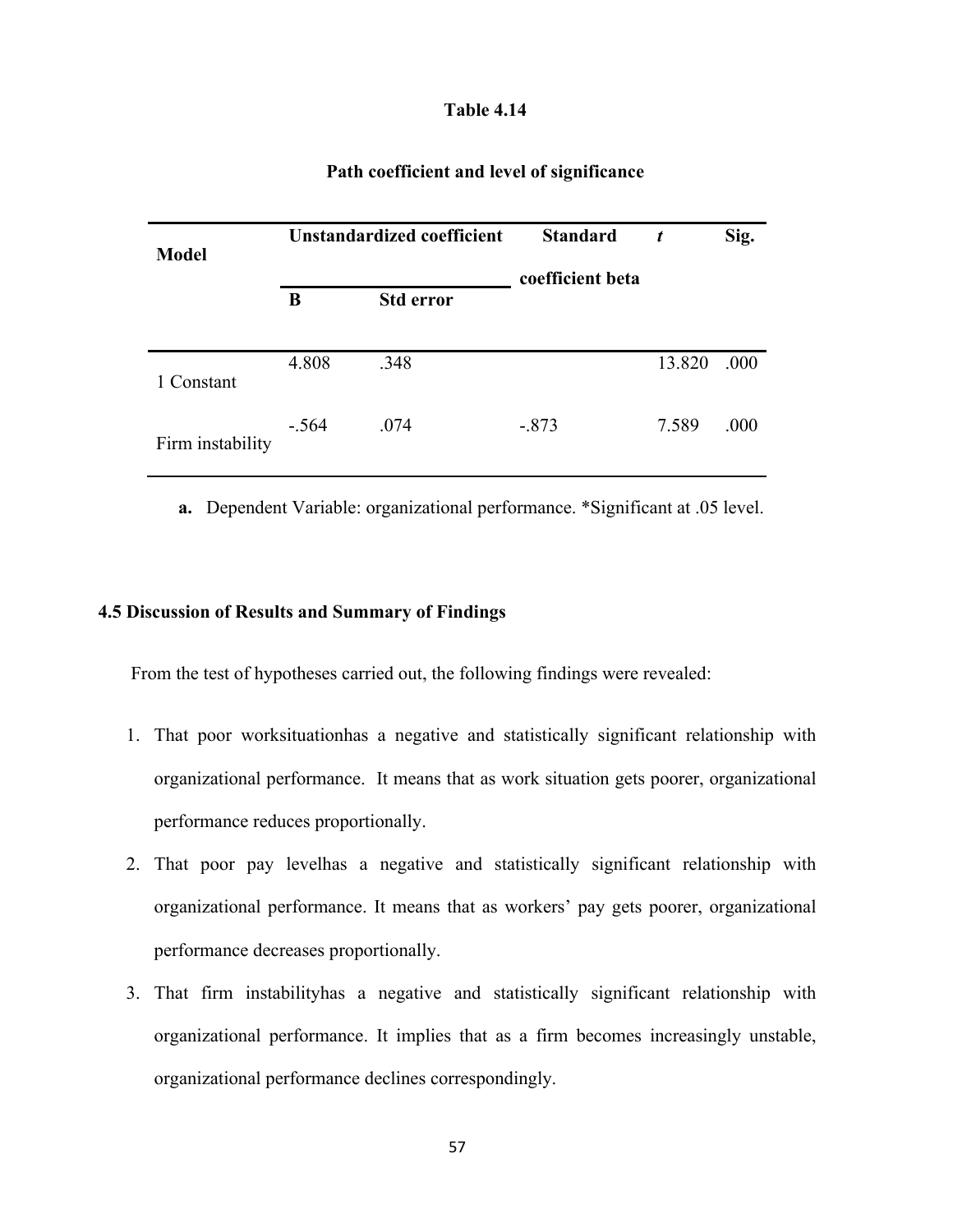This chapter looked at the data presentation and analysis of the study. The chapter began by discussing the data presentation. The numbers of questionnaires distributed were discussed and the study got to discover how many questionnaires were not returned. The study then brought out the valid response rate which was used for analysis. The data analysis section began by looking at the reliability of the instrument which was measured with Cronbach alpha. After the test, the study proceeded to look at the descriptive statistics where by the frequency and percentage tools were used. The chapter then presented the correlation which was superseded by the regression analysis. The coefficient was used to determine the individual relationship between change management and employee performance. The study then proceeded to test the developed hypotheses which were developed in null form. The chapter was then concluded by the discussion of results and the summary of the findings.

.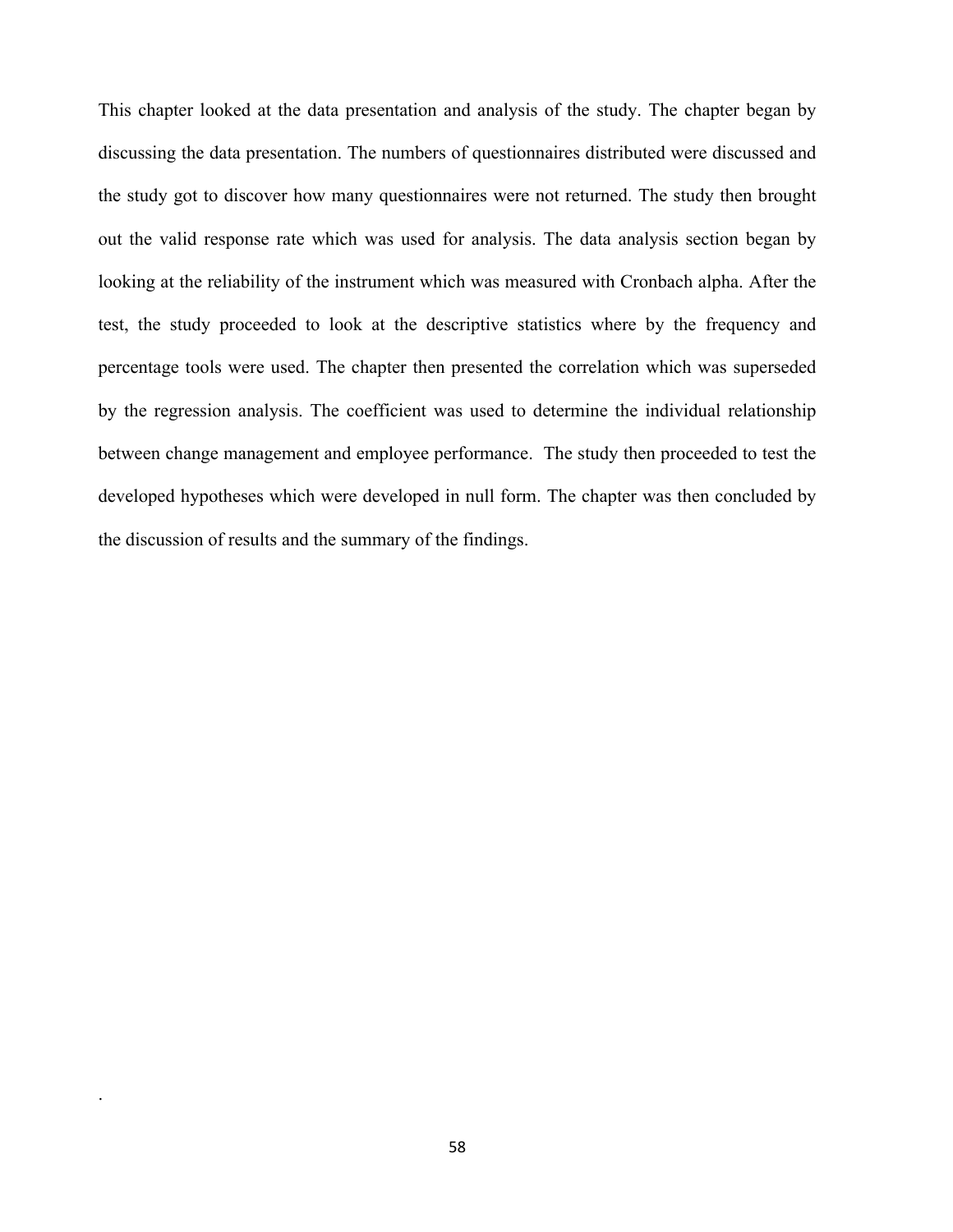#### **CHAPTER FIVE**

#### **SUMMARY OF MAJOR FINDINGS, CONCLUSION AND RECOMMENDATION**

#### **5.1 Introduction**

This chapter summarizes and concludes the study. It makes recommendations, highlights the contributions of the study to knowledge and makes suggestions for further research.

#### **5.2 Summary of Major Findings**

This study examined the impact of labour turnover on organizational performance, with a particular reference to telecommunication firms in Kaduna. Specifically, the study examined the effects of poor pay level, poor work situation and firm instability on organizational performance. The study adopted a descriptive research design. Data were collected from a randomly selected sample of 202 respondents using a structured questionnaire. In order to test the hypotheses formulated, *Pearson product moment correlation coefficient* (i.e. simple regression analysis) was performed to test the hypotheses formulated. Data analysis revealed that poor work situation, poor pay level and firm instabilityhave a negative and significant relationship with organizational performance.

#### **5.3 Conclusion of the study**

Based on the findings of the study, it can be concluded that labour turnover reduces organizational performance. More specifically, it can be concluded that poor pay level, poor work situation ad firm instability have a negative impact on organizational performance.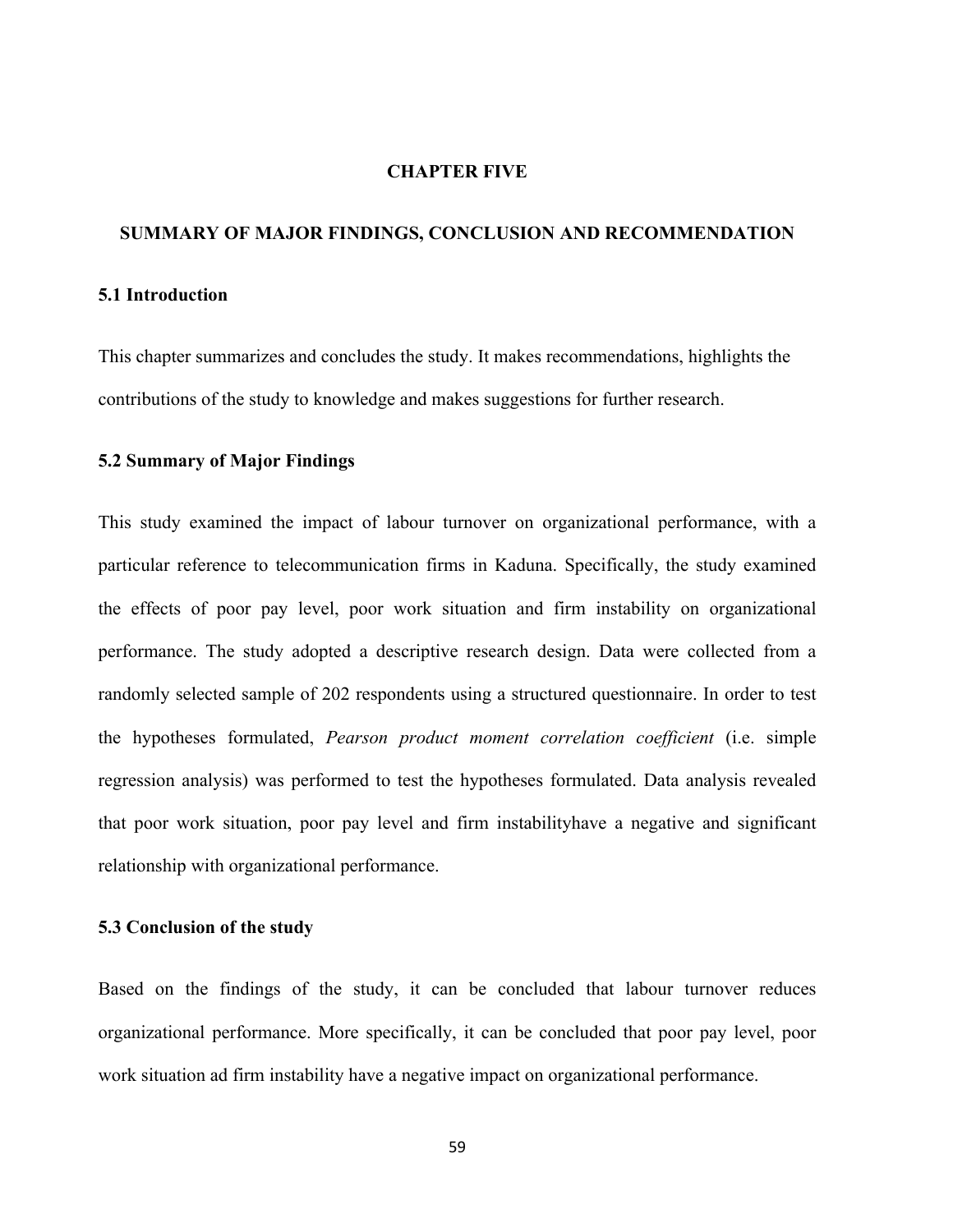#### **5.3.1 Implication of the study**

The findings of the study have policy practical implications for the managers of telecommunication firms. They should formulate policies that would improve the existing working conditions in their respective organizations and staff pay. These polices would address issues that could increase the incidence of employee turnover. They should ensure that employees are adequately and equitably remunerated. This would increase employees' performance and by extension, enhance organizational performance.

# **5.4 Recommendation**

From the findings of this study, the following recommendations are made:

- i. The management of the telecommunication firms in Kaduna metropolis should introduce policies that would address issues or factors that could cause labour turnover in their organizations. Also, employees should be adequately motivated so that their services can be retained over a reasonable period of time.
- ii. The management of telecommunication firms should improve the stability of their firms by having strategic plans that will cover a longer period of time and also take into cognizance the voice of the employees. This will help ensure that the employees are heard more and by doing so the employees will feel that they are a part of the firm and increase their performance.
- iii. The management of the telecommunication firms should try and compensate their employees for the efforts they put in to work. This can be done by adopting the scientific management approach where employees are rewarded according to the minutes used and efficiency in carrying out the jobs.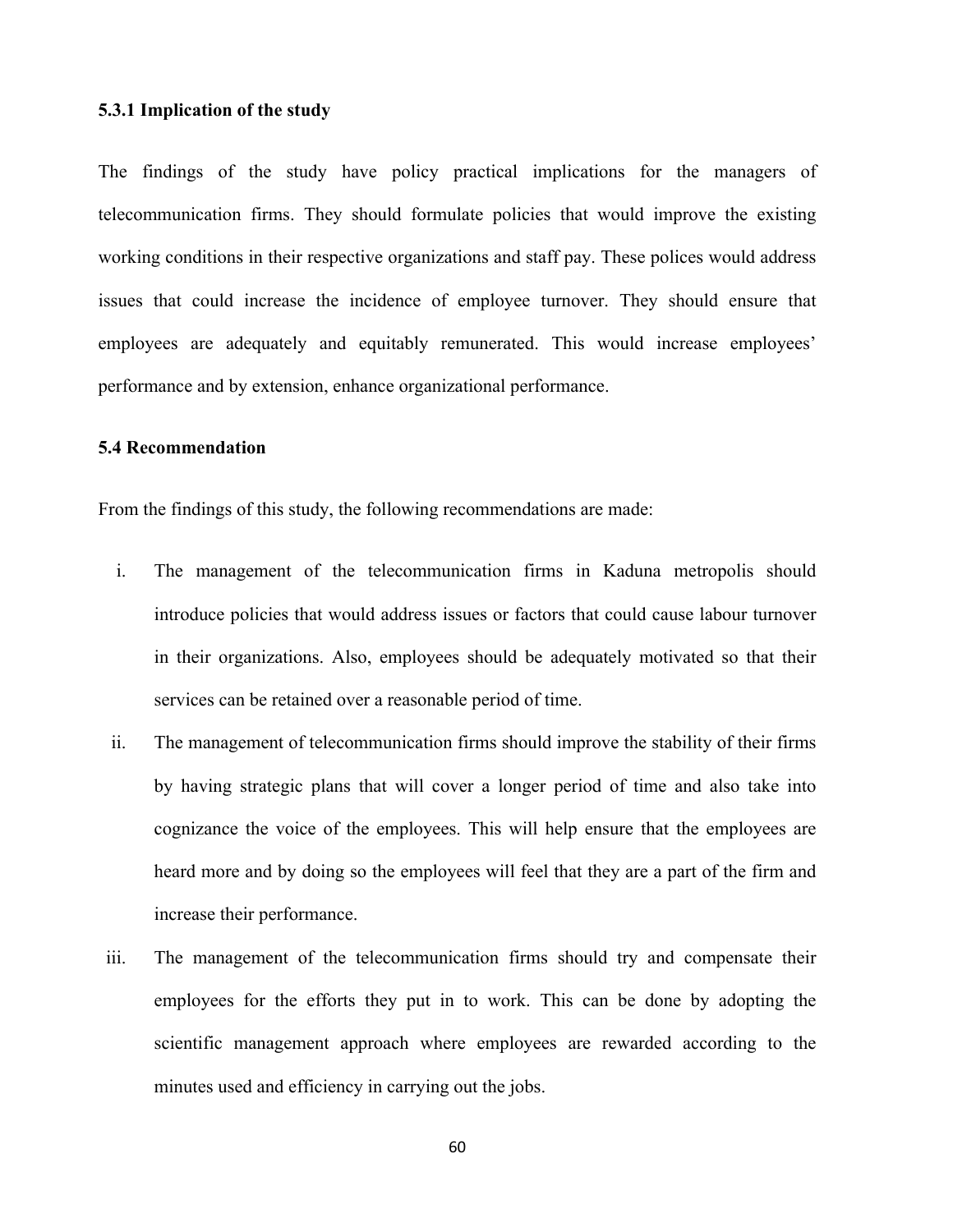iv. The study further recommends that the work situation of employees in the telecommunication firms should be improved. This can be done by giving them more comfortable shifts and duty roles.

#### **5.5 Contribution to Knowledge**

This study makes significant contributions to the body of knowledge on human resource management in general and labour turnover and organizational performance in particular. The study provides empirical evidence of the impact of firm instability, low pay level and poor work situation in telecommunications and Nigerian contexts.

#### **5.6 Suggestions for Further Research**

Further researchers should replicate this study in other sectors of the economy such as banking and manufacturing sectors. Also, future researchers should adopt a qualitative approach to explore the impacts of poor work situation, poor pay level and firm instability on organizational performance.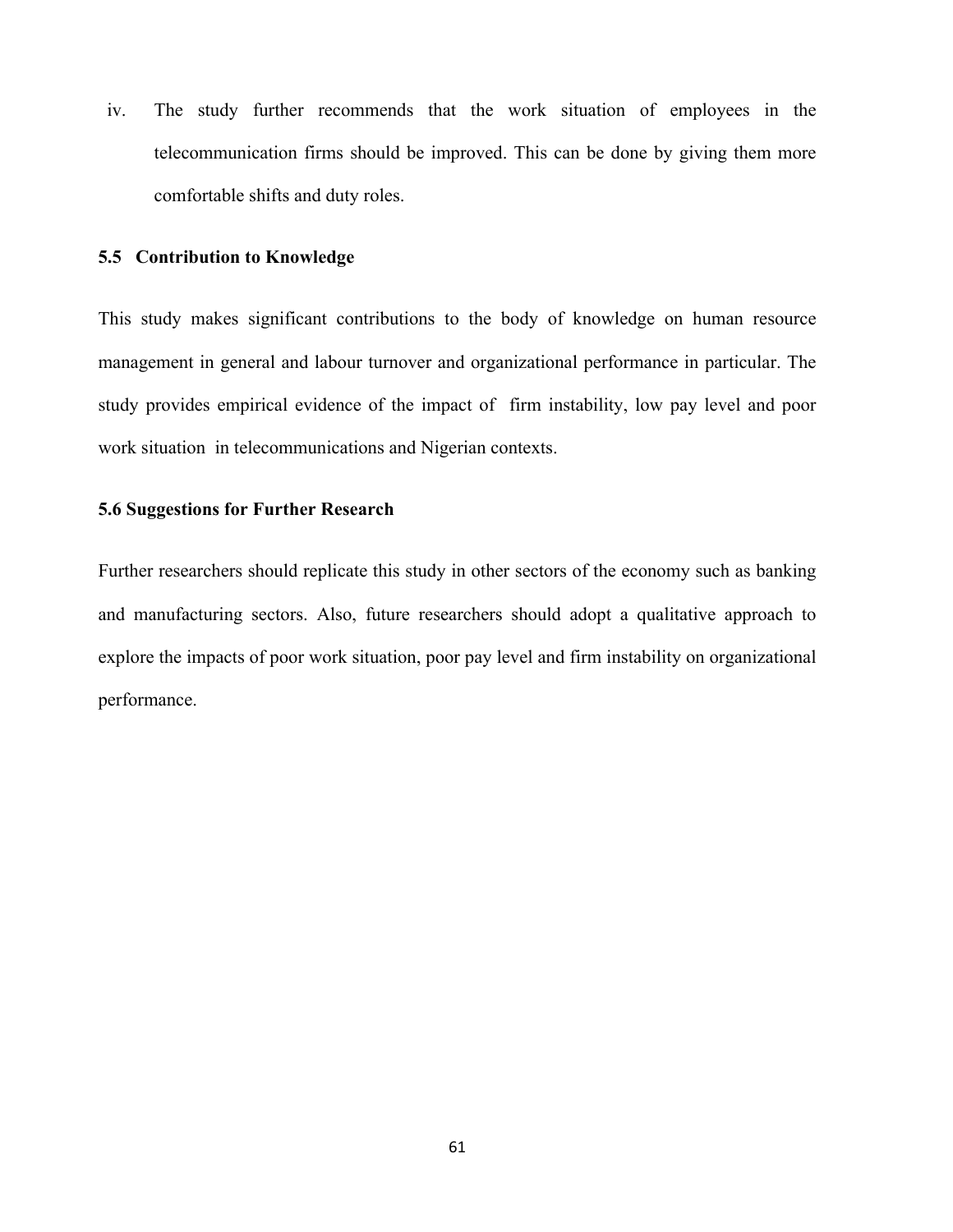#### **References**

- Adewole, O. (2017). Labour turnover and productivity among employees in selected brewing firms in Southwestern Nigeria. *International journal of small business and entrepreneurship research, 5(4)*, 17 - 28.
- Ahmed, Z., Sabir, S., Khosa, M., Ahmad, I., & Bilal, M. (2016). Impact of employee turnover on organizational effectiveness in Telecommunication sector of Pakistan. *Journal of business and management, 18(11)*, 18-11.
- Aiza, H. R., & Abdus, S. (2013). impact of talent management and employee turnover intention on organizational efficiency- a case of telecommunication sector of pakistan. *Sci.Int Lahore, 25(3)*, 655-660.
- Akinruwa, T., Ajayi, S., & Akeke, N. (2014). Effect of Labour turnover on performance in Nigerian Banking Industry: A case of Ado-Ekiti Metropolis, Ekiti State. *European Journal of Business and Management, 6(28)*, 125-132.
- Al-Jaradat O., Nagresh M., Jadellah N., & Al-Shegran A., (2013) Impact Of Change Management On The Performance Of Employees In University Libraries In Jordan, *European Journal Of Business And Management* 5(2)
- Armstrong, M. (2006). *A Handbook Of Human Resource Management Practice*, Kogan Page Publishers 9
- Asamoah, E., Doe, F., & Amegbe, H. (2014). The effect of employee turnover on the performance and competitiveness of banks in Ghana. *International Journal of Contemporary Management, 13(4)*, 8-26.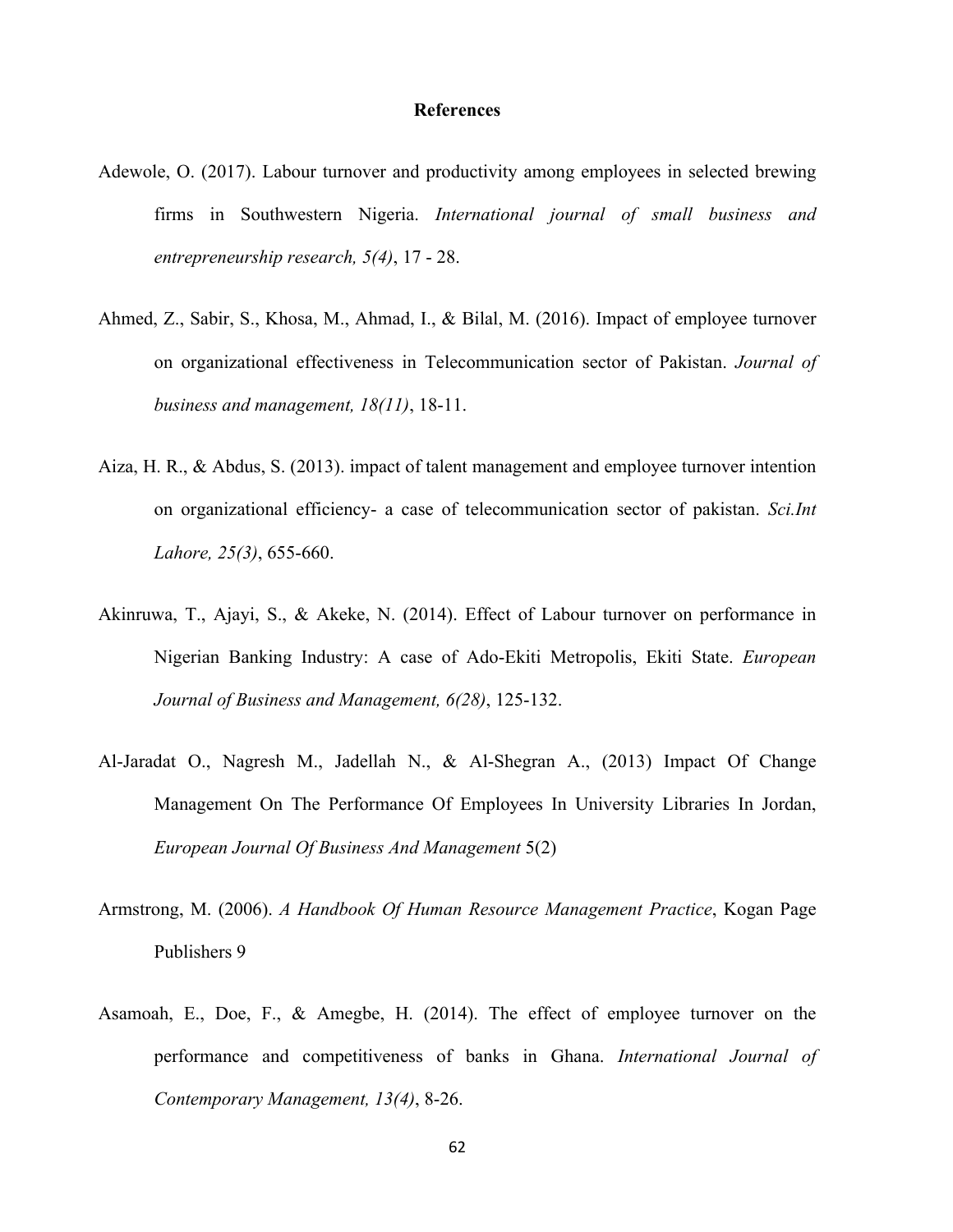- Bilau, A., Ajagbe, M., Sholanke, A., & Sani, T. (2015). Impact of employee turnover in small and medium construction firms: A Literature review. *International journal of engineering research and technology, 4(2)*, 976-984.
- Bonsu C. A., (2014) Effects Of Motivation On Job Performance Of Local Government Workers In Ghana: A Case Study Of Atwina Nwabiyya District Assembly In The Ashanti Region, *International Journal Of Management Sciences* 2(8), 337-350
- Brown, S., Garino, G., & Martins, C. (2007). Labour Turnover and Firm Performance. *Journal of management, 1(2)*, 201-211.
- Dwomoh, G. & Korankye T, (2012). Labour Turnover and Its Impact On Performance Of Banks In Ghana, *European Journal Of Business And Management* 4 (7), 201-207
- Drucker P.F., (1954) The Practice Of Management: A Study Of The Most Important Function In America Society, *Harper & Brothers*, 20
- Ferriera, L., & Almeida, C. (2015). Employee turnover and organizational performance: A study of the Brazilian retail sector. *Brazilian business review, 12(4)*, 27 - 56.
- Ghulam, M., Syed, A., & Zainab, F. (2012). The Contribution of Organizational Variables and its impact on Job Turnover and Job satisfaction of Employee's. . *interdisciplinary journal of contemporary research in business , 3 (10)*.
- Glebbeek, A., & Bax, E. (2002). *Labour turnoverand its effects on performance.* University of Groningen: SDM- theme A: Primary Processes Withn Firms.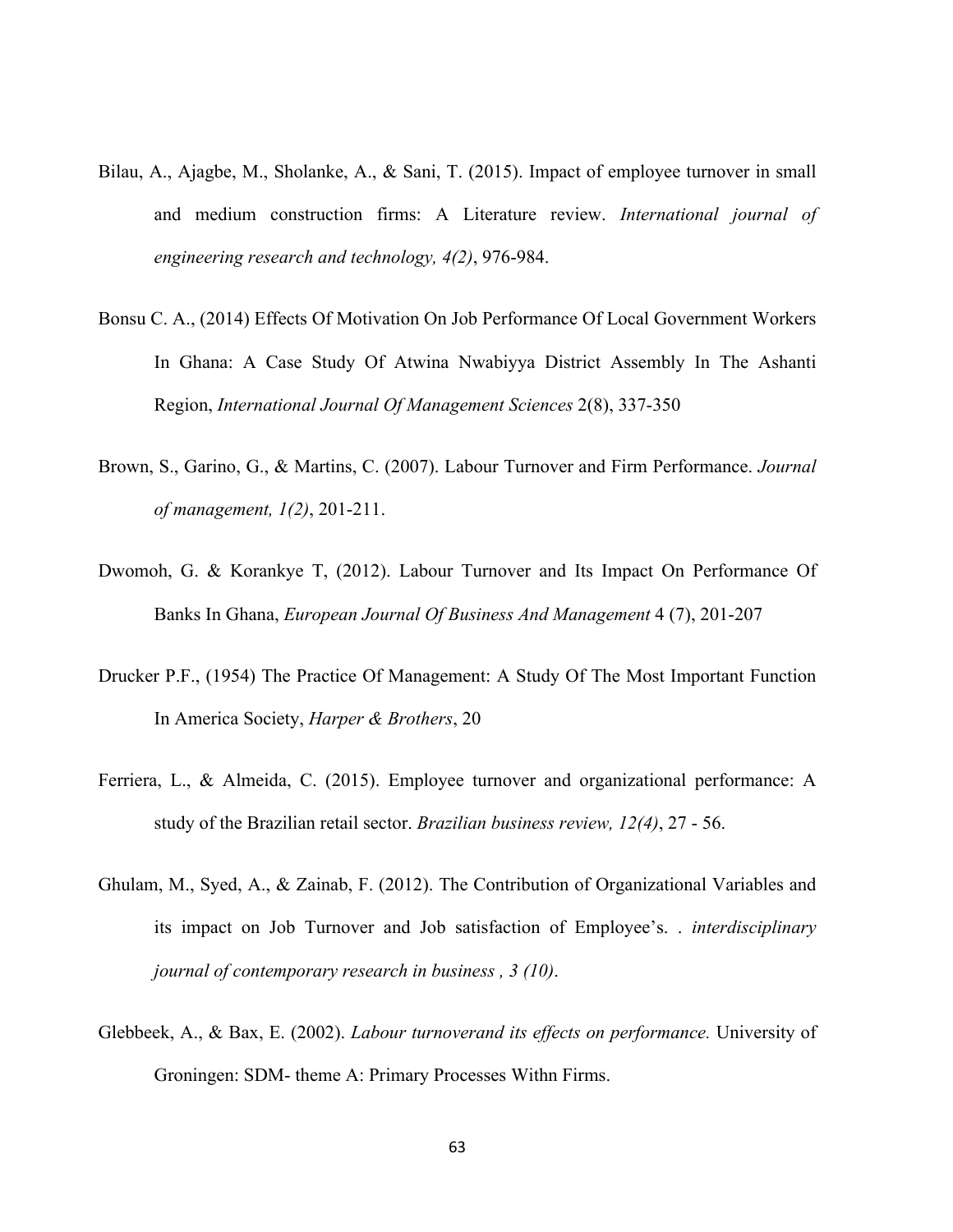- Hashin, S., Munir A. & Khan A. (2006), Foreign Direct Investment In Telecommunication Sector Of Pakistan: An Empirical Analysis, *Journal Of Managerial Sciences* 3(1), 111- 123
- Ibrahim, A.M, Usman B.U& Bagudu M.W. (2013). *Employee turnover and its effects On Organisational Productivity Of State Owned Institutions In Niger State: ( An Impediment To Achieving Vision 20: 2020 In Niger State) ,1*
- Justin, W., Kombo A., Murumba N, Edwin M., (2011). The Factors Contributing To Labour Turnover In The Sugar Industry In Kenya, *Educational Research* 2(5), 1138 - 1148.
- Kum F.D., Cowden R. & Karodia A. M., (2014) , The Impact Of Trainning And Development On Employee Performance: A Case Study Of ESCON Consulting, *Singaporean Journal Of Business, Economics And Management Studies*, 51 (1810), 1-68.
- Kwado, K. (2012). *Nature and causes of labour turnover among senior and junior staff of golden star resources wassa mines.* Nairobi: Unpublished.
- Kwame, E., Mahama, F., Boahen, A., & Denu, M. (2017). The effect of employee turnover on the performance of zoomlion Ghana limited. *Journal of Business and Economic Development, 2(2)*, 116-122.
- Kyllonen, S., Colpaert, A., Heikkinen, H., Jokinen, M., Kumpula, M., Muje, K., & Raitio, K. (2006). Conflict Management as a means to the sustainable use of natural resources. *Silva Fennica, 40(4)*, 687 - 728.
- Lemuna, L. (2014). *Effect of employee turnover on performance of organizations.* Nairobi: Unpublished.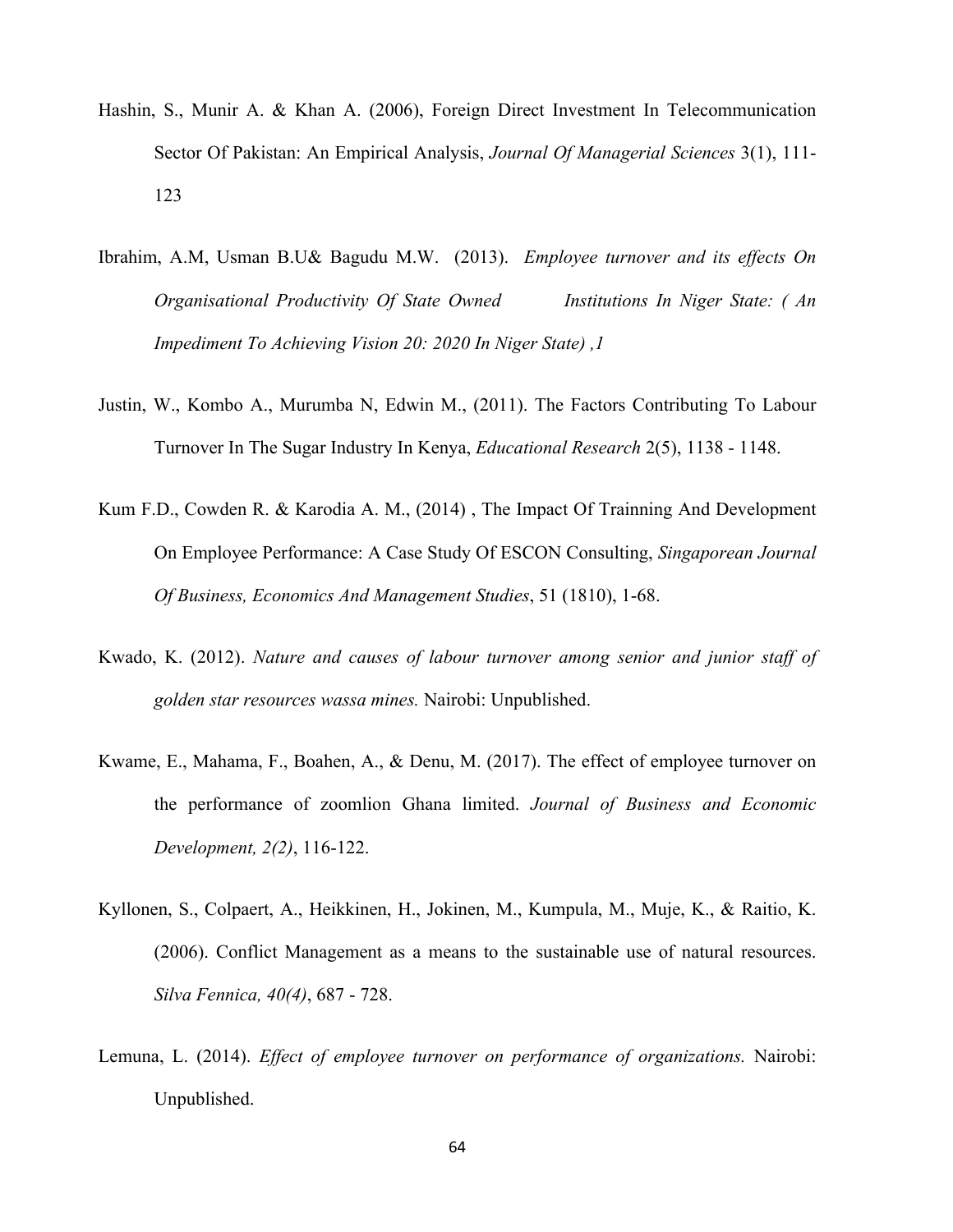- Lewando, S., & Isaacs, A. (2018). Assessing the impact of staff turnover on service delivery: A case study of ministry of justice, Windhoek. *International journal of business and management science, 4(5)*, 14 - 23.
- Mabindisa, V. (2013). *Impact Of Staff Turnover On Organisational Effectiveness And Employee Performance At The Department Of Home Affairs In The Eastern Cape Province.* Cape Province: Durban University.
- Mawodzwa, R. (2014). *An assessment on the impacts of labour turnover on organizational productivity. The case of Zimbabwe German Graphite Mines Ltd.* Midlands: Unpublished.
- Mbogo, J. (2017). *Factors influencing staff turnover in micro finance institutions in Embu County: A case of Bimas Kenya Limited.* Ghana: Unpublished.
- Mobley W. H., Griffeth W. R., Harid H.H., & Meglino B. M., (2001) Review And Conceptual Analysis Of The Employee Turnover Process, Psychological Bulletin 86(3), 15
- Mote, M. (2014). *An assessment of the impact of employee turnover on organization performance: A case study of Barclays bank in Tanzania LTD.* Mzumbe: Unpublished .
- Mouton, J., & Marais, H. (1996). *Basic concepts in the methodology of the social sciences.* Pretoria: HSRC Publishers.
- Muhammad E. M., Ghafoor M. M., Naseer S., (2011), Organisational Effectiveness: A Case Study Of Telecommunication And Banking Sector Of Pakistan, *Far East Journal Of Psychology And Business* 2 (1), 14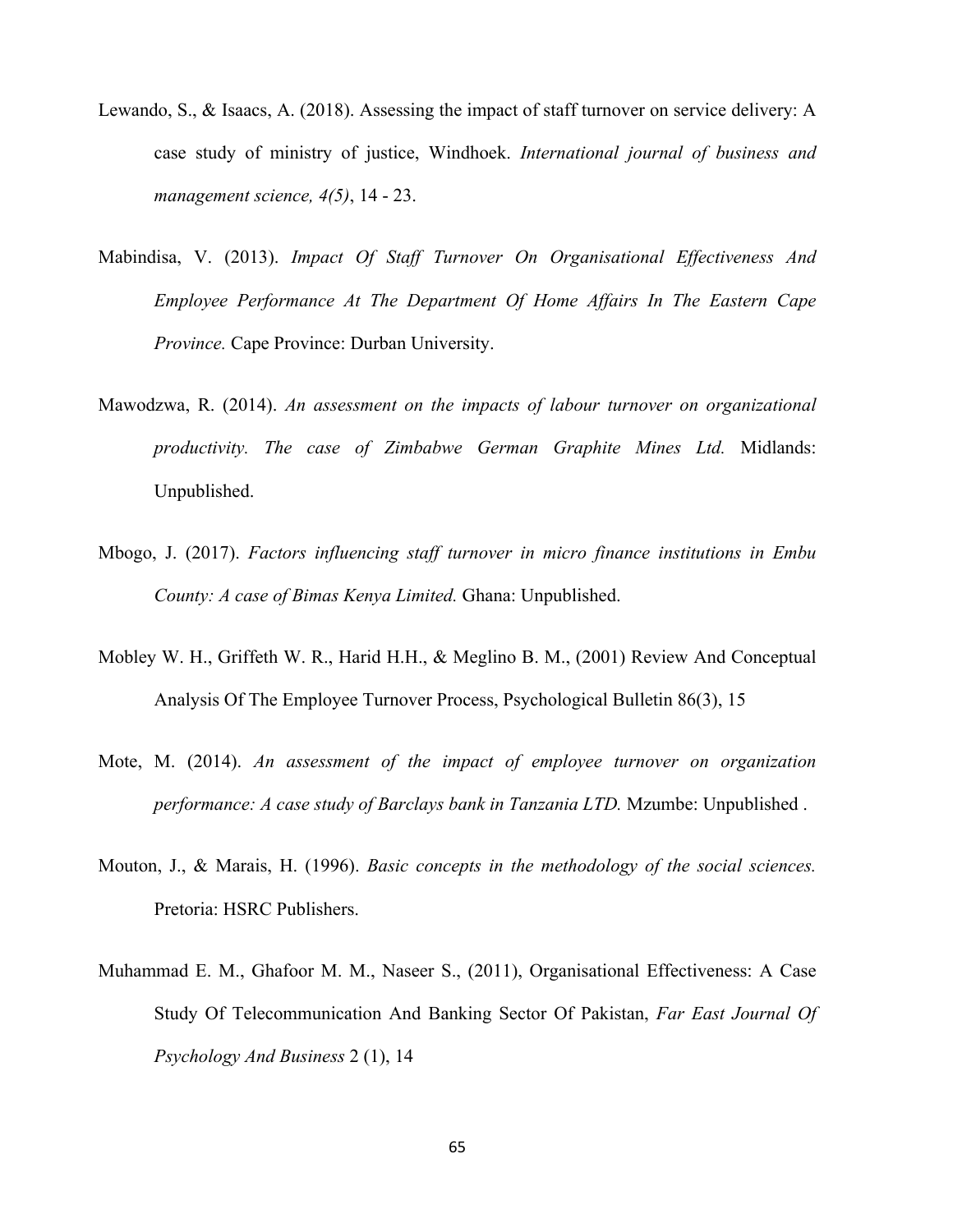- Muhammad T. K., Naseer A. K., Sheraz A. & Mahfooz A., (2012) Corporate Social Responsibility (CSR) - Definition, Concepts And Scope (A Review) , *Universal Journal Of Management And Social Sciences* 2 (7), 14
- Msafari, M. (2013). *Impact of labour turnover on organizational performance.* Tanzania: Unpublished.
- Nasurdin, A., Ling, T., & Khan, S. (2018). The relationship between turnover intention, high performance work practices (HPWS) and organizational committee: A study among private hospital nurses in Malaysia. *Asian Academy of management journal, 23(1)* , 23- 51.
- Nwinyokpugi P., (2018) Organisational Change, Management And Emmployees Productiity In The Nigerian Banking Sector, *IOSR Journal Of Business And Management* 20,11-20
- Okyere-Kwakye, E., Nor, K., Assampong, I., & Awang, S. (2018). Employees' Turnover: Examining its Causes in the Ghanaian Banking Industry. *International journal of academic research in Business and social sciences, 8(2)*, 349 - 362.
- Pattni, B. (2018). *Determinants of employee turnover and its effect on organizational performance - a case of airtel Kenya limited.* Nairobi: Strathmore Businee school.
- Rajan, D. (2017). Employee turnover and employee performance: a comparative study among nurses. *MOJ Applied Bionics and Biomechanics, 2*, 161 - 173.
- Saher, N., Khan, D., Shahzad, F., & Qadri, S. (2015). The impact of employees turnover at the productivity of a software. *International Journal of Natural and Engineering Sciences, 9(3)*, 23-27.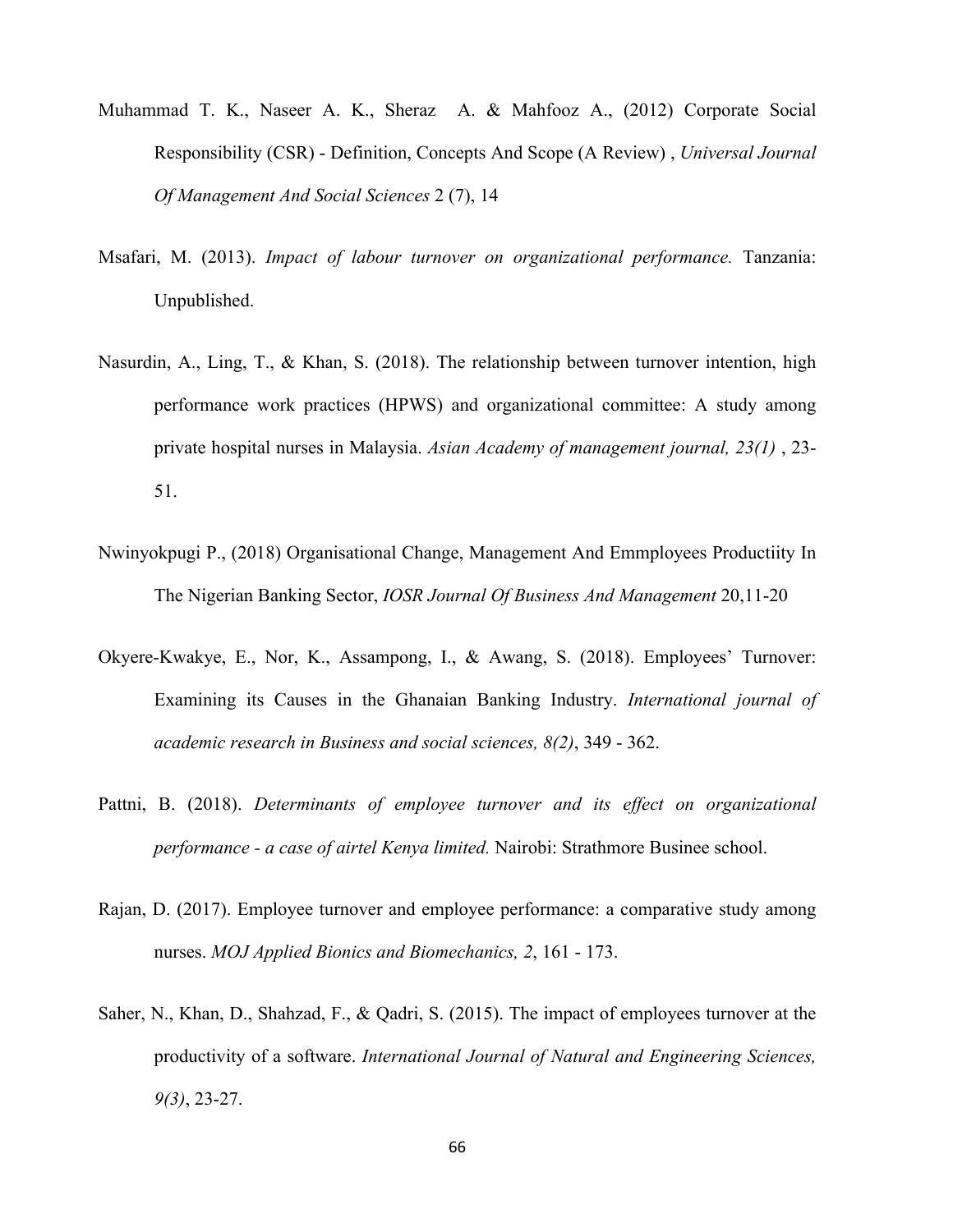- Shukla S., Sinha A., (2013). Employee Turnover In Banking Sector: Empirical Evidence, IOSR Journal Of Humanities And Social Science 11 (5), 15
- Suresh, D., & Jaleel, N. (2015). Impact of employee empowerment on organizational performance case of automobile industry in Chennai city of Tamil Nadu in India. *International Journal of Innovative Science, Engineering, and Technology, 2(4)*, 20-31.
- Tariq, M., Ramzan, M., & Riaz, A. (2013). The impact of employee turnover on the efficiency of the organization. *Interdisciplinary Journal of Contemporary research in business, 4(9)*, 700-711.
- Tiwari, U. (2014). Impact of Absenteeism and labour turnover on organizational performance at ITI, Nani, Allhabad, India . *Journal of research in commerce and management, 3(10)*  , 9-15.
- Vroom V.H., (1964). Work And Motivation, Wiley and Sons, New York, 331, 21.
- Yankey J. & McClellan A. (2007). Non-Profit Organisational Effectiveness, *Kronkosky Charitable Foundation Research Brief January 2007*, 8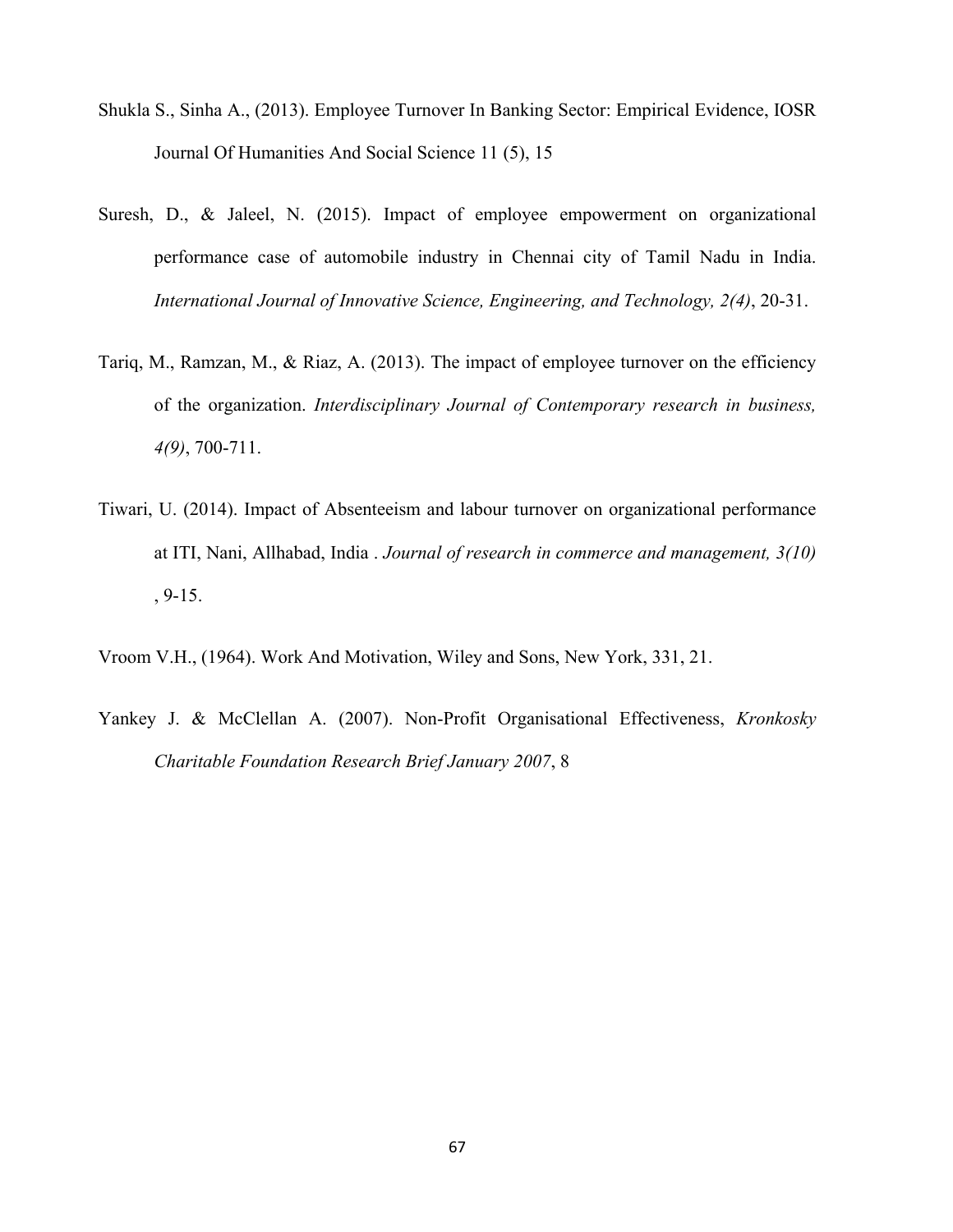#### **APPENDIX I**

### **QUESTIONNAIRE**

Salem University

School of Post Graduate Studies,

College of Management & Social Sciences,

Department of Business Administration,

Lokoja, Kogi State.

Dear Respondent,

I am a Post Graduate student of the above department currently undertaking a research on "IMPACT OF LABOUR TURNOVER ON ORGANISATIONAL PERFORMANCE OF TELECOMMUNICATION FIRMS IN KADUNA METROPOLIS". You have been identified as one of the respondents that can help shape this study as it is a requirement for the partial fulfillment of my Masters Degree (MSc Business Administration).

You are assured that all information gathered will be treated in confidence as this questionnaire is purely an academic exercise.

Thanks for your anticipated cooperation.

Yours faithfully,

# **Garba Blessed**

#### **SU/PG/MSc/17/1040002**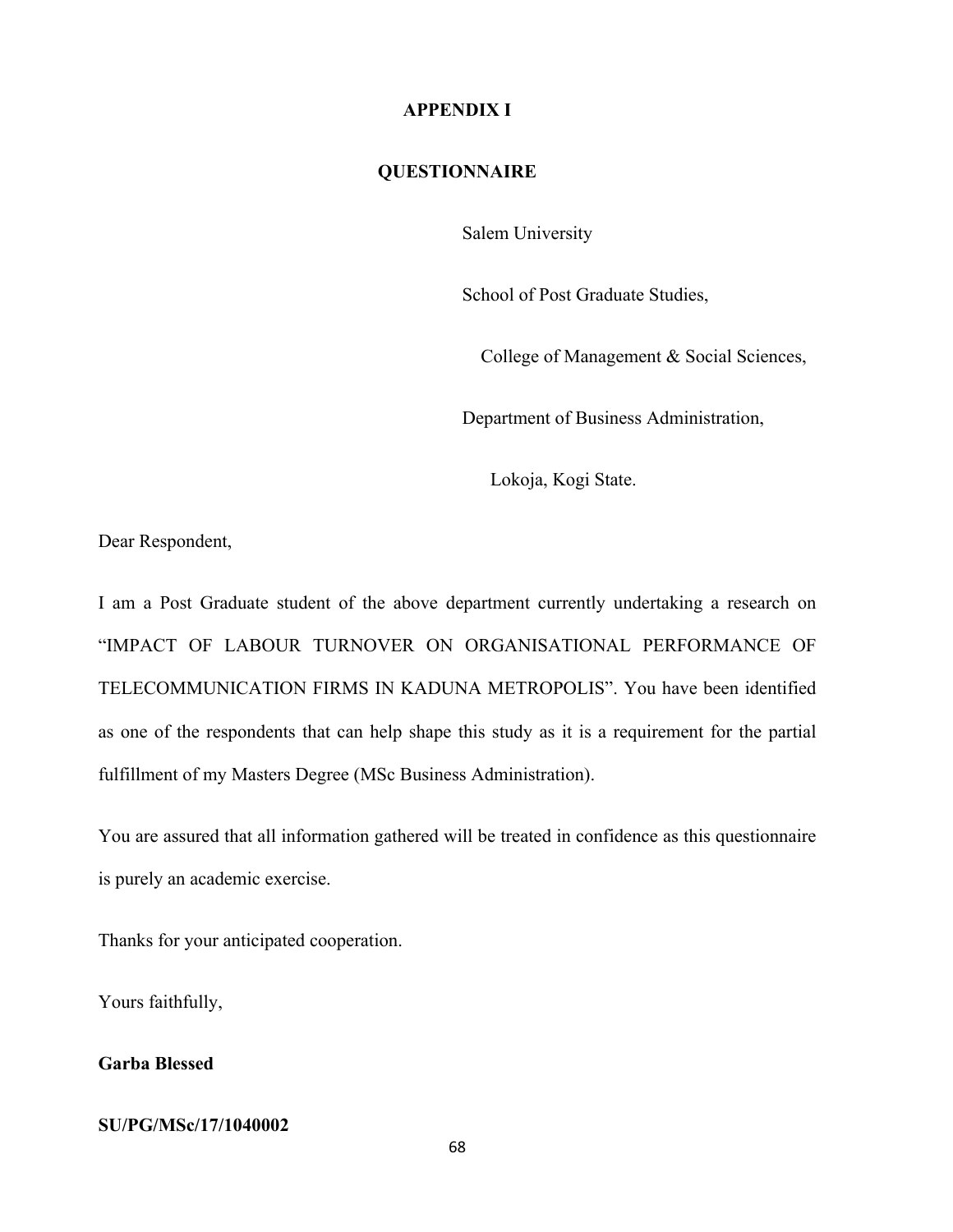# **SECTION A: BIODATA**

- 1. What is your gender?
	- a) Male [ ]
	- b) Female  $[$  ]
- 2. How old are you?
	- a)  $20 30$  [ ]
	- b)  $31 40$  [ ]
	- c)  $41 50$  [ ]
	- d)  $51$  and above  $\begin{bmatrix} 1 \end{bmatrix}$
- 3. How long have you been with the organization?
	- a) 2 5 years [ ]
	- b)  $6 10$  years  $\lceil \cdot \cdot \rceil$
	- c) 11 and above  $\begin{bmatrix} 1 \end{bmatrix}$
- 4. What is your highest qualification?
	- a) WAEC/SSCE [ ] b) ND/NCE [ ] c) Bsc/HND [ ] d) Masters [ ] e) PhD [ ]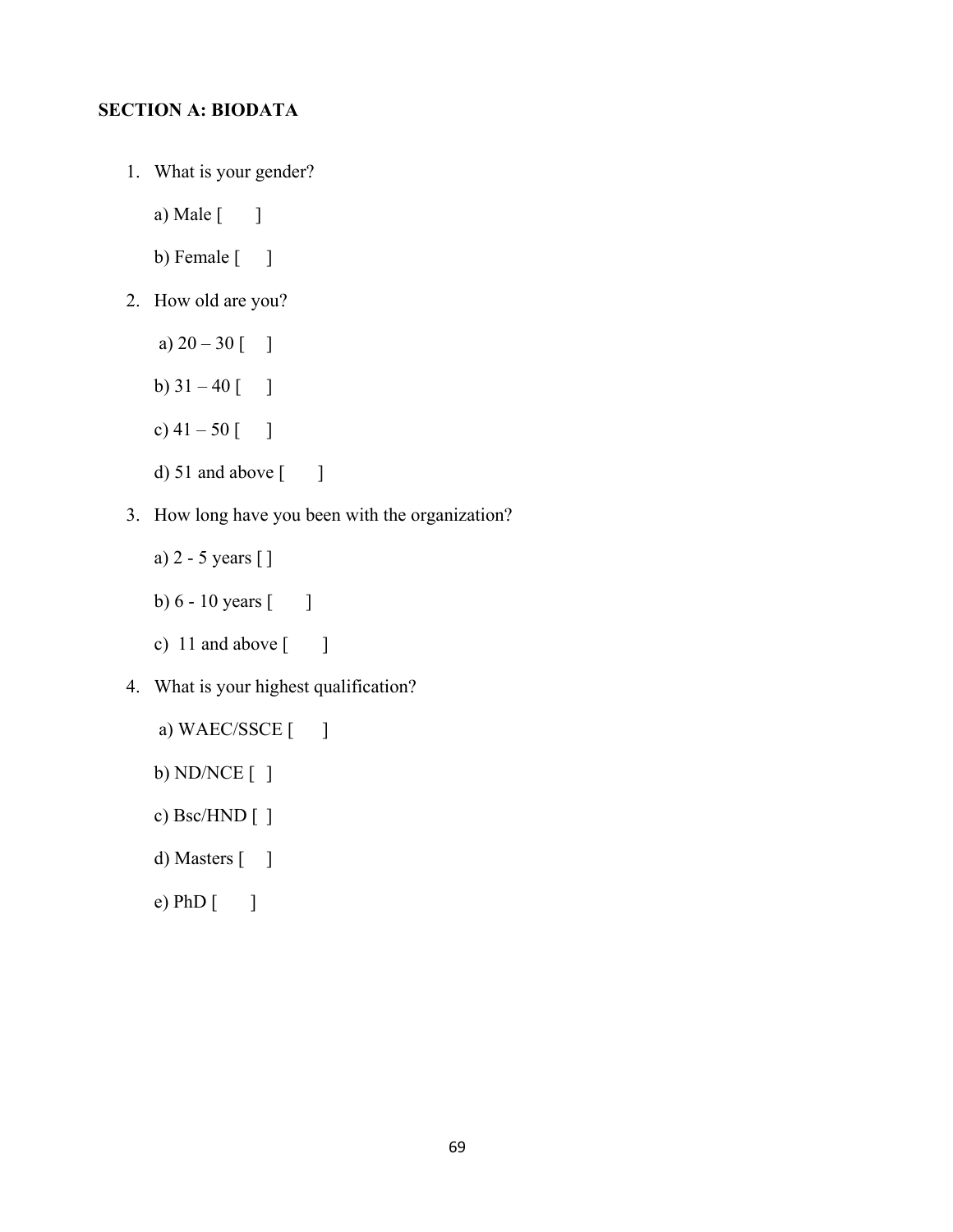Please Tick the appropriate answer.

Very Low [1], Low [2], Moderate [3], High [4], Very High [5]

| <b>Poor work situation</b> |                                                                                        |              |              |                         |   |   |  |
|----------------------------|----------------------------------------------------------------------------------------|--------------|--------------|-------------------------|---|---|--|
| Code                       | <b>Instructions: Indicate your level of agreement</b><br>with the following statements | $\mathbf{1}$ | $\mathbf{2}$ | $\overline{\mathbf{3}}$ | 4 | 5 |  |
| WC1                        | There is poor interpersonal relationship in my<br>organization                         |              |              |                         |   |   |  |
| WC <sub>2</sub>            | My office lighting is poor                                                             |              |              |                         |   |   |  |
| WC3                        | My organization does not have enough office<br>equipment                               |              |              |                         |   |   |  |
| WC4                        | The space of my office is not adequate                                                 |              |              |                         |   |   |  |
| WC5                        | My organization does not have health and<br>safety standards                           |              |              |                         |   |   |  |
| WC <sub>6</sub>            | My organization has inflexible Working hours                                           |              |              |                         |   |   |  |
| WC7                        | My organization does not provide adequate<br>security at work                          |              |              |                         |   |   |  |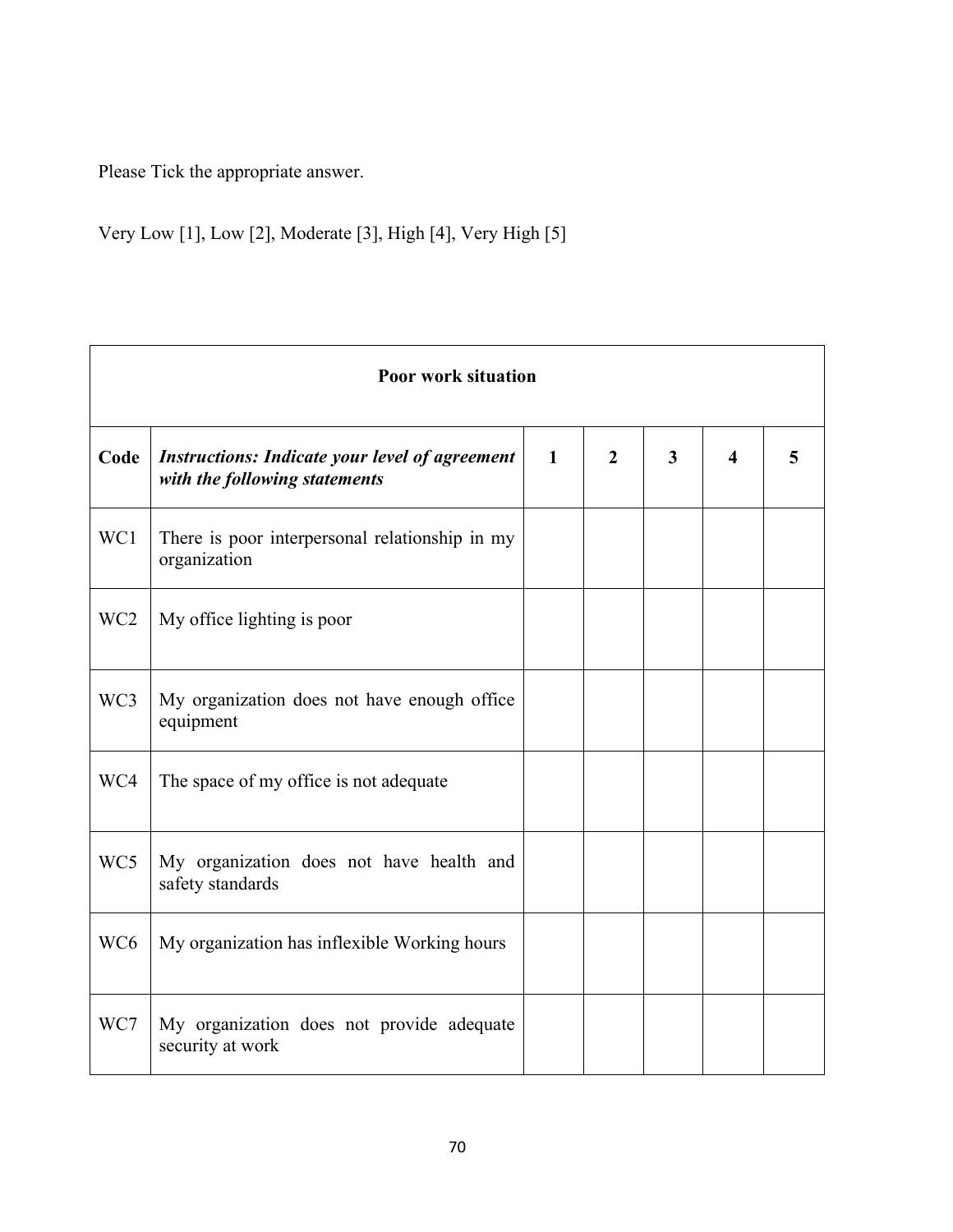| Poor pay level   |                                                                                        |              |                |              |                         |  |
|------------------|----------------------------------------------------------------------------------------|--------------|----------------|--------------|-------------------------|--|
| Code             | <b>Instructions: Indicate your level of agreement</b><br>with the following statements | $\mathbf{1}$ | $\overline{2}$ | $\mathbf{3}$ | $\overline{\mathbf{4}}$ |  |
| Pay1             | My salary is not adequate                                                              |              |                |              |                         |  |
| Pay <sub>2</sub> | My salary is not equitable                                                             |              |                |              |                         |  |
| Pay3             | My organization does not pay promptly                                                  |              |                |              |                         |  |
| Pay4             | I am not satisfied with my pay                                                         |              |                |              |                         |  |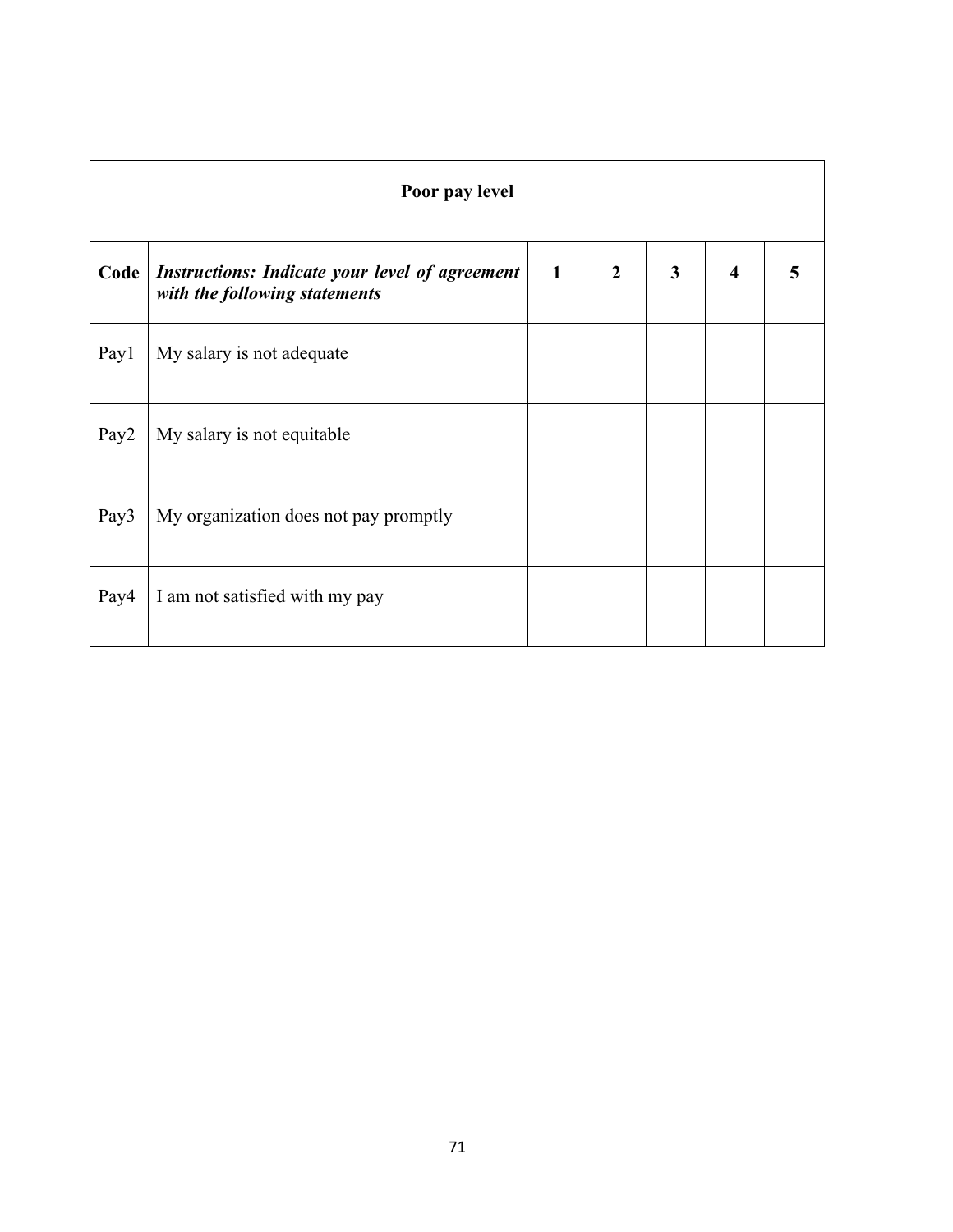| <b>Firm Instability</b> |                                                                                        |              |                |                         |                         |   |
|-------------------------|----------------------------------------------------------------------------------------|--------------|----------------|-------------------------|-------------------------|---|
| Code                    | <b>Instructions: Indicate your level of agreement</b><br>with the following statements | $\mathbf{1}$ | $\overline{2}$ | $\overline{\mathbf{3}}$ | $\overline{\mathbf{4}}$ | 5 |
| FI1                     | The future of my organization not predictable                                          |              |                |                         |                         |   |
| FI2                     | My organization is not financially stable                                              |              |                |                         |                         |   |
| FI3                     | The security of my job is not guaranteed                                               |              |                |                         |                         |   |
| FI4                     | My organization is not stable                                                          |              |                |                         |                         |   |
| FI5                     | The customer base of my organization is<br>dwindling                                   |              |                |                         |                         |   |
| FI <sub>6</sub>         | The future of my organization is bleak                                                 |              |                |                         |                         |   |

| <b>Organizational Performance</b> |                                                                                                              |                    |     |                 |                |              |  |
|-----------------------------------|--------------------------------------------------------------------------------------------------------------|--------------------|-----|-----------------|----------------|--------------|--|
| Code                              | <b>Items</b>                                                                                                 | <b>Very</b><br>Low | Low | <i>Moderate</i> | <b>High</b>    | Very<br>High |  |
| Perf1                             | On average, how would you rate yearly<br>profitability level of your organization in the<br>last three years | $\overline{1}$     | 2   |                 | $\overline{A}$ |              |  |